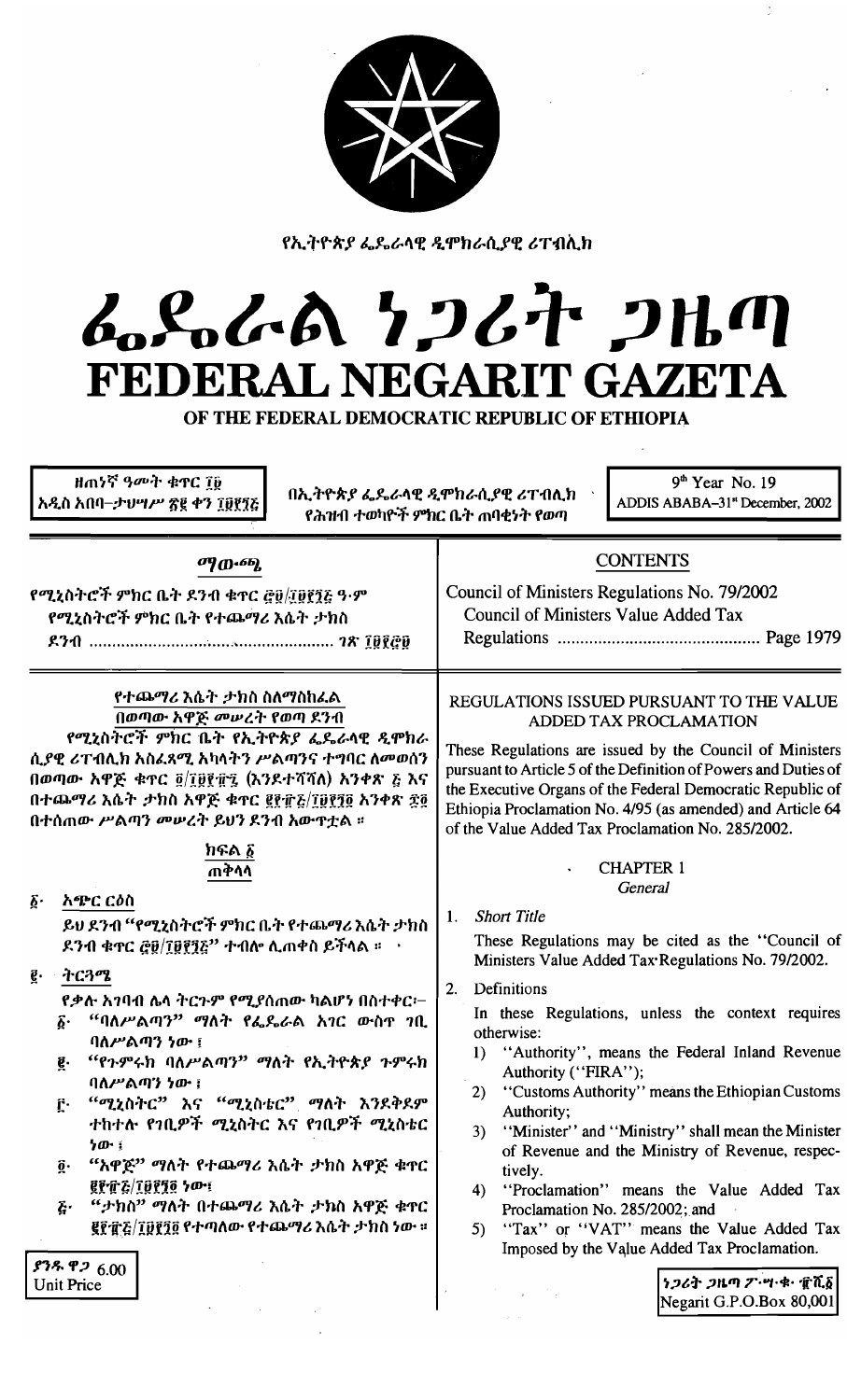#### $\mathbf{r}$ . የዕቃ አቅርቦት እና አገልግሎት መስጠት

- ለአዋጁ አንቀጽ ፬ ንዑስ አንቀጽ (፫) አፈፃፀም ለሥራ δ. ተኞች የሚቀርብ ዕቃ እና የሚሰዋ አገልግሎት የሚባለው *የታከሱ መሠረት የሆነውን ታከ*ስ የሚከፌልበትን የንግድ ሥራ እንቅስቃሴ ትርፋማነት ከፍ በማድረግ ሂደት ወይም እንቅስቃሴውን ለማሻሻል ለሥራተኞች የሚቀርብ እና የሚሰጥ አገልግሎት ሲሆን ፣ ይህ እንቅ ስቃሴ በአዋጁ አንቀጽ ፰ ነፃ ካልተደረን በስተቀር ታክስ የሚከፌልበት ይሆናል ።
- ለሥራተኞች የሚቀርብ ዕቃ እና የሚሰዋ አገልግሎት ę. *ያ*ለክፍ*ያ ወይም* ከ*ኀበያ ዋጋ በታች በሆነ ከፍያ የተ*ሰጠ ቢሆንም ፣ በተገቢ ከፍያ እንደተገኘ ተቆዋሮ ታክስ ይከፈልበታል።
- አሥሪው በማበረታቻ መልክ ለሥራተኛው በሚያቀርበው Ĉ٠ ዕቃ እና አገልግሎት ምትክ፤
	- $\boldsymbol{\theta}$ ለሥራተኛው አስቀድሞ በዋሬ ገንዘብ የከፈለ ፣
	- ስለሥራተኛው ሆኖ ለአቅራቢው ክፍያ የፈፀመ ፣ ለ)
	- ሐ) ሥራተኛው አስቀድሞ ያወጣውን ወጪ የተካለት እንደሆነ በዚህ ዓይነት የተሰጡት ዕቃዎች እና አገልግሎቶች ከታከስ ከፋዩ የንግድ ሥራ እንቅ <sub>-</sub>ስቃሴ *ጋ*ር የተያያዙ አቅርቦቶች ስላልሆኑ ታክስ ከፋዩ ማናቸውንም የዚህ ዓይነቱን ወጪ የታክስ ማካካሻ ሊጠይቅበት አይችልም ፡፡
- አሥሪው በገዛቸው ዕቃዎች እና አገልግሎቶች ላይ (እንደ ĝ. *መንገ*ደኛ *ማጓጓጒ ተ*ሽከርካሪ ላሉ) የ*ታ*ክስ ማካካሻ ካላገኘ ፣ እንደዚህ ያሉትን አቅርቦቶች ለሥራተኞች የሰጠ እንደሆነ እንዲህ ያለው አቅርቦት ከንግድ ሥራ እንቅስ ቃሴው *ጋ*ር የተያያዘ አቅርቦት ተደርሎ ታከስ የሚከፈ ልበት አይሆንም ።
- *የተመዘገበው ሰው ከታክሱ ነፃ የሆነ አገልግ*ሎት (በኩባ ج. ንያው በሚካሄድ ክሊኒክ ውስኖ የሚሰኖን የሕክምና አገልግሎት የመሳሰሉትን) የሚሰዋ ከሆነ ፣ አገልግሎቱ ታክስ አይከፈልበትም ። አሥሪው ከታክሱ ነፃ ለሆኑ አገልግሎቶች ለዋሉ ገዥዎች ለተከፈለው ታክስ በአዋጁ አንቀጽ ፳፩ መሠረት ማካካሻ የማግኘት መብት አይኖ ረውም ።
- የዕቃው ዋጋ ክፍያ በየጊዜው በሚፌጸምበት ሽያጭ Į. ወይም ተከራዩ በኪራዩ የውል ዘመን መጨረሻ የዕቃው ባለቤት በሚሆንበት የኪራይ ውል (በአንድነት የዱቤ ሽ*ያጭ* ውል በሚል በሚጠቀሱት) የተሸጠ*ዕቃ* የተመለሰ እንደሆነ የ**ዱቤ ግ**ዥ ፈጽሞ የነበረው ሰው ዕቃውን *መ*ልሶ ለሚረከበው ሰው በዱቤ ሽያ<del>ጭ</del> ስምምነት መሠረት ዕቃ እንዳቀረበ ይቆጠራል ፡፡ ስለሆነም የዱቤ ግዥ ፈጽሞ የነበረው ሰው የተመዘገበ ከሆነ ዕቃው የ**ዱ**ቤ *ግዥ የፌጸመው ሰው የንግድ ሥራ ሀ*ብት አካል *ያለመ*ሆኑ ወይም ታክስ ከሚከፌልበት የንግድ ሥራ እንቅስቃሴ ጋር በተያያዘ የቅም ላይ ያለመዋሉ ካልተረ*ጋገ*ጠ በስተቀር በዚህ ዓይነት የቀረበው ዕቃ የዱቤ ግዥ የፈጸመውን ሰው ታክስ የሚከፌልበት የንግድ ሥራ እንቅስቃሴ ለማካሄድ እንደዋለ ይቆጠራል ፡፡
- በብሔራዊ ሎተሪ አስተዳደር የሚሸጠው የሎተሪ ቲኬት  $\ddot{z}$ . አገልግሎት መስጠት እንደሆነ ተደርሎ ይወሰዳል ፡፡
- አንድ አቅርቦት በተወሰነ መቶኛ ታክስ የሚከፌልበትን Ĵ٠ አቅርቦት እና በዜሮ የማስከፌያ ልክ ታክስ የሚከፈል በትን አቅርቦት በማጣመር የያዘ በሚሆንበት ጊዜ በአዋጁ አንቀጽ ፩ ንዑስ አንቀጽ ፩ መሥረት አንደኛው አቅርቦት ዋንኛውን አቅርቦት ለማሟላት ሲባል የሚፈጸም ካልሆነ በስተቀር እያንዳንዱ አቅርቦት ራሱን የቻለ አቅርቦት እንደሆነ ተደርጕ ይወሰዳል።
- $3.$ Supply of Goods or Rendition of Services
	- 1) For purposes of Article 4, Sub-Article (3) of the Proclamation treats the supply of goods or the rendition of services to employees as supplies in the course or furtherance of a taxable activity; and therefore taxable unless the transaction is exempt under Article 8 of the Proclamation.
	- 2) A supply of goods or services to employees are treated as supplies for consideration and therefore may be taxed, even if the employee did not pay (or paid less than market value) for the goods or services.
	- 3) If an employer:
		- (a) provides an employee a cash advance,
		- (b) pays a supplier on behalf of the employee; or
		- (c) reimburses an employee

for the cost of goods or services provided as a fringe benefit, the employer is not entitled to claim any portion of the cost as a tax credit because the goods or services provided to the emplyee are not used in connection with the employer's taxable activity.

- 4) If an employer was denied a tax credit on the purchase of goods or services (such as a passenger vehicle), the supply of those items to an employee is not a supply in connection with a taxable activity and therefore is not subject to tax.
- 5) If a registered person supplies an exempt service (such as a medical service at a company-run clinic) to an employee, the service is not subject to tax and the employer is not entitled to tax credits under Article 21 of the Proclamation for tax on purchases allocable to the exempt services.
- 6) Where goods supplied under an installment sale or finance lease (collectively referred to as a credit agreement) are repossessed, the repossession is a supply of the goods by the debtor under the credit agreement to the person exercising the right of repossession, and where such debtor is a registered person, the supply is made in the course or furtherance of the debtor's taxable activity unless such goods did not form part of the assets held or used by the debtor in connection with that taxable activity.
- 7) The sale of a lottery ticket by the National Lottery Administration is a supply of services.
- 8) Where a supply consists both of a supply that is charged with tax at apositive rate and a supply that is charged with tax at a zero rate, each part of the supply is treated as a separate supply, unless one part is incidental to a main supply within Article 5, Sub-Article (1) of the Proclamation.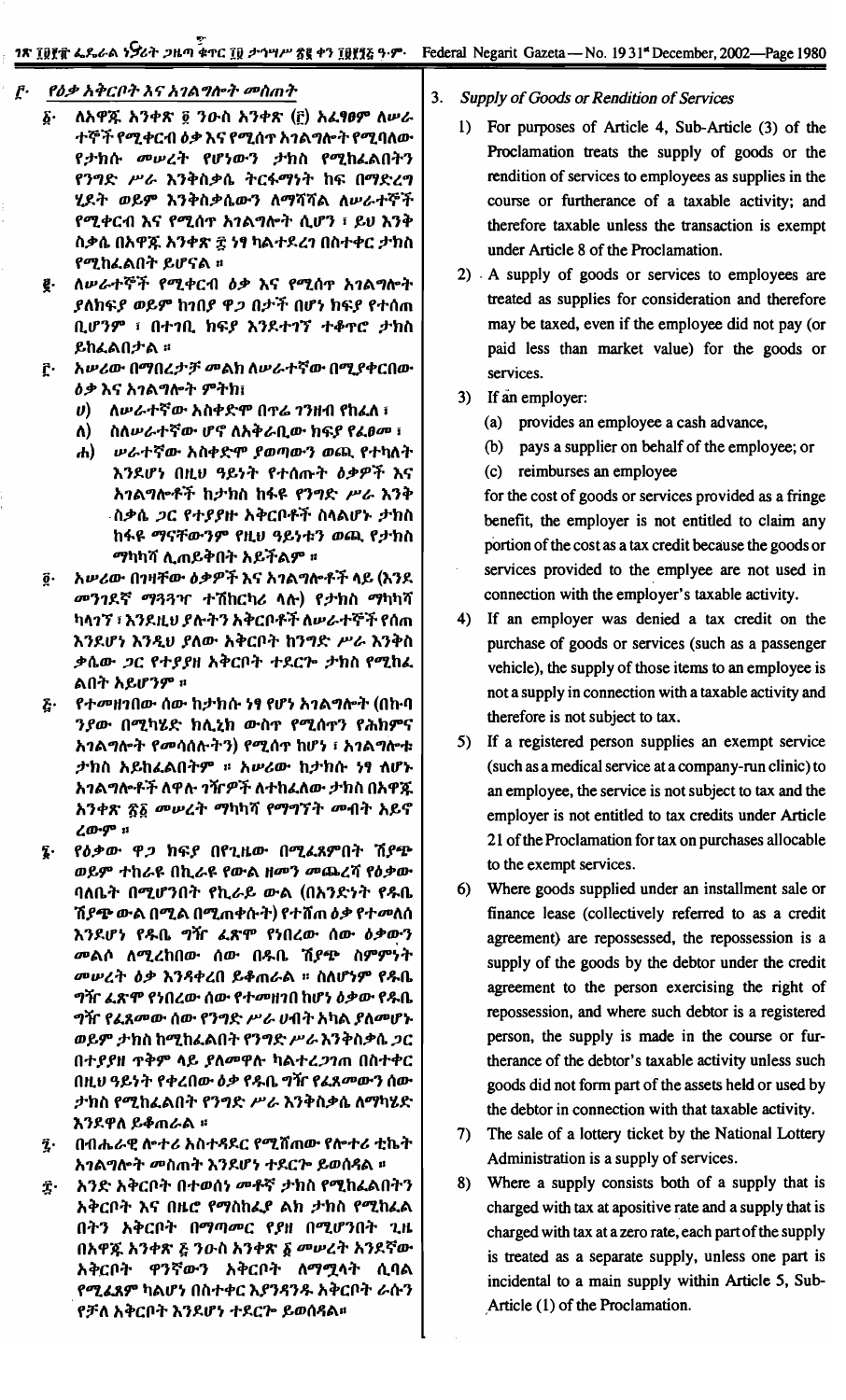- በቅጥር ውል መሠረት ተቀጣሪ ለአሠሪው የሚሰጠው ŷ٠ አገልግሎት ታክስ የሚከፌልበት አቅርቦት አይደለም ።
- በአደራ ሽያጭ ውል መሠረት የሚቀርብ እና በውክልና  $\mathbf{r}$ አቋም ለሚሥራ የሚተላለፍ ዕቃ ታክስ የሚከፈልበት አቅርቦት አይደለም ፡፡
- ፲፩· በአዋጅ ቁጥር ፪፻፵፱/፲፱፻፺፫ የተዘረጋው የወጪ ንግድ የቀረዋ ማበረታቻ ሥርዓት ተፈፃሚ የሚሆንባቸው *ዕቃዎች ከማምረቻ መጋዘን ወ*ዋተው ለ*ገበያ* ከዋሉ ወይም ሌሎች በአዋጁ በተዘረጋው ሥርዓት የሚሸፈኑ *ዕቃዎች ለገበያ የዋሉ እን*ዶሆነ በኢትዮጵ*ያ ው*ስዋ *ታ*ክስ የሚከፈልበትን የንግድ ሥራ እንቅስቃሴ በማከናወን ሂደት ወይም ይህንኑ እንቅስቃሴ ወደ ተሻለ ደረጀ ለማሽጋገር እንደዋሉ ተደርገው ይወሰዳሉ ፡፡ ስለሆነም ዕቃዎቹ በአገር ውስዋ ገበያ ሲሸጡ በመደበኛው የማስ ከፌያ መጣኔ መሠረት ታክስ የሚከፌልባቸው ግብይቶች የሚሆኑ ሲሆን ፡ ለውጭ ገበያ ሲሸጡ በአዋጁ አንቀጽ ፯ ንውስ አንቀጽ ፪  $(v)$  መሥረት በዜሮ የማስከፌያ ልክ ታክስ የሚከፈልባቸው ግብይች ይሆናሉ ፡፡
- ፲፪· በወካዩ ስም ለሚሥራ ወኪል የሚቀርብ ዕቃ ወይም <u>አገልግሎት ለወካዩ የቀረበ ሆኖ ይቆጠራል።</u>

#### ታክስ የሚከፌልበት የንግድ ሥራ እንቅስቃሴ

- በአዋጁ አንቀጽ ኜ ታክስ ለሚከፌልበት የንግድ ሥራ δ. እንቅስቃሴ ለተሰጠው ትርጉም አፈፃፀም ማናቸውንም *ታከ*ስ የሚከፌልበት የንግድ ሥራ እንቅስቃሴ ከመጀመር ወይም ከማቋረጥ ጋር በተያያዘ የሚከናወን ማናቸውም ተግባር በዚሁ ታክስ የሚከፈልበት የንግድ ሥራ እንቅ ቃቀሴ ሂደት ወይም ይሀንኑ እንቅስቃሴ ወደ ተሻለ ደረጀ ለማሽ*ጋገር* እንደተከናወነ ተግባር ይቆጠራል ፡፡
- ታክስ የሚከፈልበት የንግድ ሥራ እንቅስቃሴ የሚከተ ę. ሉትን አይጨምርም ፤
	- በአመዛኙ ለግል መዝናኛ ወይም ትርፍ ጊዜን U) ለማሳለፍ በግለሰብ የሚከናወኑ እንቅስቃሴዎች ወይም በግለሰብ ቢከናወኑ ኖሮ እንደ ግል መዝናኛ ወይም ትርፍ ጊዜን ማሳለፊያ ሆነው የሚቆጠሩ በድርጅቶች የሚከናወኑ እንቅስቃሴዎች ፣
	- ከታክሱ ነፃ የተደረጉ አቅርቦቶችን ማከናወንን ለ) -የሚጨምር እስከሆነ ድረስ ማናቸውም ሌላ እንቅ ስቃሴ ።

#### *ዕቃዎች ወደ አገ*ር ሲገቡ ስለሚከፌል *ታ*ክስ  $\boldsymbol{\tilde{G}}$  .

- አዋጁ በተለየ ሁኔታ እንዲፈጸም ካልወሰነ በስተቀር ፣ б. *ዕቃዎችን ወደ አገር ስ*ለማስገባት ፣ ስለማስተላለፍ ፣ ወደ ጠረፍ ስለማጓጓዝ ፣ የጉምሩክ ፎርማሊቲን ስለማስፌጸም፣ ስለቀረዋና ታክስ ክፍያ ፣ የተከፈለን ቀረዋ ስለመመለስ በጉምሩክ አዋጅ የተደነገጉት በሚኒስትሩ በሚወጣ *መመሪያ* በልዩ ሁኔታ እንዲፈጸሙ ፣ ተሻሽለው እንዲሠራ ባቸው እና ከሁኔታዎች ጋር እንዲጣጣሙ የተደረጉት እንደተጠበቁ ሆነው ፣ አግባብነት እስካላቸው ድረስ በዚህ አዋጅ መሠረት ታክስ በሚከፈልባቸው ወደ አገር በሚገቡ ዕቃዎች ላይ ተፈፃሚ ይሆናሉ ፡፡
- ታክስ የሚከፌልባቸው ዕቃዎች ወደ አገር በሚገቡበት ğ. ጊዜ አስመጪው ለጉምሩክ ባለሥልጣን ዲክሳራሲዮን ማቅረብ እና በዚሁ መሠረት ተገቢውን ታክስ መክፈል አለበት ፡
- ወደ አገር የሚገቡ ዕቃዎች ዲክላራሲዮን ፣ ŗ٠
	- ሀ) የጉምሩክ ባለሥልጣን በሚወስነው ቅፅ የተዘ*ጋ*ጀ ፣
		- ወደ አገር በሚገቡ ዕቃዎች ላይ ሊከፈል የሚገባውን ለ) *ታክ*ስ ለማስላት የሚያስችሉ አስፈላጊ *መረ*ጃዎችን ерн і
		- የጉምሩክ ባለሥልጣን በተለይ በሚወስነው አኳኋን ሐ) *የሚቀርብ ፣ መሆን አ*ለበት ።
- 9. The rendition of services by an employee to an employer by reason of employment is not a supply.
- 10. The provision of goods on consignment and the transfer of goods to a person in a representative capacity is not a supply.
- 11. The removal of goods from a bonded manufacturing warehouse or any supply of goods subject to an export trade duty incentive scheme under Proclamation No. 249/2001 is treated as a supply of those goods in the course or furtherance of a taxable activity in Ethiopia. If the goods are sold into the domestic market, the supply is taxable at the standard rate, and if the goods are sold for export within Article 7, sub-Article  $(2)(a)$  of the Proclamation, the supply is taxable at the zero rate.
- 12. a supply of goods or the rendition of services to a person as agent for a principal is treated as a supply to the principal.
- 4. **Taxable Activity** 
	- 1) For purposes of the definition of a taxable activity under Article 6 of the Proclamation, anything done in connection with the commencement or termination of a taxable activity is treated as carried out in the course or furtherance of that taxable activity.
	- 2) Taxable activity does not include:
		- (a) an activity carried on by a natural person. essentially as a private recreational pursuit or hobby or an activity carried on by a person other than a natural person which would, if carried on by a natural person, be carried on essentially as a private recreational pursuit or hobby; or
		- (b) an activity to the extent that the activity involves the making of exempt supplies.
- 5. Tax on Imports of Goods
	- 1) Except where the Proclamation provides to the contrary, the provisions of the Customs Proclamation, relating to the import, transit, coastwise carriage, clearance of goods, and payment and recovery of duty, with such exceptions, modificatins, and adaptations as the Minister may by directive prescribe, shall apply, so far as relevant, to the tax charged under the Proclamation on the import of goods.
	- 2) Where tax is payable on an import of goods, the importer shall, upon such entry, furnish the Customs Authority with an import declaration and pay the tax due on the import.
	- 3) The import declaration shall-
		- (a) be in the form prescribed by the Customs Authority,
		- (b) state the information necessary to calculate the tax payable in respect of the import, and
		- (c) be furnished in the manner specified by the Customs Authority.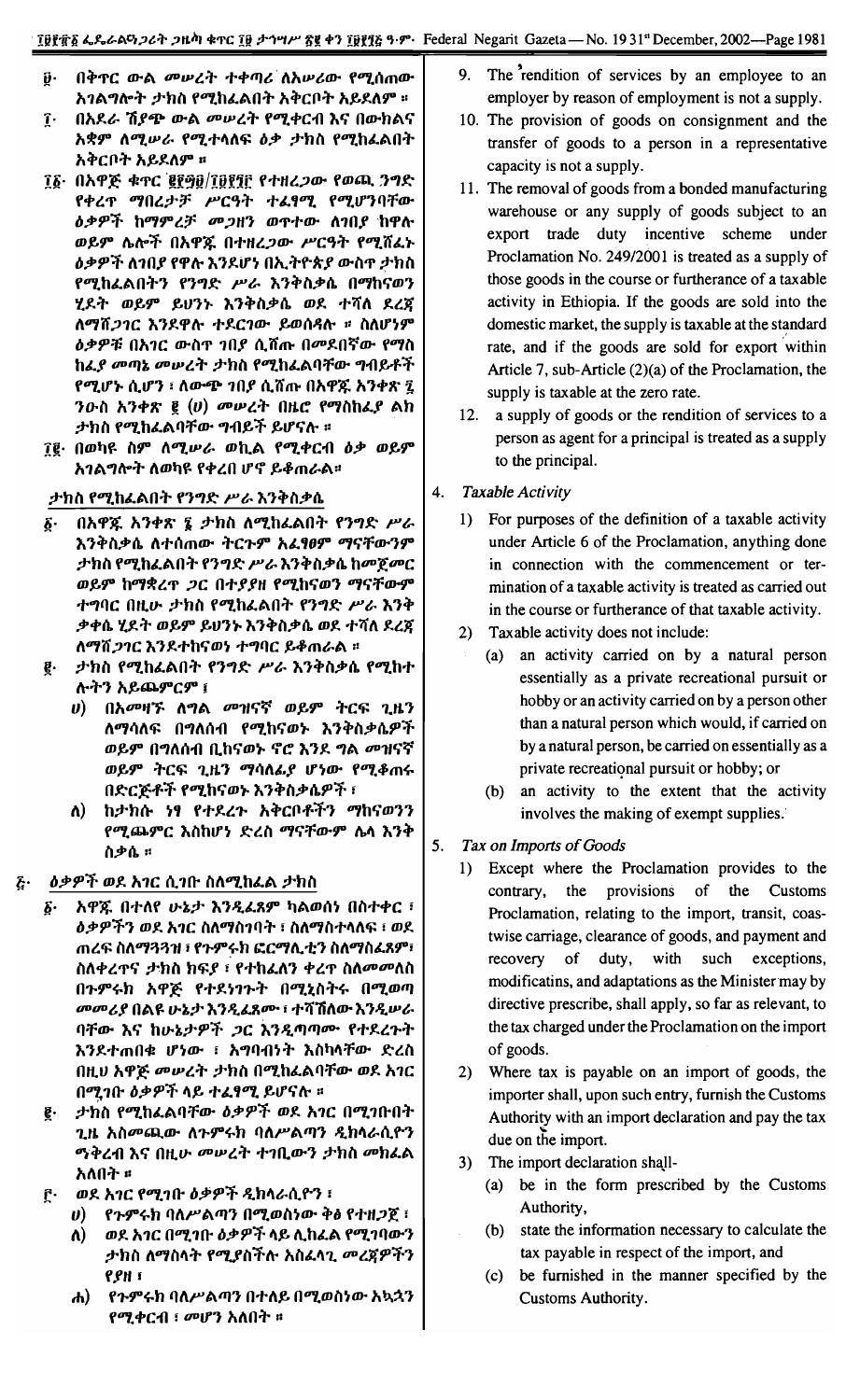- የጉምሩክ ባለሥልጣን፣  $\overline{\mathbf{0}}$ .
	- ስለግብር አስገቢው ባለሥልጣን ሆኖ ወደአገር  $\boldsymbol{\theta}$ በሚገቡ ዕቃዎች ላይ በአዋጁ የተጣለውን ታክስ የመሰብሰብ፣ የአስመጪውን ስም እና የታክስ ከፋይ መለያ ቁዋር (ካለው)፣ ወደአገር የገቡትን ዕቃዎች የኢንቮይስ ዋ*ጋ መያ*ዝ እና
	- ለ) በፖስታ ቤቶች በኩል ወደአገር በሚገቡ ዕቃዎች ላይ ሊከፌል የሚገባውን ታክስ የጉምሩክ ባለሥል ጣንን ወክሎ እንዲሰበስብ ከኢ*ት*ዮጵ*ያ ፓ* ስታ አገል *ግ*ሎት ድርጅት *ጋ*ር ስምምነት ማድረግ ፣ አለበት፡፡
- $\vec{c}$ . *የተመ*ላሽ ቀረዋ ሥርዓት ተጠቃሚ የሆኑ አስመጪዎች *ዕቃዎች ወደአገር በሚገ*ቡበት ጊዜ *ታ*ክሱን ከሚከፍሉ በስተቀር በወጪ ንግድ የቀረጥ ማበረታቻ ሥርዓት አዋጅ ቁጥር ፪፻፵፱/፲፱፻፺፫ የተዘረጉት ሴሎች ሥርዓቶች ተጠቃሚ የሆኑ ሴሎች አስመጪዎች ወደአገር የሚያስገ ቧቸው ታክስ አይከፈልባቸውም።
- አቅርቦት ተከናወነ የሚባልበት ጊዜ
	- የዚህ ደንብ አንቀጽ (፫) ንውስ አንቀጽ ፫ በዱቤ ሽያጭ  $\boldsymbol{\delta}$  . ውል የተሸጠ ዕቃ የተመለሰ እንደሆነ የዕቃ አቅርቦት እንደሆነ እንደሚቆጠር ያመለከታል።ስለሆነም አቅርቦት ተፈፀመ የሚባለው፤.
		- ሀ) ዕቃዎቹ ተመላሽ በተደረጉበት ቀን፣ ወይም
		- በዱቤ የገዛው ሰው በማናቸውም ሴላ ሕግ በዱቤ V) V ሽያጭ ውሉ ያለበት ግዴታና መብት እንዲፀና የተደረገ ከሆነ፣ በዚህ ዓይነቱ ሕግ በዱቤ የገዛው ሰው ግዴታና መብት እንዲፀና ከተደረገበት የመጨረሻ ቀን ቀዋሎ ባለው ቀን፣ ነው።
	- የአዋጁ አንቀጽ ፬ ንውስ አንቀጽ (፱) ታክስ የሚከፈልበት  $\boldsymbol{\ell}$  . የንግድ ሥራ እንቅስቃሴ (ወይም ታክስ የሚከፈልበት የንግድ ሥራ እንቅስቃሴ ከፊል) በመንቀሳቀስ ላይ እንዳለ ድርጅት የተላለፌ እንደሆነ የዕቃ አቅርቦት እንደሆነ እንደሚቆጠር *ያመ*ለክታል። ስለሆነም አቅርቦቱ ተፈፀመ የሚባለው በንዑስ አንቀጽ (፱) መሠረት የመተላለፉ ተግባር ሲፈፀም ነው።
	- የዚህ ደንብ አንቀጽ ፫ ንውስ አንቀጽ (፲፩) በአዋጅ ቁጥር  $\mathbf{r}$ grgg/፲፱፻፺፫ የተዘረ*ጋ*ው የወጪ ንግድ የቀረጥ ማበረታቻ ሥርዓት ተፈፃሚ የሚሆንባቸው ዕቃዎች የተሸጡ እንደሆነ (በአገር ውስዋ ገበያ ላይ የተሸጡትን **ጭምር) በኢትዮጵያ ውስ**ዋ ታክስ የሚከፈልበት እንቅ ስቃሴ በማከናወን ሂደት ወይም ይህንኑ እንቅስቃሴ ወደተሻለ ደረጀ ለማሽ*ጋገ*ር እንደዋሉ ተደርገው እንደሚ *ቆ*ጠሩ *ያመ*ለከታል፡፡ አቅርቦቱ ተከናወነ የሚባለው ዕቃዎቹ ለአገር ውስዋ ገበያ ሲውሉ ወይም ለውጭ ገበያ ሲላኩ ይሆናል።
- የአቅርቦት እሴት į.
	- ለአንድ የተለየ ደንበኛ በልዩ አስተያየት የተሰጠ ካልሆነ  $\vec{b}$ . በስተቀር ዕቃው በቀረበበት ወይም አገልግሎቱ በተሰ ጠበት ጊዜ በሂሳብ በታየው የዋ*ጋ* ቅናሽ ወይም የዋ*ጋ ተመ*ላሽ *መ*ጠን የአቅርቦቱ እሴት ሊቀንስ ይችላል። አቅርቦቱ ከተፈፀመ በኋላ የሚደረግ የዋ*ጋ ማ*ስተካከያ በአዋጁ አንቀጽ ፲፫ በተደነገገው መሠረት በሂሳብ መታየት ይኖርበታል።
	- የአቅርቦቱ ዋ*ጋ* በአዋጁ የተጣለውን እና ተለይቶ በሂሳብ<sup>፡</sup> ğ. ያልታየውን ታክስ የሚያካትት ከሆነ ፣ የአቅርቦቱ እሴተ የሚሆነው ከዋ*ጋ*ው ላይ በዋ*ጋ*ው ውስዋ የተካተተው የ*ታ*ክስ መጠን ተቀንሶ ይሆናል፡፡
- 4) The Customs Authority
	- shall collect at the time of import and on behalf  $(a)$ of the Authority, any tax due under the Proclamation on an import of goods and, at the time, obtain the name and the taxpayer identification number, if any, of the importer, and the invoice values in respect of the import; and
	- (b) shall make arrangements with the Ethiopia Postal Services to perform functions on behalf of th Customs Authority in respect of tax on imports that arrive through the Postal Services.
- 5) Goods covered by an export trade duty incentive scheme under Proclamation No. 249/2001 are not subject to tax at the time of import, except that tax is payable upon import if the importer is covered by the duty draw-back scheme.
- $6)$ Time of Supply
	- 1) Article 3, Sub-Article (6) of these Regulations, treats the repossession of goods under a credit agreement as a supply of the goods. The supply occurs:
		- (a) on the day that the goods are repossessed, or
		- (b) when the debtor may, under any law, be reinstated in his rights and obligations under the credit agreement, on the day after the last day of any period during which the debtor may under such law be so reinstated.
	- 2) Article 4, sub-Article (9) of the Proclamation treats, as a supply of goods, the transfer of a taxable activity (or a portion of a taxable activity) as going concern. The supply occurs when the transfer under that sub-Article (9) occurs.
	- 3) Article 3, sub-Article (8) of the Regulations, treats the removal of goods subject to an export trade duty incentive scheme under Proclamation No. 249/2001 (including a sale into the domestic market) as a supply of those goods in the course or furtherance of a taxable activity in Ethiopia. The supply of those goods occurs when the goods are supplied in the domestic market, or when the goods are exported, if they are supplied for export.
- 7. Value of a Supply
	- The value of a supply may be reduced by any price  $1)$ discounts or rebates allowed and accounted for at the time of the supply of goods or the rendition of services. Post-supply price adjustments must be accounted for in accordance with Article 13 of the Proclamation.
	- 2) Where a portion of the price of a supply represents tax imposed by the Proclamation that is not accounted for separately, the value of the supply is the price reduced by an amount equal to the product of the tax.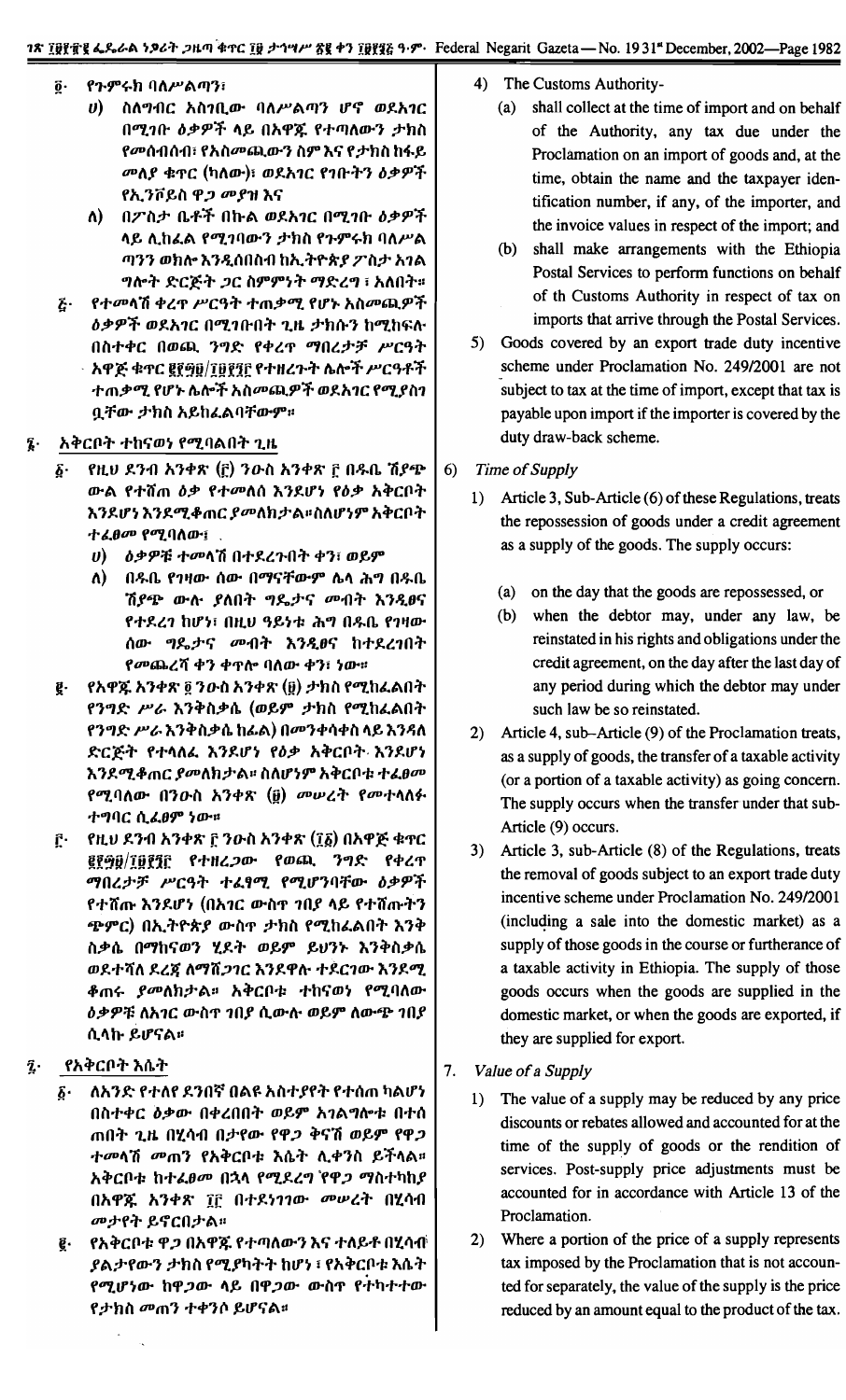- የተመዘገበ ሰው የታክስ ቅናሽ ያገኘባቸውን ዕቃዎች እና ŗ. አገልግሎቶች በሙሉ ወይም በከፊል ታክስ ከሚከፈ ልበት የንግድ ሥራ እንቅስቃሴ ውጪ ለሴሳ ተግባር ያዋላቸው እንደሆነ የአዋጁ አንቀጽ ፬ ንውስ አንቀጽ (፪) በዚሀ ዓይነት ለተለየ ጥቅም የዋሉ ዕቃዎችና አገልግ ሎቶች ታክስ በሚከፈልበት የንግድ ሥራ እንቅስቃሴ ሂደት ወይም ይህንኑ እንቅስቃሴ ወደተሻለ ደረጃ ለማሸ 216 እንደዋሉ እንደሚቆጠር ያመለክታል።የገቢዎች ሚኒስትር በዚህ ንውስ አንቀጽ መሥረት ለሴሳ አገል *ግ*ሎት የዋሉ አቅርቦቶችን እሴት የሚወስን መመሪያ ሊያወጣ ይችላል፡፡
- የዕቃው ዋጋ ክፍያ በየጊዜው በሚፈፀምበት ሽያጭ  $\mathbf{\hat{g}}$  . ወይም ተከራዩ በኪራዩ የውል ዘመን መጨረሻ የዕቃው ባለቤት በሚሆንበት የኪራይ ውል (የዱቢ ሽያጭ ውል) የሚቀርቡ ዕቃዎች እሴት የአቅርቦቶች የዋሬ ገንዘብ እሴት ነው። በዱቤ ሽያጭ ውል የሚቀርበ ዕቃዎች " የዋሬ ገንዘብ እሴት" ማለት የሚከተሉት ድምር ይሆናል።
	- *ሀ*) ሻጮ ወይም አከራዩ ባንክ ወይም ሌላ የፋይናንስ ተቋም በሚሆንበት ጊዜ፡
		- ባንኩ ወይም ሌላ የፋይናንስ ተቋም ለዕቃዎች  $(i)$ የፈፀመው ትክክለኛ ክፍያ ወይም የዕቃዎቹ የገበያ ዋ*ጋ* ከሁለቱ ከፍ ያለው፣ እና
		- $(ii)$ ባንክ ወይም ሌላ የፋይናንስ ተቋም ወጪውን የሸፌንው የዕቃዎቹ የተከላ፣ የግንባታ እና የመገጣጠም ሥራ ወጪ፣ ወይም
		- ሻጮ ወይም አከራዩ ሌላ አቅራቢ የሆነ እንደሆነ፣ አቅራቢው በ**መደበኛ አ**ሬፃፀም ዕቃዎቹን እጅ  $(i)$
		- በእጅ የሚሸጥበት ዋጋ፣  $(ii)$ አቅራቢው ለተከላ፣ ለማንባታ እና ለመገ ጣጠም ያወጣው ወጪ፣
- በዚሀ ደንብ አንቀጽ ፫ ንውስ አንቀጽ (፯) መሠረት በዱቤ  $\boldsymbol{\delta}$ *ግ*ዥ ውል የተገዛ ዕቃ ለሻጮ በ*መ*መለሱ በዱቢ የገዛው ዕቃ እንዳቀረበ የሚቆጠር ሲሆን፣ የአቅርቦቱ ዋ*ጋ* ዕቃው በተመለሰበት ጊዜ ተመላሽ ያልተደረገው የዋሬ ገንዘብ *ቀሪ* ሂሳብ ይሆናል።

A)

- በንውስ አንቀጽ  $(\xi)$  የተመለከተው የአቅርቦቱ ቀሪ ሂሳብ ī. የዱቤ *ገ*ዥው በዱቤ ሽያጭ ውሉ *መ*ሠረት የከፈለው ሂሳብ ከአቀርቦቱ ዋ*ጋ* ላይ ከተቀነሰ በኋላ የሚቀረው ነው። በመሆኑም በውሉ መሠረት ተዋዋይ ወገኖች ባላቸው መብትና ግዴታ መጠን የተከፋፈለው ሂሳብ በሚደርሳቸው ልክ የአቅርቦቱ የጥሬ ገንዘብ ዋ*ጋ* ሆኖ ሊወሰድ ይችላል።
- የወጪ ንግድ የቀረጥ ማበረታቻ ሥርዓት አዋጅ ቁጥር  $\ddot{\mathbf{z}}$ ይያ፵፱/፲፱፻፶፫ተፌፃሚ የሚሆንባቸው፣
	- <u>ለውጭ ገበያ የቀረቡ፣ ወይም</u>  $\boldsymbol{\boldsymbol{v}}$
	- በአፃር ውስጥ ለሽያጭ የዋሉ ነገር ግን ወደ ውጭ Λ) ያልተላኩ ዕቃዎች ዋ*ጋ የገበያ ዋጋ* ይሆናል፡፡
- በአዋጁ አንቅጽ ፯ ንውስ አንቀጽ (፪) $(\sigma$ ) መሠረት በዚሮ Ĵ. የማስከፈያ ልክ የሚተላለፍን በመንቀሳቀስ ላይ ያለ ድርጅት የሚፃዛ ሰው፣ ከገዛው ዕቃ ውስጥ ከፊሉን ታክስ ለሚከፌልበት ግብይት ሳይሆን ስሌላ ተግባር ያዋለው እንደሆነ የዚህ ዓይነቶች አቅርቦቶች ገኘrው ታክስ በሚከፌልበት የንግድ ሥራ እንቅስቃሴ ሂደት ወይም ይሀንኑ እንቅስቃሴ ወደተሻለ ደረጃ ለማሽጋገር እንዳዋ ላቸው እንደሚቆጠር የአዋጁ አንቀጽ ፬ ንውስ አንቀጽ (፲፩) ያደነግጋል ።

በዚህ ደንብ አንቀጽ ፯ ንውስ አንቀጽ (፰) የተመለከተው አቅርቦት ዋ*ጋ ነ*ው ተብሎ የሚወሰደው *ታ*ክስ የሚከፈል በትን የንግድ ሥራ እንቅስቃሴ ስመግዛት ከተፈፀመው ከፍያ ላይ የንግድ ሥራ እንቅስቃሴው እንዲውል ለታቀ ደበት ጠቅሳላ ተግባር ከተከፈለው ወጪ ላይ ስዚሁ የንግድ ሥራ እንቅስቃሴ ታክስ የሚከፈልበት ግብይት ባልዋለው መጠን ተቀንሶ የሚቀረው ነው ፡፡

- $3)$ If a registered person converts a portion of, or an entire good or service from use in a taxable activity to a different use and the person was allowed a tax credit in respect of the acquisition of those goods or services, Article 4, Sub-Article (2) of the Proclamation treats the change in use as a supply of the goods or services in the course or furtherance of a taxable activity. The Minister of Revenue may issue directives on the value of a supply resulting from a change in use under this Sub-Article.
- 4) The value of a supply of goods under an installment sale or finance lease (a credit agreement) is the cash value of the supply. The "cash value", in relation to supply of goods under a credit agreement, means
	- where the seller or lessor is a bank or other  $(a)$ financial institution, an amount equal to the sum of:
		- the consideration paid by the bank or other  $(i)$ financial institution for the goods, or the market value of the goods, whichever is the greater, and
		- any consideration for erection, construc- $(ii)$ tion, assembly, or installation of the goods borne by the bank or other financial institution; or
	- where the seller or lessor is a supplier, an  $(b)$ amount equal to the sum of:
		- the consideration for which the goods are  $(i)$ normally sold by the supplier for cash; and
		- $(ii)$ any consideration for erection, construction, assembly, or installation of the goods borne by the supplier.
- $5)$ Where the debtor is deemed to make a supply of goods under Article 3, Sub-Article (6) of the Regulations as a result of the repossession of goods under a credit agreement, the value of the supply is an amount equal to the balance of the cash value of the supply that has not been recovered at the time of the supply.
- 6 The balance of the cash value of the supply under sub-Article (5) is the amount remaining after deducting from the cash value so much of the sum of the payments made by the debtor under the credit agreement as, on the basis of an apportionment in accordance with the rights and obligations of the parties to such agreement, may properly be regarded as having been made in respect of the cash value of the supply.
- 7) The value of goods subject to an export trade duty incentive scheme under Proclamation No. 249/ 2001:
	- that are removed for export, or  $(a)$
	- are supplied but not exported is the market (b) value of the goods
- Article 4, Sub-Article (11) of the Proclamation provides 8) that where the recipient of a zero-rated transfer of a going concern under Article 7, Sub-Article (2)(d) of the Proclamation, acquired some of the goods in that transfer for a purpose other than to make taxable transactions, the acquistion of those goods is treated as a supply of goods by the recipient in the course or furtherance of a taxable activity.
- 9) The value of the supply under Article 7, Sub-Article (8) of these Regulations shall be the consideration for the acquisition of the taxable activity, reduced by an amount which bears to the amount of such consideratin the same ratio as the intended use or application of the taxable activity for making taxable transactions bears to the total intended use or application of the taxable activity.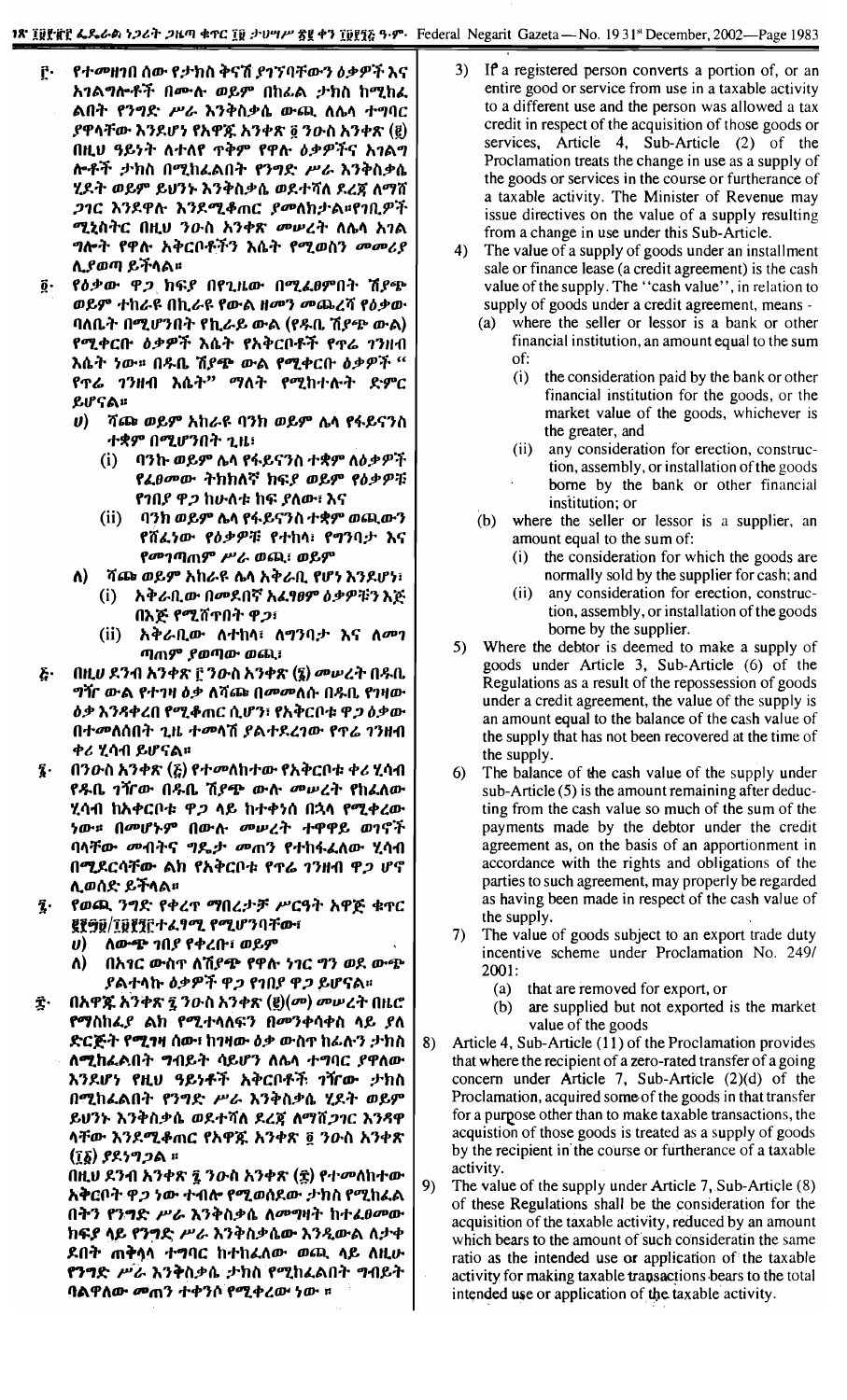- $\ddot{z}$ . f'1J!..;1- *mft9" f"~f.;f'J"" 9"1/111* J.~ *~C~1:*
	- $\tilde{\mathfrak{g}}$ · የታክስ ከፋዩ ታክስ የሚከፈልበት ግብይት በአዋጁ n,}"'1\ Ii *'}o-il* n,}"'1\ (6) h+ool\h+m- f1'}HlI *መ*ጠን የሚበል**ዋ ወይም ሊበል**ዋ የሚችል *መ*ሆኑን f <sub>2</sub> ከሱ ባለሥልጣን *ያመነ*በት ቢሆንም ለሚከተሉት *9"h'}I+':j- :1'hi}* h~~'} h9"11111 ~, *".IY.C1m- ~"fl\A* ;
		- *u*) በታክስ ከፋዩ የሚከናወነው ታክስ የሚከፈልበት f,}"',(- *P't. h'}:t>il:J>(J.h+\*lm* : *w~9"* f,}"''(- *P't.m- h'}:t>il:J>*(J. n:t>9" h Ii *il~""* 0 htt:+ ~ *1.l'R* እና በዘላቂነት እየቀነሰ ከ**ሂደ ወይ**ም
		- l\) O;J-hil h~~ OOlJ.hliw~m- *:1'hil* fOlJ.hLAO"" f,}"',(- *P't. h'}:t>il:J>(J.'1.1.""* 01':t>9" *I\~* የሚውሉ የካፒታል *ዕቃዎችን ለ*መተካት የሚውሉ fl11:;J-A *t'):J>sP':j-n:t>cn"",l\* h,}1.If~ : *~m-* ::
	- ~. OnCP~ n,}"'1\ I~ *'}o-il* n,}"'1\ (2) *9"1I111m-*fOIi fOlJ.If,}0"" .,.'} + 1.'}..,~A :: *+001l;J* n.m- *9"1I111m-*የሚጸናበትን ቀን ሊመርጥ የሚችል ቢሆንም ፣ የታክሱ *1ll\P'* A tlJ'} l\*t.ft-* 9"h'} 1+"f *9"1I111m-* h 'I.1111*~001: መጀመሪያ ጀምሮ የፀና እንዲሆን ሊወስን ይች*ላል ፡፡
- $\ddot{\boldsymbol{y}}$ . *n'I'~mA 1111000011111*
	- *(i.* l\nCP~ *nL'09"* fi-ooH10 *(}m-* hli O+limA fi'oo *H1~* ftLrr *(}m-* f,}"',(' *P't.* htt:I\o"f *h'}Jtrr9"* በተናጠል የተመዘገበ የአንድ የተመዘገበ ዋና መ $/$ ቤት nI1A flf~ htt:l\o':j- ..,'}~~..,. *I1\Tm-* (}sP"f *If~m- ~~mt.I\-* ::
	- .<br><sup>@</sup> በተናጠል የተመዘገበ የንግድ ሥራ እንቅስቃሴ አካል Ohl'}.';'} J;. f:1'h *il H*oo'} f *+Q;1.0IJ*& *h(J.""* :1'h *il OIJil:1'* ወቂ*ያ ማቅረ*ብ አለበት (የአዋጁ አንቀጽ ፳፮) ፡፡ እ*ያንዳን*ዱ በተና**ጠል የተ**መዘገበ የአንድ የንግድ ሥራ እንቅስቃሴ አካል የተመዘገበ ሰው *ያ*ለበት ግዴታዎች ሁሉ የሚኖሩት l1.1f,} : ffJ'lim- *.(-C~..,.* nl1A h,}1.If~ *~"'1'I\A* ::
	- f<sup>.</sup> የተመዘገበ ሰው እንደ አንድ ድርጅት መመዝገቡ f'''~OIJ& *h(J."" :1'hil OIJil:1'wetl OOlJ:t>ll1* hli I\.l\°"f f :1'h *il* ..,Yv:1'sP"f'} 000 L~ 9" *l1.(-* htt:+~ w tJJ. የሚያስከትልበት ከሆነ የንግድ ሥራው አካል የሆ**ኑ** htt:l\°"f O+limA *h'}JtooH1~l\""* oomf:t> *~"fl\A* ::  $f$ ታክሱ ባለሥልጣን የዚህ ዓይነቱ ጥያቄ ሲቀርብለት n '}.(- f:1'h *il OIJ*il:1'wetl *OIJ:t>ll1* h Ii 1\.I\o"f f:1' h *il ግ*ዴታዎችን መፈፀም በተመዘገበው ሰው ላይ በትክክል ችግር የሚያስከትሉ መሆኑን መርምሮ ው**ሣኔ ይሰ**ጣል ፡፡
	- $3$ · የተመዘገበ ሰው ከንግድ ሥራ ክፍሎቹ ውስጥ ከፊሎቹ n+limA *h'}JtooH1~l\""* fmf'" h,}1.If~ : fi-'imA ምዝገባ ያልተጠየቀባቸው በዋናው ድርጅት ሥር እንደተ *OOH1~ If~m- ~"'TI\I\-* ::
	- $E$ · የታክሱ ባለሥልጣን በአዋጁ አንቀጽ ፳፯ ንዑስ አንቀጽ  $E(u)$  የተመለከተውን ተመላሽ ሂሳብ በተናጠል ለተመዘ 10m- *:1'hil* h~~ hoPhLI\- 0,(,"" ftLrr *:1'hil* h~~ htt:I\o"f f..,l1C : f *:1'hil* : fwl\.(- *W~9"* foo.,.65A,t')J; **የ**ሌለባቸው *መ*ሆኑን ማረ*ጋገ*ጥ አለበት ፡፡
	- $\bar{\mathbf{z}}$ · በተናጠል የተ*መ*ዘገቡ ክፍሎች ለዋናው *መ|*ቤት ወይም *n'}J;.l\I\.I\m-* fOlJ.I"'C!J.*Tm- iJ:J>sP"f*hli fOlJ.(}i\1.Tmn 1A.., I\o+"f *l\:1'h il ~I\OIJ* ..,'}~ ~..,. II*1\Ta).* (}sP"f ool1hA *h'}1.+1.l.,.* It:t>CP+"f *.e.~mt-tr* :: *ill\If~9"* እቅራቢው ለእነዚህ **ግብይቶች የታክስ ደረሰኝ መስ**ጠት  $1$ ይለበት ሲሆን ፣ ገዥው በአዋጁ አንቀጽ ፳፩ በተፌቀደው *መሠረት ታክሱ* እንዲቀናነስለት መጠየቅ ይችላል ፡፡
- 8. *Obligatory or Voluntary Registration and Procedure*
- 1) The Authority may waive the requirement under Article 16of the Proclamation to register where the Authority is satisfied that the value of a person's taxable transactions exceeds or will exceed the amount specified under Article 16, Sub-Article (1) of the Proclamaton solely as a consequence of-
	- (a) a cessation, or substantial and pennanent reduction in the size or scale, of a taxable activity carried on by the person; or
	- (b) the supply of capital goods that are being replaced with other capital goods to be used in the taxable activity carried on by that person.
- 2) Article 18, Sub-Article (4) of the Proclamation provides for the date that registration becomes effective. While the registering person may select the date that the registration is to become effective, the Authority, in its sole discretion, may change that date to the beginning of an accounting period.
- 9. *Divisional Registration*
	- 1) A registered person and its separately-registered division, and separately-registered divisions of a head office registered person, are "related persons" for purposes of the Proclamation.
	- 2) A separately-registered division must file a VAT return for each accounting period (Article 26 of the Proclamation). Each separately registered part of the entity is subject to all of the obligations imposed on a registered person, but it remains a part of the entity.
	- 3) A registered person may apply for divisional registraton if a single registration requiring a single VAT return imposes an onerous compliance burden on the registered person. The Authority, in its sole discretion, shall decide if the applicant will experience real difficulties in submitting a single VAT return.
	- 4) A registered person may request that some, but not all divisions be registered separately, and those not registered separately treated as part of the entity's registration.
	- 5) The Authority may withhold any refund under Article 27, Sub-Article (5)(a) of the Proclamation to a separately-registered division in order to satisfy the tax, levy, interest, or penalty payable by the entity or another division.
	- 6) Supplies made by a separately-registered division to the head office or between separately-registered divisions are treated as supplies between related persons for tax purposes, the supplier must issue tax invoices for those transactions in accordance with the Proclamation, and the recipient can claim tax credits on the purchases to the extent provided under Article 21 of the Proclamation. .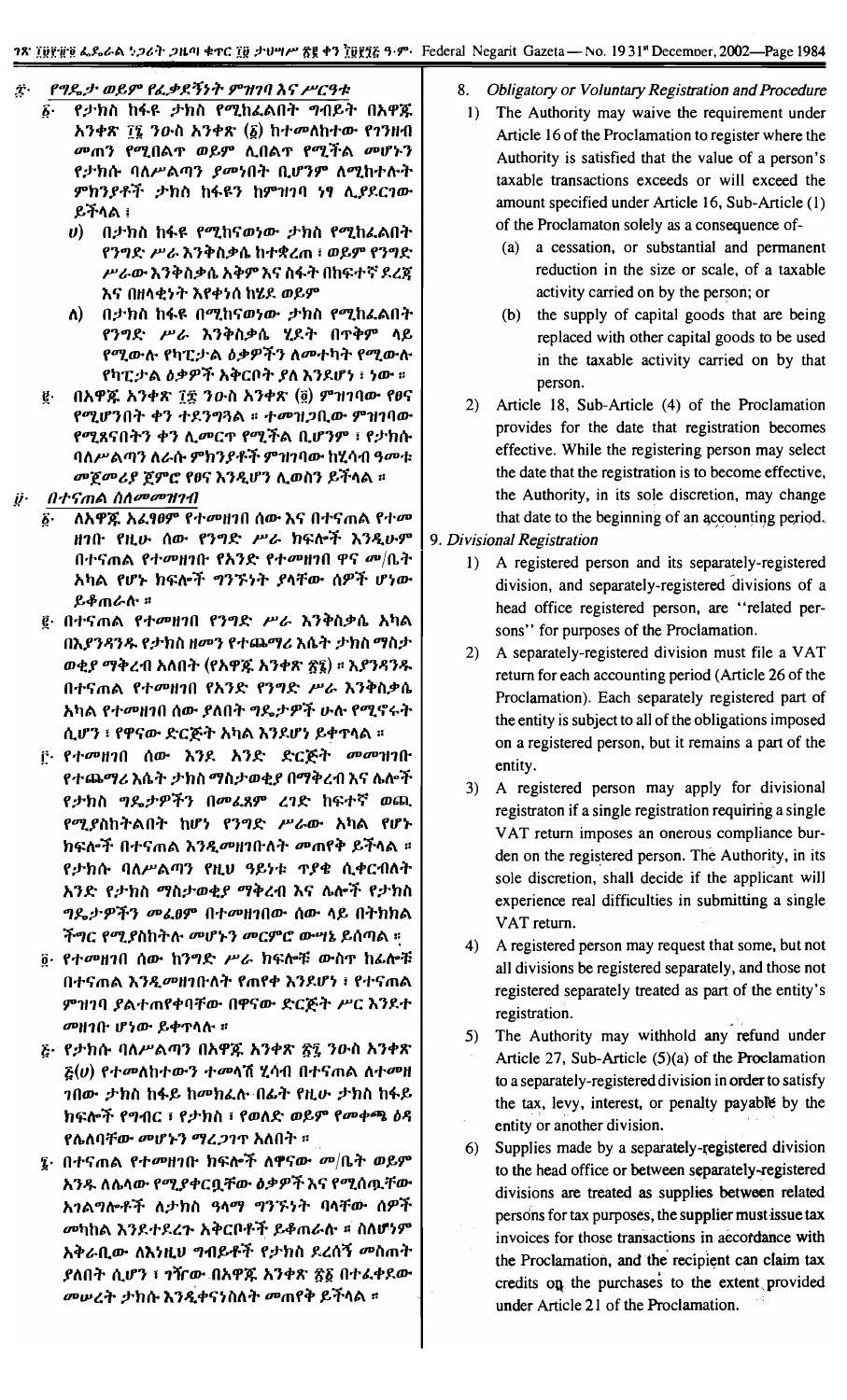- ፯· የተመዘገበው ዋና መ/ቤት በተናጠል በተመዘገቡ ክፍሎች አንፃር በወጪነት የሚይዘው ሂሳብ ዋናው መ/ቤት *የፌፀመው ታክ*ስ የሚከፌልበት አቅርቦት ሆኖ ይቆጠራል ፡፡
- ፰· በተመዘገበው ዋና መ/ቤት እና በተናጠል በተመዘገቡ የዚሁ አካል የሥራ ከፍሎች ወይም በሥራ ክፍሎች መካከል የሚፈፀመው ግብይት በአዋጁ አንቀጽ ፳ በተመለ ከተው መሠረት ተገቢ ያልሆነ የታክስ ጥቅም ለማግኘት እንዳይውል ለመከላከል የታክሱ ባለሥልጣን የቅርብ ክትትል ማድረግ አለበት ።
- <u>፱· በተናጠል የሚደረግ የሥራ ክፍሎች ምዝገባ የታክሱ</u> ባለሥልጣን ሲፈቅድ ብቻ የሚከናወን ስለሆነ ፣ ለተናጠል ምዝገባ ብቁ ለመሆን ዋናው መ/ቤት የሚከተሉትን ማሟላት ይኖርበታል ፤
	- ሀ) አመልካቹ በአዋጁ አንቀጽ ፲፯ መሠረት በፌቃደኝነት የሚመዘገብ ሳይሆን ለተጨማሪ እሴት ታክስ የመመ ዝገብ ግዴታ ያለበት መሆን አለበት ፤
	- ለ) ማመልከቻው በጽሑፍ ሆኖ ፣ የታክስ ከፋዩን መለያ ቁጥር እና የተጨማሪ እሴት ታክስ የምዝገባ የምስክር ወረቀት ቁጥር መያዝ አለበት ፤
	- ሐ) አመልካቹ የንግድ ሥራውን በድርጅት አቋም የሚያከ ናውነው መሆን አለበት ፤
	- መ) አመልካቹ ለጠቅላላ የንግድ ሥራው አንድ የታክስ ማስታወቂያ ማቅረቡ ከፍተኛ ወጪ የሚያስከት ልበት መሆኑን ማስረዳት አለበት ። አመልካቹ የተናጠል ምዝገባ ባይፈቀድ የሚያ*ጋ*ጥሙን ችግር እና ለጠቅላላ የንግድ ሥራው በእያንዳንዱ የሂሳብ ዘመን የተጠቃለለ የታክስ ማስታወቂያ በተወሰነው ጊዜ ውስጥ ማቅረብ የማይችልበትን ምክንያት ማስረዳት አለበት ፤
	- *ν***) በተና**ጠል እንዲመዘገብ የተጠየቀለት የንግድ ሥራው ክፍል የራሱ የሂሳብ አያያዝ ሥርዓት ያለው መሆን አለበት ። ይህም የሥራ ክፍሉ ገቢና ወጪውን በራሱ የሚመዘገብ እና ከሌሎች የሥራ ክፍሎች የተለየ የሂሳብ መግለጫ የሚያዘጋጅ መሆንን ይጠይቃል ፤
	- ረ) አመልካቹ ሂሳቡን ከማጠቃለሉ በፊት እያንዳንዱ ከፍል የራሱ የሂሳብ ሥርዓት እንዲኖረው ያደረገ መሆን አለበት ፤
	- ሰ) በተናጠል እንዲመዘገብ የተጠየቀለት የሥራ ክፍል በንግድ ሥራ እንቅስቃሴው ዓይነት እና በሚገኝበት ቦ*ታ ተለይቶ የሚታወቅ መሆን አ*ለበት ፤
	- ሽ) የእያንዳንዱ የሥራ ክፍል የሂሳብ አያያዝ ሥርዓት እና መዝጊያው ቀን አንድ ዓይነት መሆን አለበት ፡፡
- ፲ የታክሱ ባለሥልጣን የተናጠል ምዝገባውን ከማጽደቁ በፊት በዚህ ደንብ ከተዘረዘሩት ሴላ ተጨማሪ ሁኔታዎች እንዲሟሉ ለመጠየቅ እና አዲስ ለሚመዘገብ ድርጅት የተለዩ ቅድመ ሁኔታዎች እንዲኖሩ ሊያደርግ ይችላል ።
- ፲፩· የተመዘገበ ሰው ለእያንዳንዱ በተናጠል እንዲመዘገብ ለሚጠይቅበት የሥራ ከፍል የተለየ ማመልከቻ ማቅረብ እና በቅጹ ላይ የታክሱ ባለሥልጣን የሚጠይቀውን *መረጃ መ*ሙላት አለበት ፡፡ አዲስ የምዝገባ ጥያቄ የሚያ ቀርብ ሰው የምዝገባ ማመልከቻውን እና የተናጠል *ምዝገባ ማመ*ልከቻውን በአንድነት ሊያቀርብ ይችላል ፡፡
- 7) Expenses allocated by the head office to a separatelyregistered division may be treated as taxable supplies by the head office.
- Transactions between the head office and separately-8) registered divisions, or between separately-registered divisions may be closely scrutinized by the Authority to prevent the use divisional registration to obtain unintended tax benefits referred to in Article 60 of the Proclamation.
- $9)$ Separate divisional registration is discretionary with the Authroity and, to be eligible, the head office applicant must satisfy all of the following conditions:
	- (a) The applicant must be a registered person for VAT purposes, but not a person who voluntarily registered under Article 17 of the Proclamation;
	- (b) The application must be in writing and include the applicant's taxpayer identification number and VAT certificate number;
	- (c) The applicant must conduct its operation as an incorporated company;
	- The applicant will experience an onerous com- $(d)$ pliance burden if it must submit a single return for its entire business operations. The applicant must describe in detail the problems likely to be encountered if divisional registration is not approved, and the reasons why a consolidated
		- VAT return for the entire business for each accounting period cannot be submitted by the due date for each tax period;
	- (e) The division for which separate registration is requested must maintain an independent accounting system. This requires the division to record its receipts and payments and produce financial statements separate from its head office and/or other divisions;
	- (f) The applicant must already be preparing divisional accounts before consolidating them.
	- (g) The division for which separate registration is requested must be separately identified by reference to the nature of its activities or its location;
	- (h) Each division must use the same accounting period and the same year-end date as the entity.
- $10)$ The Authority may impose additional conditions before approving an application for divisional registration, or may impose different conditions on a newly-registering entity.
- $11)$ The registered person must file a separate application for each division seeking separate registration on the form and containing the information required by the Authority, or a newly-registering person must submit an applicaton for registration and an application for divisional registration at the same time.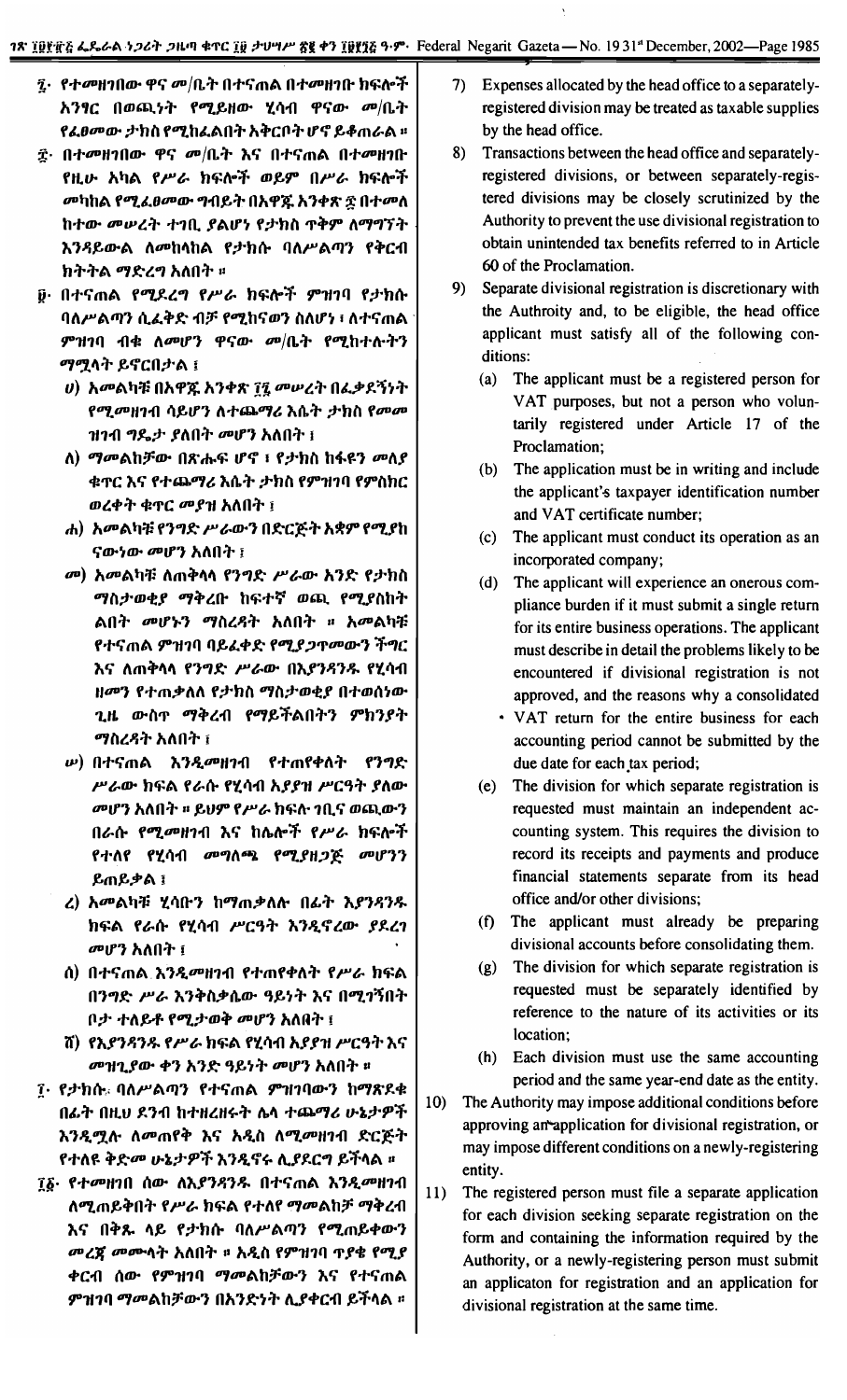- ፲፪· እ*ያንዳንዱ* በተናጠል የተመዘገበ የሥራ ክፍል የዋናው ድርጅት አካል መሆኑን የሚያሳይ የታክስ ከፋይ መለያ ቁዋር እና የተጨማሪ እሴት ታክስ የምስክር ወረቀት ቁጥር ይሰጠዋል ።
- ፲፫· እ*ያንዳንዱ* በተናጠል የተመዘገበ የሥራ ክፍል የራሱን የተለየ የታክስ ከፋይ መለያ ቁጥር እና የተጨማሪ እሴት ታክስ የምስክር ወረቀት ቁጥር የያዘ የታክስ ደረሰኝ *መ*ስጠት አለበት ፡፡
- ፲፬· በአዋጁ አንቀጽ ፲፯ ለተመለከተው ለምዝገባ ብቁ ለሚያደ ርገው የገንዘብ መጠን አወሳሰን የእያንዳንዱ በተናጠል የተመዘገበ የሥራ ክፍል አቅርቦት የዋናው ድርጅት አቅርቦት እንደሆነ ይቆጠራል ፡፡
- ፲፩· የታክሱ ባለሥልጣን በአዋጁ አንቀጽ ፳፩ ንውስ አንቀጽ e(ሐ) የተፈቀደው የታክስ ማቀናነስ በእያንዳንዱ የሥራ ክፍል ሳይሆን በዋናው *መ*/ቤት ደረጀ እንዲከናወን ለማድረግ ይችላል ፡፡
- ፕ**፤· የተመዘገበው ዋና መ/ቤት በተና**ጠል የተደረገው የአንድ የሥራ ከፍል ምዝገባ እንዲሥረዝ ሊጠይቅ ወይም የታክሱ ባለሥልጣን በራሱ አነሳሽነት የተናጠል ምዝገባው እንዲሥረዝ ማድረግ ይችላል ። ምዝገባ በሚሥ ረዝበት ጊዜ የሚከተሉት ደንቦች ተፈፃሚነት ይሆናሉ ፤
	- ሀ) የታከሱ ባለሥልጣን ከዚህ ያነሰ ጊዜ እንዲሆን ካልፈቀደ በስተቀር የአንድ የሥራ ከፍል የተናጠል ምዝገባ ለሁለት ዓመት የፀና ሆኖ መቆየት አለበት ፤
	- ለ) ማናቸውም ድርጅት ወይም በተናጠል የተመዘገበ ክፍል የተናጠል ምዝገባ በሚፈቀድባቸው ሁኔታዎች መሥራቱን ያቋረጠ እንደሆነ ዋናው መ/ቤት የሁኔ ታዎቹ መሟላት መቀጠሉ ከተቋረጠበት ቀን አንስቶ በ፴ ቀን ጊዜ ውስጥ ይህንኑ ለታክሱ ባለሥልጣን በጽሑፍ ማስታወቅ አለበት ፤
	- ሐ) የታከሱ ባለሥልጣን የተናጠል ምዝገባ የሚፈቅድ ባቸው ሁኔታዎች መሟላት መቋረጡን ያወቀ እንደሆነ ወይም ሥረዛው የታክሱን ገቢ ለመጠበቅ አስፈላጊ ነው ብሎ ሲያምን ምዝገባውን ለመሠረዝ ይችላል ፤
	- *መ*), የታክሱ ባለሥልጣን የሥራ ክፍል የተናጠል ምዝገባ እንዲቀጥል ወይም እንዲቋረጥ ለማድረግ ብቸኛ ሥልጣን አለው ፤
	- *<b>ι) የሥራ ከፍል የተናጠል ምዝገ*ባ ሥረዛ የፀና የሚሆነው የታክሱ ባለሥልጣን ከሚወስነው ቀን ጀምሮ ይሆናል **።**
- ፲. የምዝገባ መሠረዝ
	- **፩· የተመዘገበ ሰው ታከስ የሚከፈልበትን ግብይት ካቋረ** ጠበት ቀን ጀምሮ በ፴ ቀን ጊዜ ውስጥ ምዝገባው እንዲ ሥረዝ ማመልከቻ ማቅረብ አለበት ፡፡
	- **፪**· በንውስ አንቀጽ (δ) መሠረት ምዝገባ እንዲሠረዝ የሚቀርብ ማመልከቻ በጽሑፍ መቅረብ ያለበት ሲሆን ፣ ታክስ ከፋዩ ታክስ የሚከፈልበትን ግብይት ያቋረጠበትን ቀን እና ታክስ ከፋዩ ግብይቱን ካቋረጠበት ቀን ጀምሮ ባለው የ፲፪ ወር ጊዜ ውስጥ ታክስ የሚከፈልበት ግብይት ለማከናወን ያቀደ መሆን ያለመሆኑን የሚገልጽ መሆን አለበት ፡፡
- 12) Each separately-registered division will be issued a taxpayer identification number and VAT certificate number that identifies it as a division of the entity.
- 13) Each registered division must issue tax invoices listing its unique taxpayer identification number and VAT certficate number.
- 14) For purposes of the registration threshold under Article 16 of the Proclamation, the supplies of each separately-registered division are included as supplies of the entity.
- 15) The Authority may require the allocation of tax credits under Article 21, Sub-Article  $(22)(c)$  of the Proclamation to be made on an entity basis, rather than on a division-by-division basis.
- 16) The home office registered person may apply in writing for the cancellation of the separate registration of a division, or the Authority may initiate a cancellation of a divisional registration. The following rules shall apply:
	- (a) Unless the Authority approves a shorter period, the separate registration of a division must remain in effect for not less than two years;
	- (b) If an entity or a division ceases to satisfy any of the conditions imposed on divisional registration, the entity must notify the Authority in writing of the change within 30 days of the date any condition to be met;
	- (c) The Authority may cancel a divisional registration if the conditions are no longer satisfied or if the Authority believes that cancellation is necessary for the protection of the revenue;
	- (d) The Authority shall have sole discretion to determine if the divisional registration shall be allowed to continue;
	- (e) The cancellation of divisional registration shall be effective from the date specified by the Authority.
- $10.$ **Cancellation of Registration** 
	- 1) A registered person must apply for cancellaiton of registration within 30 days of the date the person ceases to make taxable transactions.
	- 2) The application for cancellation under sub-Article (1) shall be in writing, shall state the date upon which the person ceased to make taxable transactions, and shall state whether or not that person intends to make taxable transactions within 12 months from that date.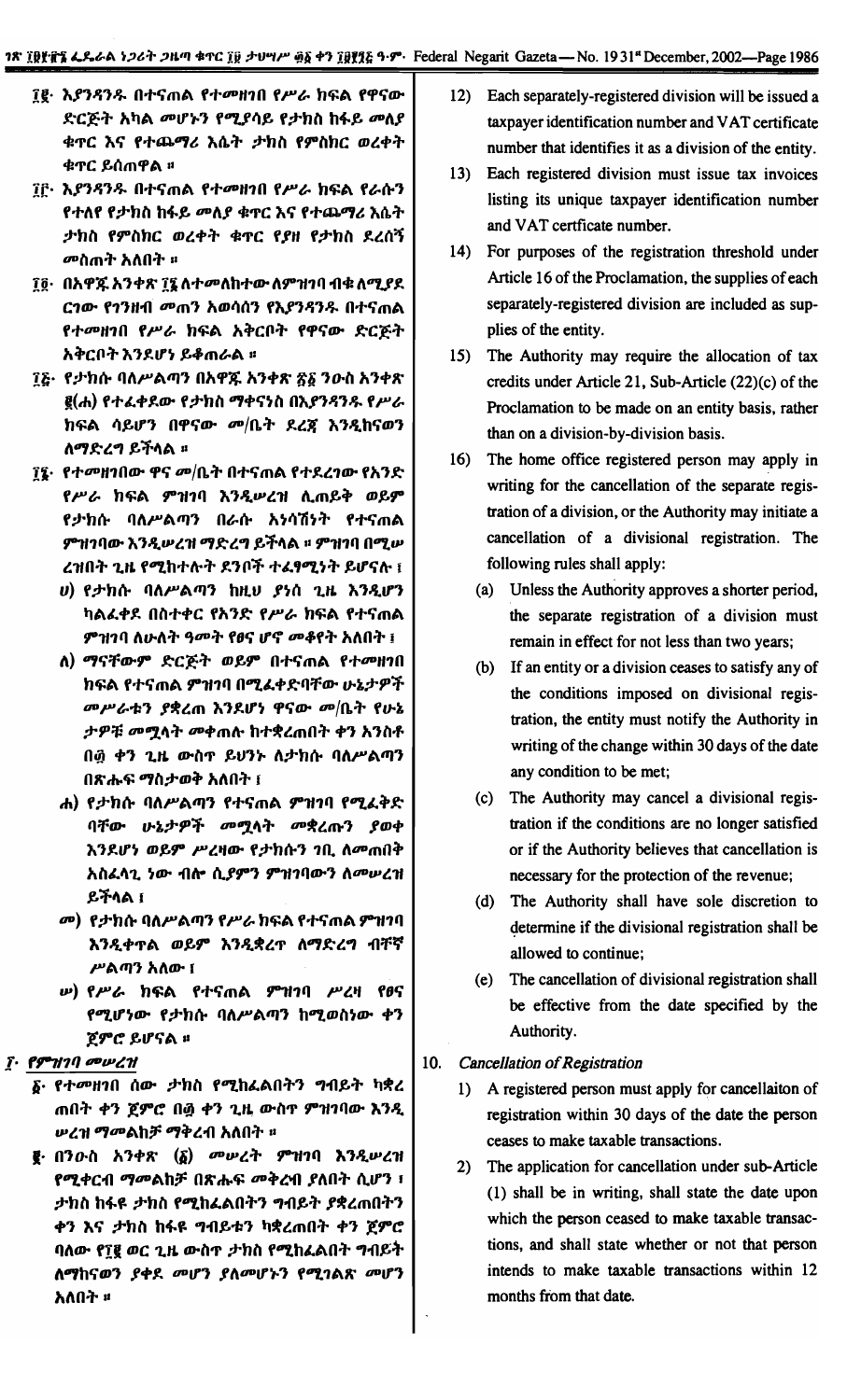- ը የታክሱ ባለሥልጣን ታክስ ከፋዩ ታክስ የሚከፌልበት ግብይት ማከናወን ካቋረጠበት ቀን አንስቶ ካለው የ፲፪ ወር ጊዜ ውስጥ በማናቸውም ጊዜ ታክስ የሚከፌልበት ግብይት ያከናውናል ለማለት በቂ ምክንያት ከሌለው በስተቀር በንዑስ አንቀጽ (፪) መሠረት ምዝገባ እንዲሠረዝ የቀረ በውን ማመልከቻ ማጽደቅ አለበት ።
- $\tilde{g}$ · ምዝገባ የሚሥረዘው ታክስ የሚከፌልበት ግብይት ከተቋረ ጠበት ቀን ጀምሮ ቢሆንም ፣ የታክሱ ባለሥልጣን ታክስ ከፋዩ ምዝገባውን ካከናወነበት ቀን ጀምሮ ታክስ የሚከፈ ልበት ግብይት *ያመ*ስፈፀሙን ካረ*ጋገ*ጠ ፣ ወደኋላ በመመለስ ምዝገባው ከፀናበት ቀን ጀምሮ እደሥረዝ ማድረግ ይችላል ።
- <u>ሯ· በአዋጁ አንቀጽ ፬ ንዑስ አንቀጽ ፬ በተደነገገው መሠረት</u> ምዝገባ ሲሥረዝ ፣ የተመዘገበው ሰው በእጇ የሚገኙትን *ዕቃዎች ታክ*ስ በሚከፈልበት ግብይት እንደ ሽጣቸው ይቆጠራል ፡፡
- ኜ· የታክስ ማስታወቂያ ማቅረብን ጨምሮ ምዘገባው የፀና በሆነበት ጊዜ ውስዋ ባከናወነው ማናቸውም ተግባር ምክንያት ታክስ ከፋዩ በአዋጁ የተጣለበት ግዴታ ወይም ኃላፊነት ምዝገባ በመሠረዙ ምክንያት የሚቋረ**ዋ** አይሆንም ።
- ፲፩・ የታክስ ማቀናነስ ደንቦች
	- ፩· ከዚህ በታች የተዘረዘሩት ካልተሟሉ በስተቀር በአዋጁ አንቀጽ ፳፩ መሠረት የታክስ ማቀናነስ ሲደረግ አይችልም።
		- $U$ ) በአዋጁ አንቀጽ ፳፪ ፡ ፳፫ ወይም ፲፫ መሠረት ከአቅርቦቱ *ጋ*ር በተያያዘ የታክስ ደረሰኝ ወይም የታክስ ዴቢት ወይም ክሬዲት ሥነድ የተሰጠ እና የታክስ ማቀናነስ እንዲፈቀድለት የሚጠይቀው የተመ ዘገበ ሰው የታክስ ማስታወቂያ በሚያቀርብበት ጊዜ እነዚህን ደ*ጋል ሠነዶች* (ደረሰኝ አስፈላጊ ካልሆነ በስተቀር) ካላቀረበ ፣
		- ለ) የታክስማቀናነስእንዲፈቀድለት የሚጠይቀው የተመ ዘገበ ሰው ወደ አገር ያስገባውን ዕቃ በሚመለከት የታክስ ማስታወቂያ ሲያቀርብ ከአቅርቦቱ *ጋ*ር በተያያዘ ታክስ የተከፈለ መሆኑን የሚያረጋግጥ በጉምሩክ አዋጅ መሠረት የተዘጋጀ የጉምሩክ ዲክሳራ ሲዮን ወይም በጉምሩክ ባለሥልጣን የተሰጠ ሴሳ ሥ**ነድ ካ**ላቀረበ ፣
	- ፪· ታክስ የሚከፈልበት ወይም ከታክሱ ነፃ የሆነውን የንግድ ሥራ እንቅስቃሴ ለመጀመር ወይም ለማቋረዋ የወጡ ወጪዎች በአዋጁ አንቀጽ ፳፩ መሠረት የተፈቀዱ የታክስ ተቀናሾች ስሌት በሚከናወኑበት ጊዜ ከማዎት ውስዋ የሚገቡ ይሆናል ።
	- በአዋጁ አንቀጽ ፳፩ ንውስ አንቀጽ ፫(ሀ) ለመንገዶኛ ŗ٠ *ማጓጓጒ* ተሽከርካሪዎች የታክስ ማቀናኑስ እንደማይደረግ የተደነገገው በዋንኛነት ዕቃ ለማጓጓዝ የሚውሉ የንግድ የጭነት ተሽከርካሪዎችን ወይም ሌሎች ተሽከርካዎችን አይጨምርም።
	- ለአዋጁ አንቀጽ ፳፩ ንውስ አንቀጽ ፫(ለ) አፈፃፀም  $\vec{p}$ . የተመዘገበ ሰው ኃላፊዎች፥ ሠራተኞች ወይም ደንበኞች በሬስቶራንት የምግብ አገልግሎት እንዲያገኙ ወይም ሥራተኞች ለመዝናናት ከሥራ ቦታቸው ውጪ በሚጓ ዙበት ጊዜ ለመኝታ እና ለምግብ በሚፈ*ስ*መው ግዥ ሳይ የሚከፍለው ታክስ እንዲቀናነስ አይፌቀድም። ይሁን እንጂ የተመዘገበው ሰው "የመዝናኛ አገልግሎት" በመስጠት የንግድ ሥራ ላይ የተሥማራ ከሆነ (ስምሳሴ ሬስትራንት) ታክስ ለሚከፌልበት የመዝናኛ ንግድ ሥራ በቀጥታ እንዲውሉ በሚገዛቸው የመዝናኛ ዕቃዎች ላይ የከፌለው ታክስ እንዲቀናነስ ይደረጋል።
- $3)$ The Authority shall approve an application for the cancellation of registration under (2) unless the Authoirty has reasonable grounds to believe that the person will make taxable transactions at any time. within 12 months from the date of cessation.
- $4)$ While the cancellation of registration generally takes effect on the date of cessation, if the Authoity is satisfied that the registred person did not make taxable transactions from the date the registration took effect, the Authority can cancel the registration retroactive to that effective date.
- 5) When registration is cancelled, to the extent provided under Article 4, Sub-Article (4) of the Proclamation, the registered person may be deemed to have sold the goods on hand in a taxable transaction.
- 6) Any obligation or liability under the Proclamation, including the furnishing of returns, of any person in respect of anything done by that person while the person was a registered person, is not affected by cancellation of the person's registration.
- **Tax Credit Rules** 11.
	- $\Gamma$ No tax credit is allowable under Article 21 of the Proclamation unless:
		- (a) a tax invoice, or debit or tax credit note, in relation to the supply, has been provided in accordance with Articles 22, 23, or 13 of the Proclamation and the registered person claiming the tax credit is holding that supporting document (unless an invoice is not required) at the time any return in respect of the supply is furnished; and
		- (b) a Customs Declaration as prescribed under the Customs Proclamation, or a document issued by the Customs Authority evidencing payment of tax in relation to an import is held by the registered person claiming the credit at the time any return in respect of the import is furnished.
	- 2) The cost incurred to begin or terminate a taxable or exempt activity are taken into account in calculating the allowable tax credits under Article 21 of the Proclamation.
	- Article 21, Sub-Article (3)(a) of the Proclamaiton,  $3)$ denying a tax credit on the acquisition of a passenger vehicle, dose not apply to a commercial truck or other vehicle designed and used primarily for the carriage of goods.
	- For purposes of Article 21, Sub-Article  $(3)(b)$  of the 4) Proclamation, a tax credit is not allowed for VAT on the purchase by a registered person of restaurant meals for executives, employees, or customers, or for VAT on the rental of a lodge and the charge for food at a retreat for employees. The disallowance rule does not apply to purchases of "entertainment" by a registered person engaged in the business of selling "entertainment" (such as a restaurant) if the purchases are used directly in the provision of taxable entertainment.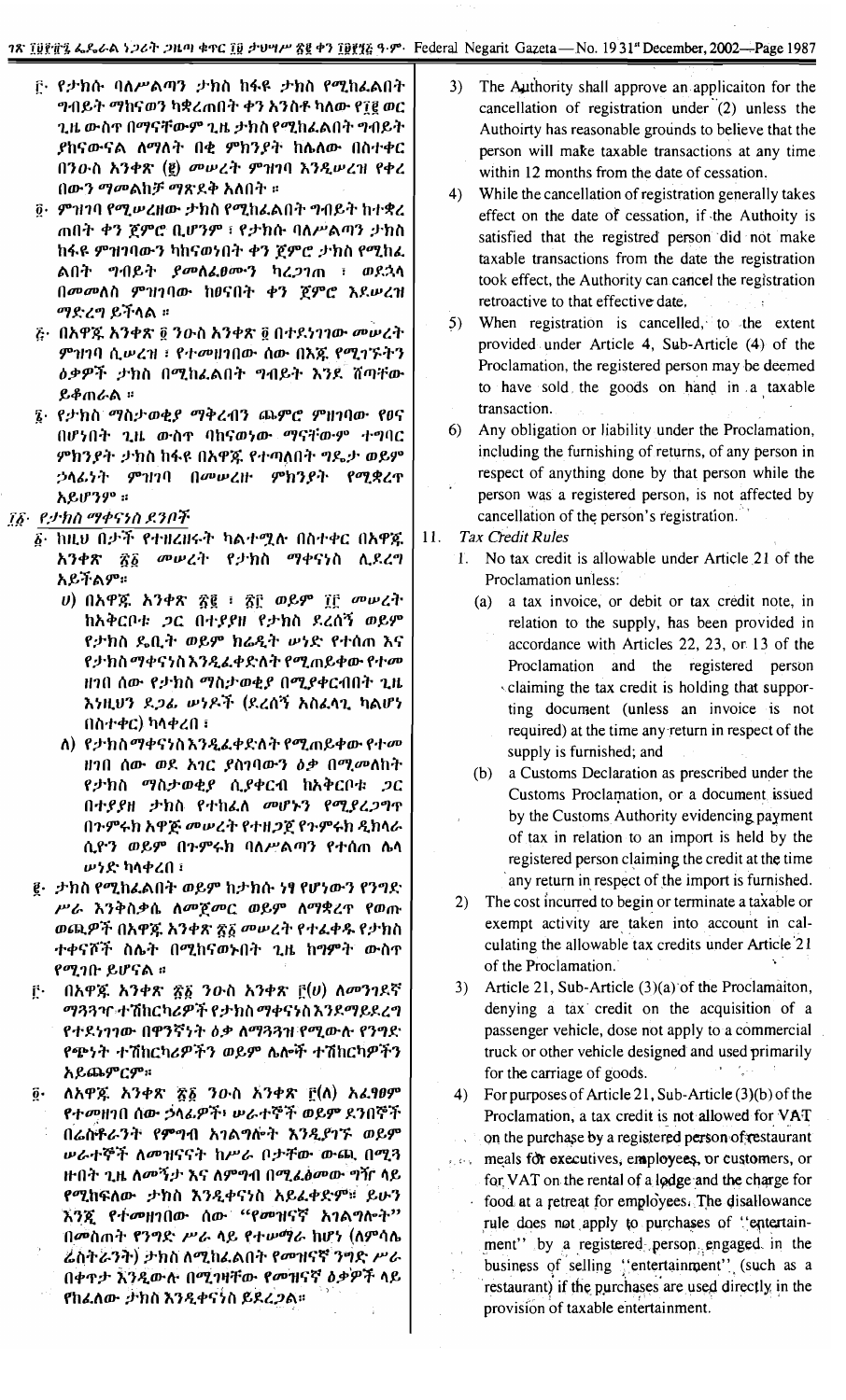- $\tilde{G}$ የተጨማሪ እሴት ታክስ በሥራ ላይ ከዋለ በኋላ የተመ ዘገበ ሰው በተመዘገበ ጊዜ በእጁ በሚገኙ ዕቃዎች ላይ የተከፈለ ታክስ እንዲቀናነስለት ሊጠይቅ የሚችለው ዕቃዎቹን የገዛው ምዝገባው ከፀናበት ቀን በፊት ባሉት ስድስት ወራት ጊዜ ውስዋ ከሆነ እና እነዚህን ዕቃዎች ከምዝገባው በኋላ ታክስ ለሚከፈልበት የንግድ ሥራ እንቅስቃሴ የሚያውላቸው ከሆነ ነው።
- የተመዘገበ ሰው በአንድ የታክስ ዘመን ውስዋ እንዲቀናነ z. ስለት ሊደረግ የሚችለው የታክስ መጠን ድምር በዚሁ የታክስ ዘመን ውስዋ ባከናወነው *ታክ*ስ የሚከፈልበት ግብይት ላይ ሊከፈል ከሚገባው ታክስ የበለጠ እንደሆነ በብልጫ የሚታየው ሂሳብ በአዋጁ አንቀጽ ፳፯ ስለተ መላሽ በተደ*ነገ<del>ገው መ</del>ሠረት የሚፈፀም ይሆና*ል።

#### îÇ. ብንዥው ስለሚሰበሰብ *ታክ*ስ

- አገልግሎት ሰጪው እና ተቀባዩ ግንኙነት ያላቸው  $\vec{b}$ . በመሆኑ ምክንያት ወደእገር የሚገባ አገልግሎት ዋጋ የገበያ ዋጋ እንዲሆን ካልተደረገ በስተቀር በአዋጁ አንቀጽ ፳፫ መሠረት ታክስ የሚከፈልበት ወደአገር ውስዋ የሚገባ አገልግሎት ዋጋ አገልግሎት ተቀባዩ ለአገልግሎቱ መክፈል ያለበት ዋ*ጋ ነ*ው።
- በአዋጁ አንቀጽ ፳፫ መሠረት ታክስ በሚከፈልበት  $\vec{e}$  . ወደአገር ውስዋ በሚገባ አገልግሎት ላይ መከፈል ያለበት ዋ*ጋ* ተለይቶ ያልተጠየቀ ታክስን የሚጨምር ከሆነ፡ የአገልግሎቱ ዋ*ጋ ተ*ደርሎ የሚወሰደው በንዑስ አንቀጽ (፩) ከተመለከተው ዋ*ጋ* ላይ የታክስ ሂሳብ ከተቀነሰ በኋላ ይሆናል።
- ፲፫· በወኪል አማካኝነት ስለሚከናወን ግብይት
	- $\left(\lambda \right)$ ች አንቀጽ ፳፬ ንዑስ አንቀጽ  $\left(\underline{\delta}\right)$  መሠረት ወኪል δ. ወካይ በሆነው ሰው ስም ታክስ የሚከፈልበት ግብይት *የፌፀመ እን*ደሆነ እና *ታ*ክስ በሚከፈልበት ግብይት *ገ*ዥ የሆነው የተመዘገበ ሰው ከሆነ ወኪሉ ለግብይቱ የታክስ ደረሰኝ መስጠት ያለበት ሲሆን፥ ወካዩ ደረሰኝ መስጠት የለበትም።
	- ወካይ በሆነው ሰው ስም ለወኪሎ ታክስ የሚከፈልበት ę. ግብይት የተፈፀመ እና ወካዩ የተመዘገበ ሰው ከሆን፡ በወኪሉ ዋያቄ በግብይቱ ለተሳተፈው ወኪል የታክስ ደረሰኝ መሰጠት ያለበት ሲሆን፥ ከግብይቱ *ጋ*ር በተያያዘ ለወካዩ ጭምር ደረሰኝ መሰጠት የለበትም።
- ፲፬· የታክስ ማስታወቂያ ቅፅ እና የሚቀርብበት አኳኋን በአዋጁ አንቀጽ ፳፮ የተደነገገው የታክስ ማስታወቂያ ባለሥ ልጣኑ በሚወስነው ቅ*ፅ የሚዘጋጅ ሆኖ*፣
	- በአዋጁ አንቀጽ ፳ መሠረት በታክስ ዘመኑ ውስዋ  $\boldsymbol{\theta}$ መክፈል ያለበትን ታክስ ለማስላት የሚያስችለውን አስፈሳጊ መረጃ የሚይዝዛ
	- ባለሥልጣኑ በሚወስነው አኳኋን የሚቀርብ መሆን ለ) -አለበት።
- ፲፭· <u>ታክስ ተመላሽ</u> ስለማድረግ
	- የአዋጁ አንቀጽ ጽ፯ ንውስ አንቀጽ ፩(ለ) የተከፈለ ታክስ  $\boldsymbol{\delta}$ ከተቀናነሰ በኋላ የሚቀረው ተመላሽ ሊደረግ የሚገባ ሂሳብ ከብር ፶ ያልበለጠ ከሆነ የታክሱ ባለሥልጣን ይሆንን የገንዘብ መጠን ተመሳሽ እንደማያደርግ ይደነ ግጋል። ስለሆነም ተመላሽ ሊደረግ የሚገባው ሂሳብ ብር ያ ወይም ከዚህ በታች ከሆነ ይህ የ1ንዘብ መጠን ለወደፊት እንዲሸጋገር ተደርሎ በቀጣይ የሂሳብ ዘመን ሊከፈል ለሚገባው ታክስ እንዲታሰብ ይደረጋል።
- A person who registers after VAT becomes effective 5) can claim credit for tax on goods on hand when the registration takes effect if the goods were acquired within the six month period before the effective date, and the goods are to be used in a taxable activity carried on by the person after registration.
- Where the total tax credits available to registered  $6)$ person for an accounting period exceed the total amount of tax chargeable on taxable transactions for that period, the amount of the excess is dealt with in accordance with the refund rules under Article 27 of the Proclamation.
- 12. **Reverse Taxation** 
	- 1) The value of an import of services taxable under Article 23 of the Proclamation generally is the amount of the consideration that the recipient is obliged to pay for the services, except that if the supplier and the recipient are related persons, the value of the import is its market value.
	- $2)$ Where a portion of the consideration charged for imported services taxable under Article 23 of the Proclamation represents tax that is not accounted for separately, the value of the import is the consideration under (1), reduced by an amount equal to the tax fraction multiplied by that consideration. The tax fraction is  $r(100 + r)$ , where "r" is the rate of ta x applicable under Article 7, Sub-Article (1) of the Proclamation.
- 13. Transactions by Agent
	- Where a taxable transaction has been made by an  $\mathbf{D}$ agent on behalf of the agent's principal as specified under Article 24, Sub-Article (1) of the Proclamation, and the recipient of the taxable transaction is a registered person, the agent may issue a tax invoice in accordance with the Proclamation in relation to the transaction; and the principal shall not also issue a tax invoice in relation to the taxable transaction.
	- $(2)$ Where a taxable transaction has been made to an agent on behalf of the agent's principal and the principal is a registered person, at the request of the agent, a tax invoice in relation to the taxable transaction may be issued to the agent; and a tax invoice shall not also be issued to the principal in relation to the taxable transaction.

#### 14. Form and Manner of Filing Returns.

A return required by Article 26 of the Proclamation shall be in the form prescribed by the Authority, and shall:-

- (a) state the information necessary to calculate the tax payable for the accounting period in accordance with Article 20 of the Proclamation, and
- (b) be furnished in the manner prescribed by the Authority.
- 15. **VAT Refund** 
	- 1) Article 27, Sub-Article (5)(b) of the Proclamation provides the Authority is not obliged to refund excess credits if the amount to be refunded is not more than 50 Birr. If the amount eligible for refund is 50 Birr or less, this amount can be carried forward and credited against tax due in the subsequent accounting period.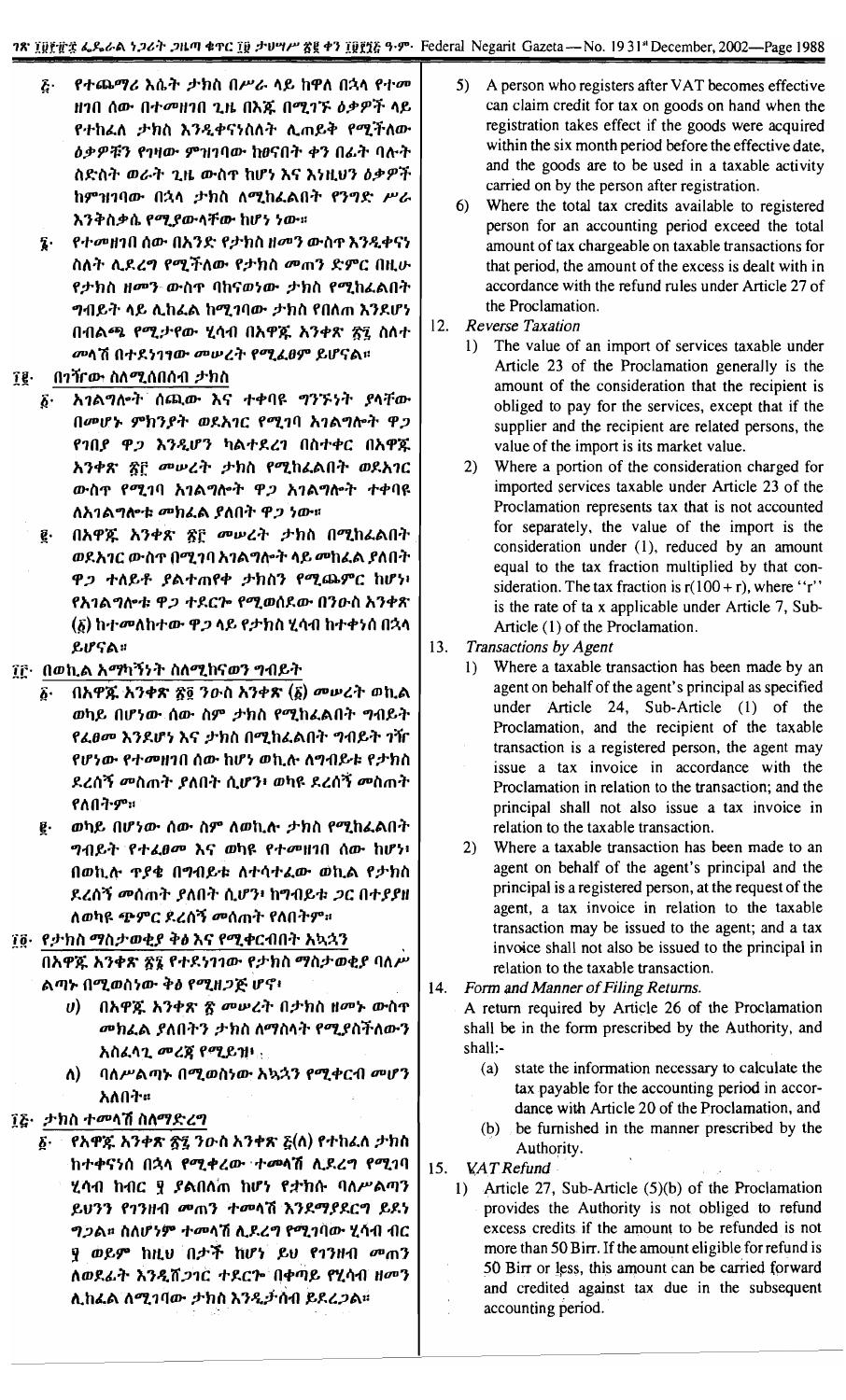#### 1~ *Iitl-tit* t..1..t.t.\ ~;MT .7""11~'I'C Iit *;ru'1P'* t!1 +1 Iiin~ ~-,... Federal Negarit G~eta- No. 193111December, 2002-Page 1989

as conclusive evidence that the assessment has been

duly made.

| ታክስ ተመላሽ እንዲደረግለት ጥያቄ የሚያቀርብ የተመ<br>ĝ.                                   | Where a registered person applying for a tax refund<br>2)  |  |  |
|--------------------------------------------------------------------------|------------------------------------------------------------|--|--|
| ዘገበ ሰው ተገቢውን የታክስ ማስታወቂያ ያላቀረበ                                           | has failed to furnish a required return, the Authority     |  |  |
| እንደሆነ የታክሱ ባለሥልጣን የተመዘገበው ሰው ማስታ                                         | may withhold payment of any amount refundable              |  |  |
| ወቂያውን እስከሚያቀርብ ድረስ በአዋጁ አንቀጽ ፳፯                                          | under Article 27 of the Proclamation until the             |  |  |
| መሠረት ተመላሽ ሊደረግ የሚገባውን ሂሳብ ይዞ                                             | registered person furnishes such return.                   |  |  |
| ለማቆየት ይችላል።                                                              | If the Authority does not pay the refund in a timely<br>3) |  |  |
| የታክሱ ባለሥልጣን በአዋጁ አንቀጽ ፳፯ ንዑስ አንቀጽ<br>ŗ٠                                  | manner as provided under Article 27, Sub-Article           |  |  |
| (፮) በተወሰነው ጊዜ ውስዋ ተመላሽ ሊደረግ የሚገባውን                                       | (6), the Authority shall pay interest calculated from      |  |  |
| ሂሣብ ያልመለሰ እንደሆነ ሂሣቡ ተመላሽ ሲደረግ                                            | the date on which the refund was due until the date on     |  |  |
| ከሚገባው ቀን አንስቶ እስከተመለሰበት ቀን ድረስ ላለው                                       | which the payment of the refund is made.                   |  |  |
| ጊዜ ወለድ ይከፍላል፡፡                                                           |                                                            |  |  |
| <i>ታከ</i> ስ ስለ <i>መወ</i> ሰን<br>$\mathbf{I}$ .                            | Assessment of Tax<br>16.                                   |  |  |
| የታክሱ ባለሥልጣን ከዚህ በታች የተዘረዘሩትን ጨምሮ<br>ĝ.                                   | The Authority may issue an additional assessment in<br>1)  |  |  |
| በተለያዩ ምክንያቶች የተጨማሪ ታክስ ውሣኔ ሊሰዋ                                           | a variety of circumstances, including the case where:      |  |  |
| ይችላል፤                                                                    | a person fails to furnish a return as required by<br>(a)   |  |  |
|                                                                          | Article 26 of the Proclamation fails to furnish an         |  |  |
| $\bm{v}$ ) ይታክስ ከፋዩ የአዋጁ አንቀጽ ፳፯ በሚያዘው መሠረት                              | import declaration as required by Article 5 of             |  |  |
| የታክስ ማስታወቂያ ያላቀረበ ወይም የዚህ ደንብ                                            | the Regulations;                                           |  |  |
| አንቀጽ ፩ በሚያዘው መሠረት እቃዎችን ወደ አገር                                           | the Authority is not satisfied with a return or<br>(b)     |  |  |
| ያስገባበትን ዲክላራሲዮን ያላቀረበ እንደሆነ፡                                             | import declaration furnished by a person;                  |  |  |
| ታክስ ከፋዩ ያቀረበውን የታክስ ማስታወቂያ ወይም<br>$\Lambda$                              | the Authority has reason to believe that a person<br>(c)   |  |  |
| እቃዎች ወደ አገር የገቡበትን ዲክላራሲዮን የታክሱ                                          | has become liable for the payment of an amount             |  |  |
| ባለሥልጣን አጥጋቢ ሆኖ ያላገኘው እንደሆነ፡                                              | of tax but has not paid such amount;                       |  |  |
| የታክሱ ባለሥልጣን ታክስ ከፋዩ ሊከፍል የሚገ<br>$\boldsymbol{d}$                         | a person, other than a registered person, sup-<br>(d)      |  |  |
| ባውን ታክስ ያልከፌለ መሆኑን የሚያሣምን በቂ                                             | plies goods or services and represents that tax is         |  |  |
| መረጃ ያገኘ እንደሆነ፡                                                           | charged on the supply;                                     |  |  |
| ለተጨማሪ እሴት ታክስ ያልተመዘገበ<br>$\omega$<br>ሰው                                  | a registered person supplies goods or services<br>(e)      |  |  |
| ባቀረበው ዕቃ ወይም በሰጠው አገልግሎት ላይ                                              | and the supply is not a taxable transaction or is a        |  |  |
| ታክስ እንደተከፈለበት አድርሎ ያቀረበ እንደሆነ፡                                           | taxable transaction charged with tax at the rate           |  |  |
| የተመዘገበ ሰው ያቀረበው ዕቃ ወይም የሰጠው<br>w) —                                      | of zero per cent and, in either case, the regis-           |  |  |
| አገልግሎት ታክስ የማይከፈልበት ግብይት ወይም                                             | tered person represents that a positive rate of tax        |  |  |
| በዜሮ የማስከፌያ ልክ ታክስ የሚከፌልበት ሆኖ ሳለ                                          | is charged on the transaction; or                          |  |  |
| ከዜሮ በላይ በሆነ የማስከፌያ ልክ ታክስ እንደተከፌ                                         | the Authority has determined the liability of any<br>(f)   |  |  |
| ለበት አድርሎ ያቀረበ እንደሆነ፡                                                     | person in terms of Article 60, Sub-Article (2) of          |  |  |
| በአዋጁ አንቀጽ ጅ ንውስ አንቀጽ (፪) መሠረት<br>$\mathcal{L}$                           | the Proclamation.                                          |  |  |
| ባለሥልጣኑ የታክስ ከፋዩን ግዴታ በሚመለከት                                              | 2)<br>The person assessed:                                 |  |  |
| ውሣኔ የሰጠ እንደሆን፤                                                           | in the case of an assessment under Sub-Article<br>(a)      |  |  |
| የግብር ውሣኔ የሚሰጠው፥<br>ĝ.                                                    | $(1)(d)$ or (e) of this Article, is the person making      |  |  |
| በዚሀ አንቀጽ ንውስ አንቀጽ $\tilde{g}(\sigma)$ ወይም $(w)$<br>$\boldsymbol{\theta}$ | the supply; or                                             |  |  |
| የተደነገገውን በሚመለከት አቅርቦቱን ባከናወነው                                            | in the case of an assessment under Sub-Article<br>(b)      |  |  |
| ሰው ላይ፥                                                                   | $(1)(f)$ of this Article, is the person whose              |  |  |
| በንውስ አንቀጽ $\tilde{g}(z)$ የተደነገገውን በሚመለከት<br>$\Lambda$ )                  | liability has been determined under Article 60,            |  |  |
| በአዋጁ አንቀጽ ፳ ንዑስ አንቀጽ (፪) መሠረት ታክስ                                        | Sub-Article (2) of the Proclamation; or                    |  |  |
| <i>የመከፌ</i> ል <i>ግ</i> ዴታ ባለበት ሰው ላይ፡                                    | in any other case, is the person required to<br>(c)        |  |  |
| ሐ) በሌሎች ሁኔታዎች በአዋጁ መሠረት ታክስ                                              | account for the tax under the Proclamation.                |  |  |
| የመክፌል ግዴታ ባለበት ሰው ላይ፡ ይሆናል።                                              | 3) In making an additional assessment under Article 29     |  |  |
| የታክሱ ባለሥልጣን በአዋጁ አንቀጽ ፳፱ መሠረት ታክስ<br>ŗ.                                  | of the Proclamation, the Authority may estimate the        |  |  |
| ከፋዩ በተጨማሪ እንዲከፍል የሚጠይቀውን ታክስ በግምት                                        | tax payable by a person.                                   |  |  |
| ሊወስን ይችላል፡፡                                                              | Where an additional assessment has been made<br>4)         |  |  |
| በአዋጁ አንቀጽ ፳፱ መሠረት የተጨማሪ ታክስ ውሣኔ<br>ĝ٠                                    | under Article 29 of the Proclamation, the Authority        |  |  |
| የተሰጠ እንደሆን፥ የታክሱ ባለሥልጣን ለታክስ ከፋዩ የውሣኔ                                    | shall serve a notice of the assessment on the person       |  |  |
| ማስታወቂያ ይልክለታል፡፡ ይህም የውሣኔ ማስታወቂያ፥                                         | assessed, which notice shall include-                      |  |  |
| ሊከፌል የሚገባውን ታክስ፡ እና<br>$\boldsymbol{\theta}$                             | the tax payable; and<br>(a)                                |  |  |
| ታክሱ መከፈል የነበረበትን ቀን ጭምር የሚይዝ<br>Λ)                                       | (b) the date the tax is due.                               |  |  |
| <i>መሆን</i> አለበት።                                                         | The production of a notice of assessment under Sub-<br>5)  |  |  |
| በዚህ አንቀጽ ንውስ አንቀጽ (፬) መሠረት የተሰጠ የውሣኔ<br>$\boldsymbol{\tilde{G}}$ .       | Article (4) of this Article or a certified copy of a       |  |  |
| ማስታወቂያ ወይም የዚሁ ውሣኔ ማስታወቂያ የተረጋገጠ                                         | notice of assessment is receivable in any proceedings      |  |  |

*"'Iil~OJotf OJf,9"* ftto- *m ,). "'Iil~OJotf* f+l.71m :J>:( O..,.hh A f *+(l* <sup>m</sup> *m ,).* ,,"}1.If ., +~'I'e' *O"'l'iTm-9"*

fhchc 00*'(-lh O"'lilljf.,..,.* ++I1f,""" f,Ij lCPA::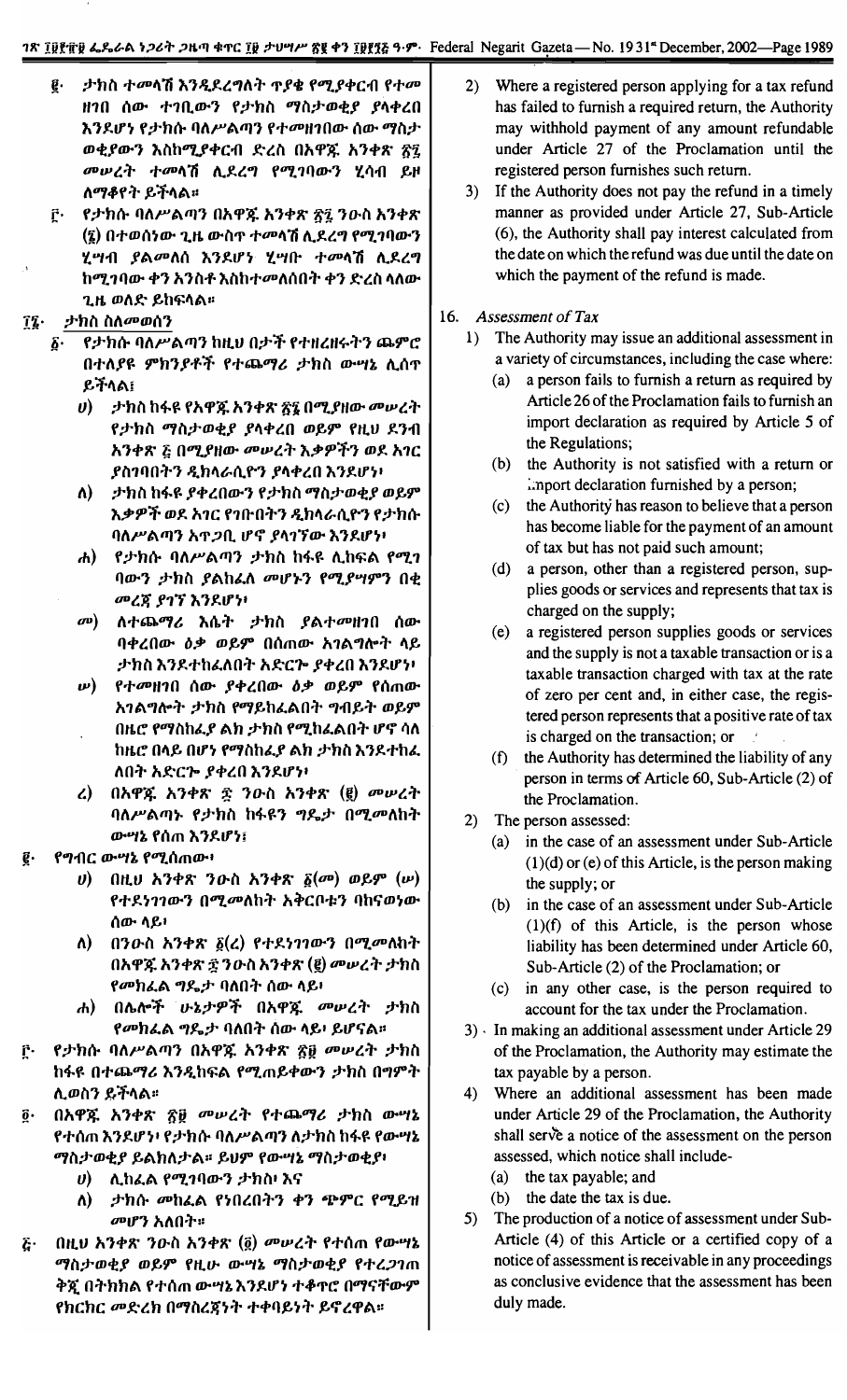- Į. በአዋጁ ወይም በዚህ ደንብ መሠረት የተዘጋጀ ወይም የተሰጠ የውሣኔ ማስታወቂያ ወይም ሌላ ማናቸውም ሰነድ በይዘት እና በውጤት በአዋጁ የተደነገገውን የሚያሟላ እና በውሣኔ ማስታወቂያ የተጠቀሰው ወይም ማስታወቂያው እንዲሰጠው የታሰበ ሰው ግብሩ የሚፈለግበት ሰው መሆኑ ከታወቀ ሰነዱ፡
	- በትክክለኛ ቅጽ ያልተዘጋጀ በመሆኑ ምክንያት  $\boldsymbol{\theta}$ ሊሥረዝ ወይም የሚሥረዝ ሊሆን አይችልም፣
	- በሰነዱ ላይ በተፈፀመ ስሀተት ወይም ጉድለት Λ) ወይም ሊካተት የሚገባው ነጥብ ያልተካተተ በመሆኑ ምክንያት ተቀባይነት ሊያጣ አይችልም።

#### ንብረትን ስለመያዝ ΊŹ·

- በአዋጁ አንቀጽ ፴፩ ንውስ አንቀጽ ፬ መሠረት የታክሱ δ. ባለሥልጣን ጥፋተኛ ሆኖ የተገኘውን ታክስ ከፋይ ንብረት ከመያዙ ከ፴ ቀን በፊት ለታክስ ከፋዩ ማስታ ወቂያ መላክ ያለበት ቢሆንም፥ ተገቢውን ጥረት አድርጕ ማስታወቂያ ሊደርሰው የሚገባውን ሰው አድራሻ ማግኘት ያልቻለ እንደሆነ ማስታወቂያው እንደተሰጠ ተቆ**ጥሮ ንብረቱን መያዝ ይ**ችላል፡፡
- ታክስ ከፋዩ ንብረቱን ለመያዝ ምክንያት የሆነውን ą. የታክስ እዳ እና ንብረቱን ለመያዝ የወጣውን ወጪ የከፈለ እንደሆነ የታክሱ ባለሥልጣን በአዋጁ አንቀጽ ፴፩ መሥረት የተያዘው ንብረት ለንብረቱ ባለቤት ወይም ንብረቱ ከመያዙ በፊት ንብረቱ በጥበቃው ወይም በይዞታው ሥር ለነበረው ሰው እንዲመለስ ያደርጋል።

#### የመሽጋገሪያ ድንጋጌዎች ገቷ

- በዚህ አንቀጽ ውስጥ፦ δ.
	- $\boldsymbol{\theta}$ "ብቁ የሆኑ እቃዎች" ማለት የካፒታል እቃዎችን ጨምሮ ወደ አገር የገቡ ወይም በአገር ውስጥ የተገዙ **ዕቃዎች ናቸው**፤
	- ለ) "የተሻረ ሕግ" ማለት የሽያጭና ኤክሣይዝ ታክስ አዋጅ ቁጥር ድ፰/፹፩ ነው፣
	- ሐ) "የሽያጭ ታክስ" ማለት በሽያጭና ኤክሣይዝ ታክስ አዋጅ የተጣለው ታክስ ነው።
- አዋጁ ከፀናበት ቀን በፊት በአາር ውስጥ የተገዙ እና ወደ g. አገር ውስጥ የገቡ እቃዎችን በሚመለከት፣ ታክስ ስለመጣል፣ ስለመከፌል፣ ስለመወሰን፣ ሪፖርት ስለማ ድረግ፣ የተከፈለን ታክስ ስለማስመለስ የተደነገጉትን ጨምሮ፣ በተሻረው ሕግ ውስጥ ያሉ ድንጋጌዎች በሙሉ ተፈጸሚነታቸው ይቀጥላል።
- በተሻረው ሕግ መሠረት የተሰጠና አዋጁ ሥራ ላይ  $\mathbf{f}$ እስከዋለበት ቀን ድረስ ፀንቶ የነበረው የውክልና ሥልጣን በአዋጁ መሠረት የተሰጠ ሥልጣን እንደሆነ ተደርጕ ይቆጠራል ፡፡
- ፬· በአዋጁ አንቀጽ ጽ፩ ንውስ (δ) የተመለከተው ቢኖርም የተመዘገበው ሰው ታክሱ ሥራ ላይ ከዋለበት ቀን ጀምሮ ባለው የመጀመሪያ የሂሣብ ጊዜ ሊከፍል የሚገባው ታክስ ስሌት ሲከናወን ፣ በዚህ አንቀጽ ንውስ አንቀጽ (፮) መሠረት የሚሠላው እና በዚህ አንቀጽ ንዑስ አንቀጽ (፯) መሠረት ተቀናሽ የሚደረገው የሽያጭ ታክስ መጠን በአንቀጽ ጽ፩ መሠረት ተቀናሽ እንደሚደረግ ሂሣብ እንዲያዝለት ሊጠይቅ ይችላል <del>፡፡</del>
- ለዚህ አንቀጽ ንውስ አንቀጽ (ሯ) አፈፃፀም ፣  $\boldsymbol{\tilde{c}}$ 
	- (i) የተመዘገበው ሰው የተጨማሪ እሴት ታክስ ሥራ ላይ ከዋለበት ቀን በፊት ባለው የሥራ ቀን መጨረሻ ታክሱ ሥራ ላይ ከዋለበት ከ፤ ወር በፊት የተገዙ ብቁ የሆኑ ዕቃዎች በእጁ የተገኙ እንደሆነ ፥ እና
- 6) No assessment or other document purporting to be made, issued, or executed under the Proclamation or this Regulations shall be:
	- quashed or deemed to be void or voidable for  $(a)$ want of form; or
	- affected by reason of mistake, defect, or omis-(b) sion therein,

if it is, insubstance and effect, in conformity with the Proclamation or this Regulation and the person assessed, or intended to be assessed or affected by the document is designed in it according to common understanding.

- $17.$ Seizure of Property
	- While the Authority must give 30 days notice under  $1)$ Article 31, Sub-Article (4) of the Proclamation before seizing property of a person in default, after making reasonable enquiries, the Authority does not have sufficient information to identify the person on whom the notice should be served, the notice shall be deemed to have been served and then it shall proceed to seize the property.
	- The Authority may authorize the delivery of goods  $2)$ seized under Article 31, of the Proclamation to the owner of the goods or the person who had custody or control of the goods immediately before seizure, where that person pays the tax or other amount due that gave rise to the seizure.
- 18. **Transitional Rules** 
	- $1)$ In this Article:
		- "qualifying goods" means an import or pur- $(a)$ chase of goods, including capital goods;
		- "repealed legislation" means The Sales and  $(b)$ Excise Tax Proclamation No. 68/93; and
		- "sales tax" means the sales tax imposed under  $(c)$ The Sales and Excise Tax Proclamation No. 68/ 93.
		- 2) The repealed legislation, including the rules governing the levy, payment, assessment, reporting, and recovery of those taxes, continues to apply to a supply or import that takes place prior to the date on which the Proclamation comes into force.
	- 3) Every appointment made under the repealed legislation and subsisting at the date of commencement of the Proclamation shall be deemed to be an appointment made under the Proclamation;
	- Notwithstanding Article 21, Sub-Article (1), of the 4) Proclamation in calculating the amount of tax payable by a registered person in respect of the first accounting period after the tax becomes effective, the registered person may claim as an amount creditable under Article 21, an amount equal to the sales tax calculated in accordance with Sub-Article (6) of this Article and creditable under Sub-Article (7) of this Article.
	- 5) For purposes of Sub-Article (5) of this Article,
		- $(i)$ where a registered person held, at the end of the last business day prior to the date the value added tax comes into force, qualifying goods being goods acquired not more than six (6) months before the tax comes into force; and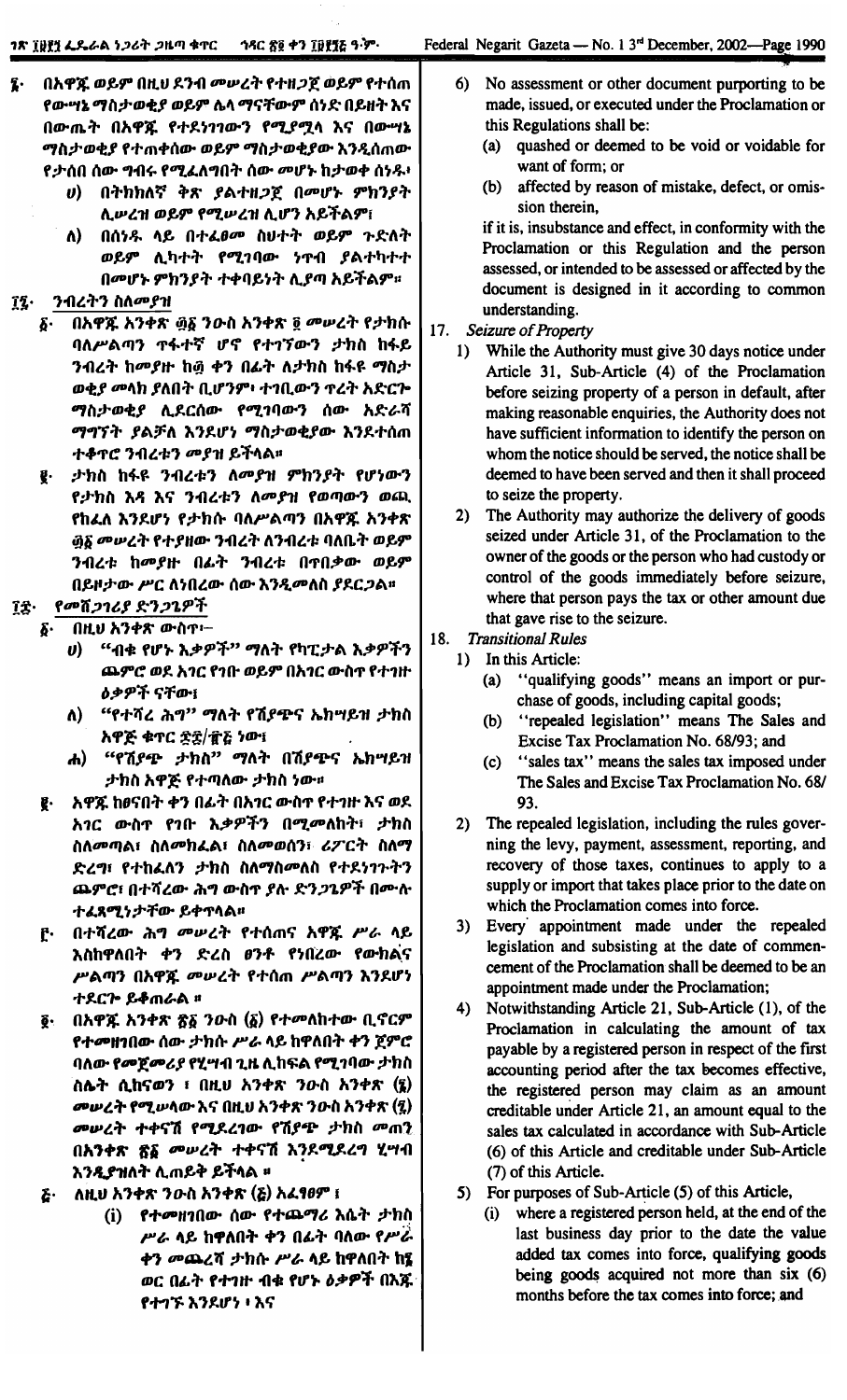$\cdot$ (ii) የታክሱ ባለሥልጣን ታክስ ከፋዩ የእነዚህን ዕቃዎች ግዥ ሲፈጽም በሽያጩ ደረሰኝ ላይ ወይም ዕቃዎቹን ወደ አገር ሲያስገባ በዲክላራሲዮን ላይ የሽያጭ ታክስ የከፈለ እና የታክስ ተመላሽ ያላገኘ መሆኑን ካረ*ጋገ*ጠ ፤

ተቀናሽ ሊደረግ የሚችለው የሽያጭ ታክስ በእነዚህ ዕቃዎች ላይ የተከፈለው ታክስ ይሆናል ፡፡ ሆኖም ለእያንዳንዱ ብቁ ስለሆነ ዕቃ ተቀናሽ የሚደረገው የሽያጭ ታክስ ዕቃዎቹ በዚህ አዋጅ መሠረት ታክስ የሚከፌልባቸው ቢሆን ሊከፌል ከሚገባው ታክስ የበለጠ ሊሆን አይችልም ።

- በማናቸውም የታክስ ዘመን ውስ**ዋ የተ**መዘገበው ሰው በዚህ 7. አንቀጽ ንዑስ አንቀጽ ፩ መሠረት ተቀናሽ የሚደረግ የሽያጭ ታክስ ያለው እንደሆነ ፣ ተቀናሽ የሚደረገው የገንዘብ መጠን በአዋጁ አንቀጽ ፳፩ መሠረት ተቀናሽ የሚደረግ ሆኖ ይቆጠራል ፡፡ ስለሆነም በአዋጁ አንቀጽ ፳፯ በታክስ ዘመኑ ውስዋ ሊከፈል ከሚገባው ታክስ በላይ ስለሆነ የሚቀናነስ ታክስ የተደነገገው ተፈፃሚነት ይኖረዋል ፡፡
- በአቅርቦቱ ወይም ወደ አገር በገባው ዕቃ ላይ የተጨማሪ  $\mathbf{\hat{i}}$ . እሴት ታክስ የተከፈለው አዋጁ ከፀናበት ቀን በኋላ ቢሆን ኖሮ የተከፈለው *ታ*ክስ በአዋጁ አንቀጽ <u>ኛ</u>る መሠረት ተቀናሽ የማይደረግ ከሆነ ፣ ለአቅርቦቱ የተከፈለው ሽያጭ ታክስ በዚህ አንቀጽ ንዑስ አንቀጽ ፩ መሠረት ተቀናሽ አይደረግም ፡፡
- î. የተመዘገበው ሰው አዋጁ በፀናበት ቀን በእጁ በሚገኙት ብቁ የሆኑ ዕቃዎች ላይ የከፈለው የሽያጭ ታክስ በዚህ አንቀጽ *ንዑ*ስ አንቀጽ (፩) መሠረት እንዲቀናነስለት ሊጠይቅ የሚችለው አዋጁ በፀናበት ቀን ተመዝግቦ የተገኘ ከሆነ ብቻ  $20 - x$
- በዚሀ አንቀጽ ንውስ አንቀጽ  $\Sigma$ ) መሠረት የተከፈለ ታክስ ŷ٠ እንዲቀናነስለት ዋያቄ የሚያቀርብ ሰው አዋጁ ከፀናበት ቀን በኋላ ከሚያቀርበው የመጀመሪያው የታክስ ማስታወቂያ ጋር አዋጁ በፀናበት ቀን በእጁ የነበሩትን ብቁ የሆኑ ዕቃዎች ዝርዝር እና በእነዚህ ዕቃዎች ላይ የሽያ<del>ጭ</del> ታክስ የተከፈለ *መሆኑን የሚያረጋግ*ጡ ሰነዶችን ማቅረብ አለበት ።
- አዋጁ ከፀናበት ቀን በፊት የተከፈለ የሽያጭ ታክስ ተቀናሸ ĵ. እንዲደረግ ያለመፈቀዱ በአዋጁ አንቀጽ ፬ ንዑስ አንቀጽ (፩) መሠረት ተቀናሽ እንዲደረግ እንዳልተፈቀደ ታክስ አይቆ ጠ**ርም** ።
- ፲፩· አዋጁ ከፀናበት ቀን በፊት በሁለት ወይም ከሁለት በላይ በሆኑ *ተ*ዋዋዮች *መ*ካከል ውል የ*ተፌፀመ* እና በዚህ ውል ውስዋ ስለ*ታ*ክስ አከፋፌል ያልተጠቀሰ ከሆነ አዋጁ ከፀናበት ቀን በኋላ በውሉ መሠረት በሚፈፀም ታክስ የሚከፈልበት *ግ*ብይት ላይ ሊከፈል የሚገባውን ታክስ አቅራቢው ከገዥው ሊጠይቅ ይችላል ፡፡
- ĵg∙ አዋጁ ከፀናበት ቀን በኋላ የተፈረመው ውል ስለታክስ ክፍያ የማይጠቅስ ከሆነ የውሉ ዋ*ጋ ታ*ክስን የሚጨምር እንደሆነ ተደርጕ ይወሰዳል ፡፡ ስለሆነም አቅራቢው ለታክሱ ክፍያ *ኃ*ላፊ ይሆናል ፡፡
- ፲፫· በዚህ አንቀጽ ንውስ አንቀጽ (፲፪) የተመለከተው እንደተ ጠበቀ ሆኖ ፣ ከእ*ቃ* እና አ*ገ*ልግሎት አቅርቦት *ጋ*ር በተ*ያያ*ዘ ፦
	- የዕቃው የባለቤትነት ስም የተዘዋወረው ፣ የዕቃው  $\bm{v}$ ). ርከነብ የተፈፀመው ወይም አገልግሎቱ የተሰጠው አዋጇ ከፆናበት ቀን በኋላ ከሆነ ፣ እና
	- ለ) ክፍ*ያ* የተ*ፈፀመ*ው ወይም ደረሰኝ የተሰሐው ከተጠ ቀሰው ቀን ዘጠኝ ወር በፊት ከሆነ ፥

አቅርቦቱ ተፈጽሟል የሚባልበትን የሂሣብ ጊዜ ወይም የታክስ ማቀናነስ የሚፈቀድበትን ጊዜ ለመወሰን ፣ ክፍያው የተፈፀመው ወይም ደረሰኙ የተሰጠው አዋጁ በፀናበት ቀን እንደሆነ ተደርሎ ይቆጠራል ፡፡

፲፬· የሽያጭ ታክስ የሚከፌልባቸው አገልግሎቶች አዋጁ ከፀናበት ቀን በፊት የተሰጡ እንደሆነ እና ክፍያው የተፈፀመው አዋጁ ከፀናበት ቀን በኋላ ባለው ፩ ወር ጊዜ ውስዋ ከሆነ በእነዚህ አገልግሎቶች ላይ የተጨማሪ እሴት ታክስ አይከፈልም ፡፡

 $(ii)$ the Authority is satisfied that sales tax has been charged to the person on a sales invoice and paid on the acquisition or import of those goods, and the sales tax has not been rebated,

the amount of the creditable sales tax shall be the amount of such taxes paid on such goods, but with respect to each item qualifying for the tax shall not exceed the amount of tax which would have been payable had the goods been subject to tax chargeable under the Proclamation.

- If, in any tax period, a registered person has sales tax creditable under Sub-Article (5) of this Article, the amount creditable is deemed to be tax creditable under Article 21 of the Proclamation and is subject to the provisions of Article 27 of the Proclamation relating to the excess of credits over the amount of tax charged for the accounting period.
- No credit shall be allowed under Sub-Article (5) of 7). this Article for any sales tax paid in respect of the acquisition of any goods if the VAT imposed on a supply or import in acquisition of those goods after the effective date of the Proclamation would not be creditable under Article 21 of the Proclamation.
- A person may claim a credit under Sub-Article (5) of 8) this Article for sales tax paid on qualifying goods on hand on the date on which the Proclamation comes into force, only if the person is a registered person as of such date.
- 9) A person claiming a credit under Sub-Article (5) of this Article shall submit with the first VAT return after the tax comes into force an inventory of all qualifying goods on hand at the beginning of the first day on which the Proclamation comes into force, supported by documentary evidence of the payment of sales tax.
- $10<sub>l</sub>$ A disallowance of a credit for sales tax imposed before the date on which the Proclamation comes into force, shall not be treated as a disallowance for purposes of Article 4, Sub-Article (5) of the Proclamation.
- Where a contract is concluded between two or more 11) parties before the Proclamation comes into force, and no provision relating to tax is made in the contract, the supplier shall recover from the recipient, tax due on any taxable transaction made under the contract and made after the date on which the Proclamation comes into operation.
- $12)$ Where a contract concluded after the date on which the Proclamation comes into operation does not include a provision relating to tax, the contract price shall be deemed to include tax and the supplier under the contract shall account for the tax due.
- 13) Subject to Sub-Article (16) of this Article, if in connection with a supply of goods or services,
	- $(a)$ title to goods passes, delivery of goods is made or services are rendered after the date on which the Proclamation comes into force; and
	- payment is received or an invoice issued within  $(b)$ nine months before that date,

for the purposes of determining the accounting period in which the supply occurs or a tax credit is allowable, the payment is treated as having been made or the invoice is treated as having been issued on the date on which the Proclamation came into force.

14) If services subject to sales tax were rendered before the date on which the Proclamation came into force and payment is made within four months after the Proclamation came into force, VAT is not imposed on the supply of the services.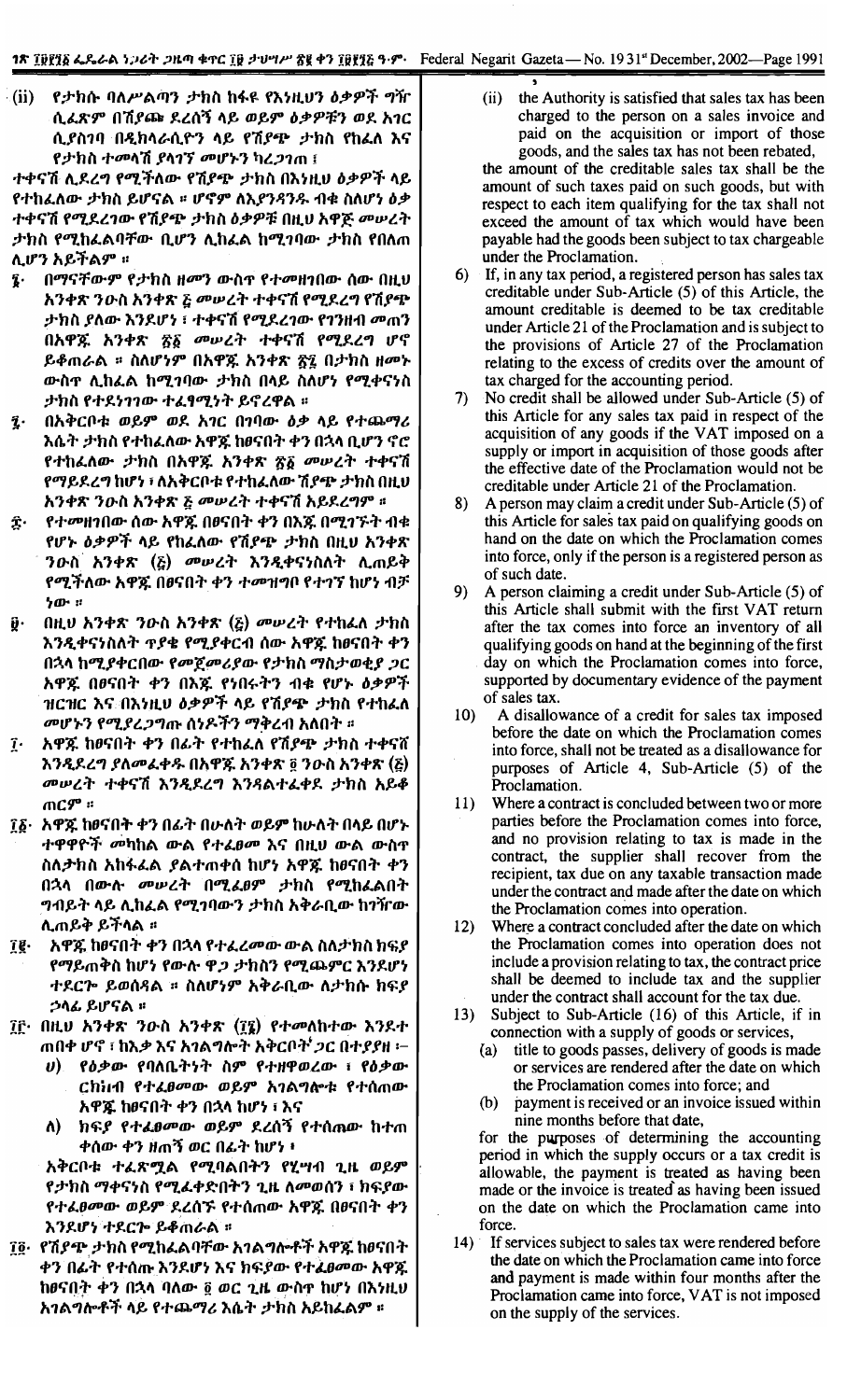- ፲፫· ከፍያው በተወሰነ ጊዜ ልዩነት እንዲፌፀም ማድረግ በሚያ ስችል ውል ዕቃ የተከራየ እንደሆነ ወይም የሽያጭ ታክስ የሚከፈልባቸውን አገልግሎቶች የመስጠት ተግባር አዋጁ ከፀናበት ቀን በፊት ተጀምሮ አዋጁ ከፀናበት ቀን በኋላ የሚጠናቀቅ ከሆነ ፣ አዋጁ ከፀናበት ቀን በፊት የተሰጠው አገልግሎት ዋጋ የተከፈለው አዋጁ ከፀናበት ቀን በኋላ ከአራት ወራት በላይ ቆይቶ ካልሆነ በስተቀር ፣ ከፍያው የአራቱ ወር ጊዜ ከተጠናቀቀ በኋላ ባለው ቀን ለተሰጠ አገልግሎት እንደተፈፀመ ክፍያ ተቆዋሮ አዋጁ ከተጠናቀቀ በኋላ በተሰጠው አገልግሎት ላይ የተጨማሪ እሴት ታክስ ይከፈላል ።
- ፲፯· በንውስ አንቀጽ (፲፫) የተደነገገው ቢኖርም ፣ አዋጁ ከፀናበት ቀን በፊት በተፈረመ ስምምነት መሠረት የግንባታ ፣ የማምረት ወይም ሕንፃን የማስፋፋት ወይም የሲቪል ኢንጀነ ሪንግ ሥራ የተከናወነ እና የተከናወነው ሥራ ወደ ገዥው የተላለፌው አዋጁ ከፀናበት ቀን በኋላ ከሆነ እንዲሁም አዋጁ ከፀናበት ቀን በፊት የተከናወነው ሥራ ዋጋ በታክሱ ባለሥ ልጣን በፀደቀው አኳኋን የተወሰነ ከሆነ እና አዋጁ ከፀናበት ቀን በኋላ ባለው የአቅራቢው የመጀመሪያ የተጨማሪ እሴት ታክስ የሂሣብ ጊዜ ውስዋ ለታክሱ ባለሥልጣን ከቀረበ ፣ የተጨማሪ እሴት ታክስ የሚከፈለው አዋጁ ከፀናበት ቀን በኋላ በተከናወነው ሥራ ዋ*ጋ* ላይ ብቻ ይሆናል ፡፡
- ፲፯· አዋጁ ከፀናበት ቀን በፊት በሚጀምር እና አዋጁ ከፀናበት ቀን በኋላ በሚጠናቀቅ የኪራይ ውል መሠረት በተከራየ ተንቀ ሳቃሽ ንብረት ላይ አዋጁ ከፀናበት ጊዜ በፊት ላለው የኪራይ ዘመን የተከፈለው የኪራይ ሂሣብ የተጨማሪ እሴት ታክስ በሚከፈልበት ሂሣብ ውስዋ አይጠቃለልም ።

## $h$ ፍል ፪ ከታክሱ ነፃ ስለመሆን

#### ፲፱· የመኖሪያ ቤት

- በአዋጁ አንቀጽ ፰ ንውስ አንቀጽ  $\delta(\lambda)$  ትርጉም б. መሠረት "የመኖሪያ ቤት" ለመኖሪያ አገልግሎት አስፈላጊ የሆነውን ከመኖሪያ ቤት ጋር የተያያዘውን ወይም የዚሁ ተቀጽላ የሆነውን ቅጥር ግቢ የሚጨምር ሲሆን ፣ ከመኖሪያ ቤት ጋር የተያያዘውን የእርሻ ቦታ አይጨምርም ፡፡ ስለሆነም ለነዋሪዎች አገልግሎት የሚውል ወደ ተሽከርካሪ ማቆሚያ የሚወስድ የግቢ ውስዋ መንገድ ፣ የእግር መንገድ ፣ የመናፈሻ ሥፍራ የመኖሪያ ቤቱ አካል ሆኖ ይቆጠራል።
- ለሚከራይ መኖሪያ ቤት የሚውል አዲስ ወይም ያገለገለ ĝ. ንብረት ለመግዛት የተመዘገበ ሰው ያወጣው ወጪ ከታክሱ ነፃ ለሆነው መኖሪያ ቤት የዋለ ከሆነ በግዥው ዋ*ጋ* ላይ የተከፈለው *ታክ*ስ እንዲቀናነስ አይፈቀድም ፡፡
- አሥሪው ለተቀጣሪዎቹ በዓይነት በሚሰጠው ዋቅም  $\mathbf{r}$ መልክ የመኖሪያ ቤት የተሰጠ እንደሆነ ተፈፃሚ የሚሆነው በአዋጁ አንቀጽ ፬ ንዑስ አንቀጽ (፫) መሠረት ለሠራተኞች በዓይነት የተሰጠውን ዋቅም አሥሪው በንግድ ሥራ እንቅስቃሴው ሂደት ወይም የንግድ ሥራ እንቅስቃሴውን ወደተሻለ ደረጃ ለማሽ *ጋገር እንዳዋለው መቁ*ጠር ሳይሆን ፣ በአዋጁ አንቀጽ ፰ ንውስ አንቀጽ  $g(v)$  መሠረት ከታክሱ ነፃ እንደሆነ መውሰድ ነው ፡፡ አሥሪው ከታክሱ ነፃ ለሆነው በዓይነት ለተሰጠው ዋቅም ባወጣው ወጪ ላይ የከፈለው ታክስ በአዋጁ አንቀጽ ፳፩ በተደነገገው መሠረት ተቀናሽ እንዲሆን አይፈቀድም ።
- *የመኖሪያ* ቤት አካል የሆነ የተሽከርካሪ ማቆሚ*ያ ሥ*ፍራ  $\tilde{\mathbf{0}}$ መኖሪያ ቤቱን ለገዛው ሰው የተሸጠ እንደሆነ ወይም የተሽከርካሪ ማቆሚያ ቦታ የመኖሪያ ቤት ኪራይ አካል ሆኖ የተከራየ እንደሆነ ከታክሱ ነፃ ይሆናል ፡፡
- 15) If goods are leased under an agreement that provides for periodic payments or if services subject to sales tax were rendered during a period that began before and ended after the Proclamation came into force, VAT is imposed on the consideration for the services rendered after the Proclamation came into force, except that to the extent the consideration for the services rendered before the Proclamation came into force is paid more than four months after the Proclamation came into force, the consideration is treated as consideration for the rendition of services on the day after the end of that four month period.
- 16) Notwithistanding Sub-Article (13) of this Article, if construction, manufacture or extension of building or civil engineering work is performed under a written agreement executed before the Proclamation came into force and the property is made available to the recipient after that date, VAT is imposed only on the value of work performed after that date if the value of the work on the day before the Proclamtion came into force is determined in a manner approved by the Authority and is submitted to the Authority by the end of the supplier's first VAT period after VAT comes into force.
- 17) If immovable property is provided under a rental agreement, for a period that commences before and ends after the date the Proclamation comes into force, the consideration for the rental shall not include the amount attributable to the period that ends before the effective date of the Proclamation.

#### **CHAPTER 2** Exemptions

## 19. Dwellings

- 1) A "dwelling," defined in Article 8, Sub-Article  $(1)(b)$  of the Proclamation, includes that area surrounding or appurtenant to the dwelling that is necessary for its enjoyment, but not farm land adjacent to a dwelling. The land surrounding a dwelling complex, including the driveway, paths, gardens and landscaped grounds for the use and enjoyment of residents is part of the dwelling.
- A registered person who purchases a new or used  $2)$ property for lease as a dwelling is denied tax credits for tax on any costs attributable to the exempt lease of the dwelling.
- $3)$ If an employer provides a dwelling to an employee as a fringe benefit, the exemption for the supply under Article 8, Sub-Article  $(2)(a)$  of the Proclamation takes priority over Article 4, Sub-Article (3) of the Proclamation treating fringe benefits provided to employees as supplies by the employer in the course or furtherance of a taxable activity. The employer under Article 21 of the Proclamation is denied tax credits for tax on costs attributable to the exempt fringe benefit.
- 4) A sale of a parking space that is part of the dwelling to the purchaser of a dwelling, or the lease of a parking space as part of a lease of a dwelling is exempt from tax.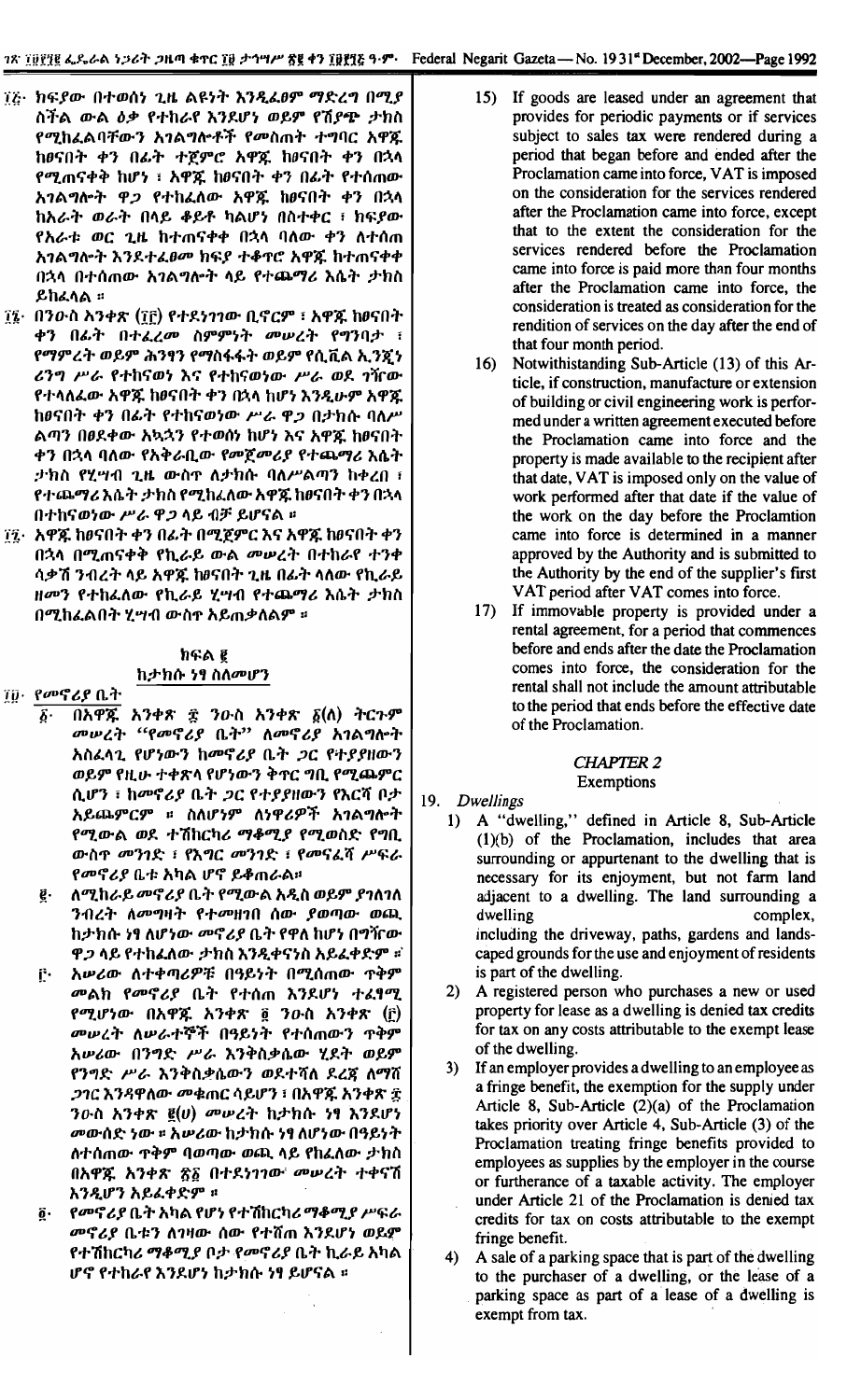- ጽ· የፋይናንስ አ*ገ*ልግሎቶች፣
	- *b'* mUJ 1.,}11 TC1-9" f"7. if4.), f~~'i,} it 1\1A.., <sup>~</sup> I\o-f'f n"'A~ *n"7.:1'm:" m~9"* "'A~ I}A(J'~ *h~f* f.,.{\lflc n.(J''}9'' n1\'P)t 1\,}+~ ~ *'}o-it* 1\,}"'~ *I(t\) መሠረት* ከታክሱ ክፍ*ያ ነ*ፃ ናቸው ፡፡
	- g hታክሱ ነፃ የተደረጉ የፋይናንስ አገልግሎቶች የሚከተ tt-:"'} *~(JJ.9"t.tt-* I
		- *V*) በአበዳሪው ወይም በዋስትና ሰጪው የሚከናወን ብድርን ፣ **የዱቤ ሽ***ያጭ***ን ወይም የብድር ዋስትና**ን *OI/it.,.~1.C'} ~9"C' l1~C* -:fJ;.o. aJ«A*m~9"* fl1~C CPit:"'i,} ooitill:" -: *oo1.t.1.C m~9"* n"HUJ *00'}1~* -: *m~9"*
		- *t\)* c)~'} *00{\11{\11 m~9"* naJ«hA'i *00P't.:"'}* 1t~(JJ.9"C *h1'}Hl1* -:(f1'}Hl1 9"')If&'} *~9"C')-:* .,..,.0I/6J.I" *'L*Pfl1 -:chml} "'I' .,.'}.,.It.+7i *'L*Pfl1 -: htt:f . f1'}Hl1 *'HaJ«aJ«C* -: C)~ -: ~h *m~9" h"7."'''t\f.* f1'}Hl1 *{\~P.'f* ;JC *n"'ffH* f"7.h 'I'm'} ,,'}:"it.+f1. *m~9"-:*
		- **ditity** and the extended that the *h*, the mean  $\mathbf{f}$  and  $\mathbf{f}$  is a  $\mathbf{f}$  and  $\mathbf{f}$  and  $\mathbf{f}$  and  $\mathbf{f}$  and  $\mathbf{f}$  and  $\mathbf{f}$  and  $\mathbf{f}$  and  $\mathbf{f}$  and  $\mathbf{f}$  and  $\mathbf{f}$  and  $\mathbf{f}$  and  $\$ ለው የተለየ ክፍ*ያ* ስለ*መ*ኖሩ የተገለፀለት ከሆነ በኪራይ*ግ*ዥ ወይም በግዥ ውል *መ*ሠረት የተሰጠ *J;.o.-:m~9"*
		- መ) በዚህ ደንብ ከተደነገገው ሣያልፍ የኢንሹራንስ *Tt\j'1. ooitm:" m~9"* f1\. '}n:t.'} it *TiLl\.'} I}t\o.:"~:" OI/it",,,t\tt: m~9"* nH.tJ *TiLl\.* ,,~ fmt\~ CPit:"'i *ooitm:"* -: *m~9"*
		- *ν) የተወሰነ ጥቅም ለማስገኘት ከተቋቋመ ፈንድ ፡* **ከፕሮቪደንት ፈንድ፣ ከጡረታ ፈንድ፣ በየዓመቱ፣** የተወሰነ *ገን*ዘብ *ማግኘት* ከሚያስችል የጡረ*ታ* 1\1A..,I\o:" *L* '}~ -: *m~9"* h'l'n.+ 4.'}~ -: h *tt:f'} m*~9" *0I/'i:faJ«'}*9" '1':"9" *t\01/"'1* :,. h"7.fit'fA P'Cq:,.. "'m.+"7. *00(J''}* f"7.fit 'f A'} *0011:"* 00 itm:" *m*~9" f *H.*tJ'} *0011:" I}t\o.:"~:" OI/it"'''t\~* -:*m~9"*
		- *l) h(V)* "ith *(00) f"'HlH~:"'}* 1\1A..,I\o-f'f 1\*(t*lI)'I' *01/00*;F:f:"I *m*~9"
		- (\) ~, <sup>f</sup> *t'h*h 9"'1' 1\1 A.., 1\0:" *t\* "7. {\lflc *01/..,*<sup>n</sup> *<sup>l</sup>* {\{1'f *ወይም ለሕክምና ዕርዳታ ፌንድ የአገናኝ አገል*<br>*ግ*ሎት መስጠት ፡
	- <u>፫· ለዚህ ዶንብ አፈፃፀም የሚከተሉት ከዚህ በታች የተሰ</u> *ጣቸው ትርጉም ይኖራቸዋል*፤
		- *V*) «ቼክ" የፖስታ ቤት ማዛዣን፣ የ1ንዘብ ክፍያ ትእዛዝን፣ የ**መንገደኛ ቼክን ወይም ማናቸው**ም fፋይናንስ *ተ*ቋም አንድን ሂ**ሣብ ይቢት ወይ**ም *ከሬዲት እንዲያ*ደርግ የተሰጠን ትእዛዝ (በጽሑፍ፣ በኤሌክትሮኒክ ዘዴ ወይም በሌላ *መንገ*ድ) ይጨምራል**።**
		- *t\)* «1 '} *<sup>H</sup>*11» *01/t\* :,. *t\* 'I''} :1' If {\11It n. -: n1\. '} it ~:,. <sup>-</sup> መንት እቃነት ፣ የየአገሩን ሣንቲም ለጥናት ለሚሰ በስብ ሰው ወይም በ**1**ንዘብ ልውውጥ ተግባር <u>ሣይሆን በሌላ ዓላማ ጥቅም ላይ ከዋለው በስተቀር</u> fማናቸውም አ*ገ*ር ባንክ ያወጣው ገንዘብ ወይም ሌላ<br>የገንዘብ ሰነድ ነው፣
		- tit) «f 1\.'}n:t. '}it *TiLl\." 01/t\:" t\*00~'} '}..,~ *P't. L*.ቃድ ለመስጠትና ለመቆጣጠር በወጣው አዋጅ **·ቁ**ዋር ፹፯/፲፱፻፹፮ *መሥረት* የጠቅላላ ኢንሹራንስ ንግድ ወይም የረዥም ጊዜ የኢንሹራንስ*ንግድ ሥራ* በመባል በሚ*ታወቀው ፖ*ሊሲ የሚሸፌን የኢንሹ *ራን*ስ ዋስትና ነው።
		- *መ*) «የነ*ጋ*ዴ ቅናሽ» ማለት ለዕቃ አቅርቦት ወይም 1\1A.., 1\0:" *t\* <sup>00</sup> itm:" .,...,I}C *m*~9" 1VaJ« ድርጅት ለሚያስከፍለው *ተመ*ሣሣይ ክፍያ h *t.Jl:" m*~9" Yon.:,. ,,'}*Jlf.,l..,* f.,. m f *"'aJ«'}* ሂሣብ በ*መ*ቀበሉ ምክን*ያት* ከነ*ጋ*ዱው ላይ የሚጠየቅ ሂሣብ *ነ*ው።

20. *Financial Services*

i:.,

,

- 1) Financial services as defined in these regulations are exempt from tax under Article 8, Sub-Article (2)(b) of the Proclamation, whether provided for explicit or implicit fees.
- 2) The financial services exempt from tax include the following:
	- (a) granting, negotiating, or dealing with loans, credit, credit guarantees, or any security for money, including management of loans, credit, or credit guarantees by the grantor; or
	- (b) transactions concerning money (including the exchange of curency), deposit, savings, and current accounts, payments, transfers, debts, cheques, or negotiable instruments, other than debt collection and factoring; or
	- (c) provision of credit under a hire purchase agreement or sale of goods, but only if the credit is provided for a separate charge, and the separate charge is disclosed to the recipient of the goods; or .
	- (d) to the extent provided in this regulation, provision, or transfer of ownership, of an insurance policy, or the provision of reinsurance in respect of any such policy; or
	- (e) provision, or transfer of ownership, of an interest, of an interest in a scheme whereby provision is made for the payment or granting of by a benefit fund, provident fund, pension fund, retirement annuity fund, or preservation fund; or
	- (f) the arranging of any of the services in (a) to (d) ; or
	- $(g)$  provision of intermediation services by a buy-aid society or medical-aid fund;
- 3) For purposes of these regulations, the following definitions apply;
	- (a) "cheque" includes a postal order, a money order, a traveller's cheque, or any order or authorization (whether in writing, by electronic means, or otherwise) to a financial institution to credit or debit any account;
	- (b) "currency" means any bank note' or other currency of any country, other than when used as a collector's piece, investment article, item of numismatic interest, or otherwese than as a medium of exchange;
	- (c) "insurance policy" means insurance covered under a policy treated as general insurance business or as long term insurance business under Proclamation No.86/1994: Licencing and Supervision of Insurance Business (the "Insurance Proclamation");
	- (d) "merchant's discount" means a charge made to merchants for accepting a credit or debit card as payment for the supply of goods or services, or a similar charge made by a buying organisation.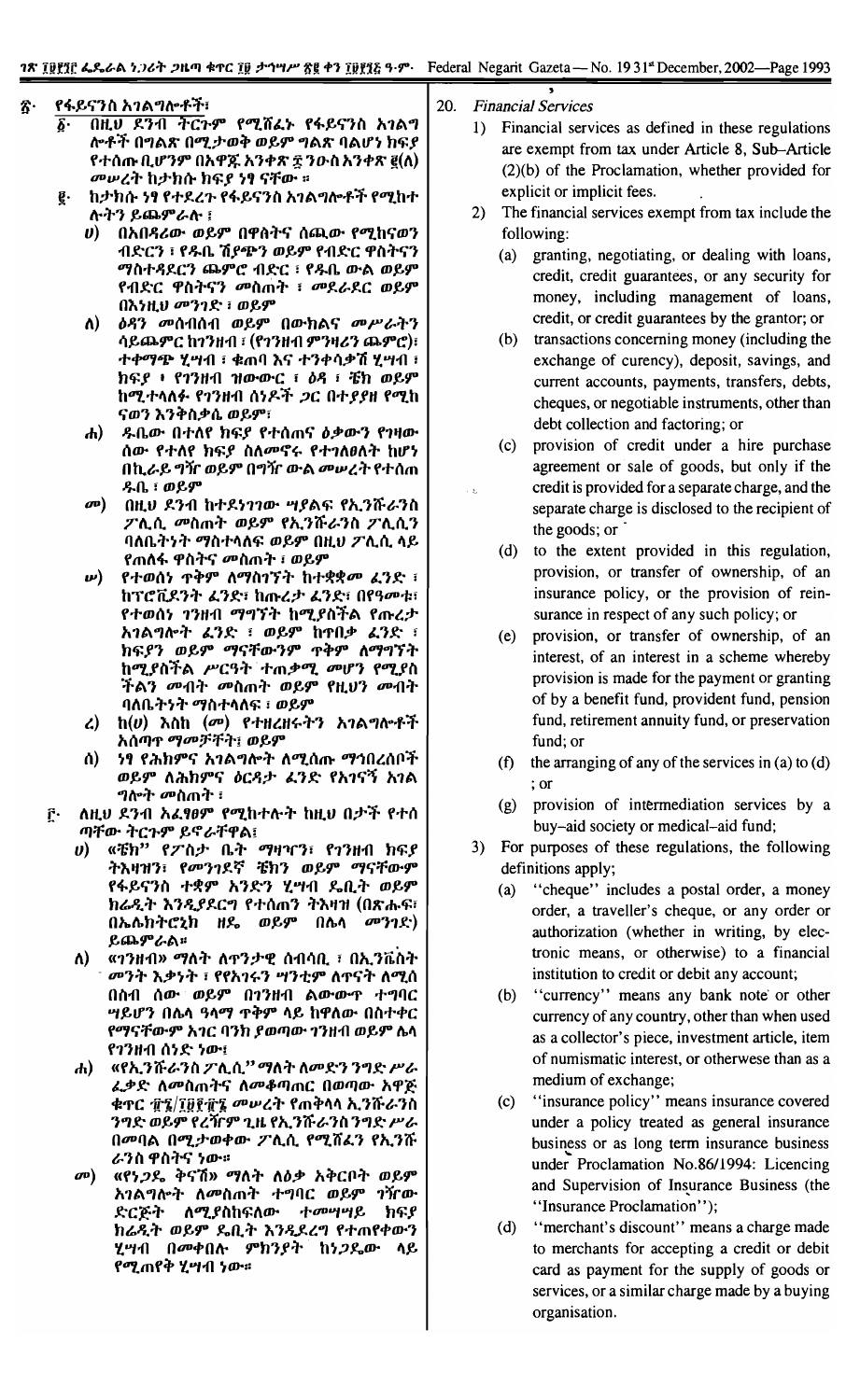- በዚህ ደንብ ለፋይናንስ አንልግሎት ከተሰጠው ትርጉም ĝ٠ በተጨማሪ ሚኒስትሩ የፋይናንስ አንልግሎቶችን ዝርዝር እንዲሁም ከፋይናንስ አገልግሎቶች ውስጥ ታክስ የሚከ ፌልባቸውን ፣ ከታክሱ ነፃ የሆኑትን እና በዜሮ የማስከፌያ ልክ ታክስ የሚከፌልባቸውን የሚያሣይ መመሪያ ሊያወጣ ይችላል፡፡ ሚኒስትሩ አዳዲስ የፋይናንስ አንልግ ሎቶች በመፌጠራቸው ምክንያት ሲደረግ የሚገባውን ለውጥ ለማካተት ወይም በዝርዝሩ ውስጥ የተካተቱት የፋይናንስ አገልግሎቶች ባህሪ በመለወጡ ምክንያት ሊደረግ የሚገባውን ማሻሻያ ጨምሮ ማሻሻያ ሊደረግ ባቸው በሚያስፌልግ ምክንያቶች ዝርዝሩን ለማሻሻል ይችላል። በዝርዝሩ ላይ የሚደረገው ማሻሻያ የፀና የሚሆነው ማሻሻያው ከተደረገበት ቀን ጀምሮ ይሆናል፡፡
- $\vec{c}$ በዚህ ደንብ ከታክሱ ነፃ መሆናቸው የተደነገገ የፋይ ናንስ አገልግሎቶች በተመዘገበ ባንክ ወይም የፋይናንስ ተቋም ወይም በማናቸውም ሴሳ ሰው የተሰጠ ቢሆንም ከታክሱ ነፃ ይሆናሉ።
- አንዳንድ አገልግሎቶች ከታክሱ ነፃ ከሆኑ አገልግሎቶች Ţ. *ጋ*ር በተገናኘ አኳኋን የተሰጡ ቢሆንም፣ በአዋጁ አንቀጽ ፰ ንዑስ አንቀጽ ፪(ለ) *መሡረ*ት ከታክሱ ነፃ ሊሆኑ አይችሉም። ከዚህ በታች በተዘረዘሩት ግይወሰኑ የዚህ ዓይነቶች አገልግሎቶች የሚከተሉትን ይጨምራሉ፤
	- *ሀ*) የፋይናንስ አ*ገ*ልግቶችን ለሚሰጥ አቅራቢ ወይም የፋይናንስ አገልግሎቶችን ለሚሰዋ አቅራቢ ደንበኞች የተሰ**ጠ የሕ**ግ፣ የሂሣብ አ*ያያ*ዝ እና የሰነድ እያያዝ አገልግሎት፣ ሲደርስ የሚችልን አደ*ጋ የመገመት*፣ ውል የማዋዋል እና የታክስ ውክልና አገልግሎት (የምክር አገልግሎትን ጨምሮ)፣
	- ለ) ለገንዘብ፣ ለሰነድ ወይም ለሌሎች ንብረቶች ተበቃ የሚሰጥ የካዝና አገልግሎት፣
	- ሐ) የመረጀ ትንተና እና የደመወዝ መክፌያ ሲስት ዝግጅት አ*ገ*ልግሎት፣
	- መ) እዳ የመሰብሰብ ወይም የፋይናንስ ውክልና አገል ግሎት፣
	- የጡረታ አበል ክፍያን ፈንድ ማስተዳደርን  $\boldsymbol{w}$ *የመ*ሳሰሉ የአስተዳደር አ*ገ*ልግሎቶች፣
	- ረ) ባለአደራ፣ የፋይናንስ ምክር ፣ ከመሬት ጋር የተያ ያዘን ሀብት አስተዳደር የማቀድ አገልግሎት፣
	- ሰ/ ከፋይናንስ ሰነዶች ው<del>ጭ</del> ካሉ ሀብቶች *ጋ*ር በተያያዘ የኪራይ ፤ የፌቃድ መስጠት እና ተመሣሣይ አገልግሎቶች።
- ለዚህ ደንብ አንቀጽ ጽ ንውስ አንቀጽ ፮ አፌፃፀም የሂሣብ Į. *አያያዝ እና የሰነድ አ*ጠባበቅ *አገ*ልግሎት፣ ስምምነት የተደረሰበትን ጉዳይ በማስፌፀም ሂደት የሚከናወን ሂሣብን የማጣራት ተግባር፣ የፋይናንስ እንቅስቃሴዎችን በደንበኞች ሂሣብ ውስጥ የማወራረስ ፣ የደንበኞችን ሂሣብ የመያዝ እና ከዚህ በላይ ከተዘረዘሩት *ጋ*ር ተዛማጅ የሆኑ አገልግሎቶችን መስጠትን ይጨምራል፡፡
- በፋይናንስ ወኪል ተይዞ የሚቆይን እዳ ጨምሮ በማና ŝ. *ቸውም ሁኔታ የ*ሌላን ሰው እዳ ይዞ ማቆየት *ታ*ክስ የሚከፌልበት ግብይት አይሆንም። በፋይናንስ ውክልና ወይም ከፋይናንስ ውክልና *ጋ*ር በተገናኘ አገልግሎት፣ ከሽያጭ ተግባር *ጋ*ር የተዛመደ የሂሣብ አያያዝ አገል *ግ*ሎት መስጠትን ጨምሮ እዳን ከማስመለስ ተግባር *ጋ*ር የተ*ያያ*ዘ አገልግሎት፣ ክስን የመከታተል ከባለእዳዎች የሚፈለግን እዳ የማስተዳደር አገልግሎት ታክሎ ይከፈል ባቸዋል።
- 4) In addition to the definition of financial services under these regulations, the Minister may issue a directive listing financial services and specifying their treatment as taxable, exempt, or zero-rated supplies. The Minister may modify any such list, including changes required by the introduction of new financial services or modification of the nature of the services specified in the list, with any such modification or cancellation having prospective effect only.
- 5) Financial services that are listed as exempt under these regulations are exempt, whether rendered by a registered bank or financial institution or by any other person.
- 6) Some services are not exempt under Article 8, Sub-Article (2)(b) of the Proclamation, whether or not they are rendered in connection with an exempt financial service. They include, but are not limited to the following:
	- (a) Legal, accounting and record package services, actuarial, notary, and tax agency services (including advisory services) when rendered to a supplier of financial services or to a customer of that supplier of financial services;
	- (b) Safe custody for cash, documents or other items;
	- $(c)$ Data processing and payroll services;
	- (d) Debt collection or factoring services;
	- (e) Management services, such as management of a superannuating fund;
	- (f) Trustee, finanacial advisory, and estate planning services, and
	- (g) Leases, licenses, and similar arrangements relating to property other than a financial instrument.
- 7) For purposes of Article 20, Sub-Article (6) of these Regulations, accounting and record package services include a financial clearing system that may be part of the settlement process, the posting of financial transactions to customers' accounts the maintenance of customers' accounts, and the rendering of services ancillary to the services just described.
- The mere acquisition of a debt is not a taxable 8) transaction, including debt acquired by a factor. The services related to debt recovery, litigation, and the management of the recovery of the amount due from debtors are taxable, including sales accounting services under a factoring arrangement and other services related to factoring.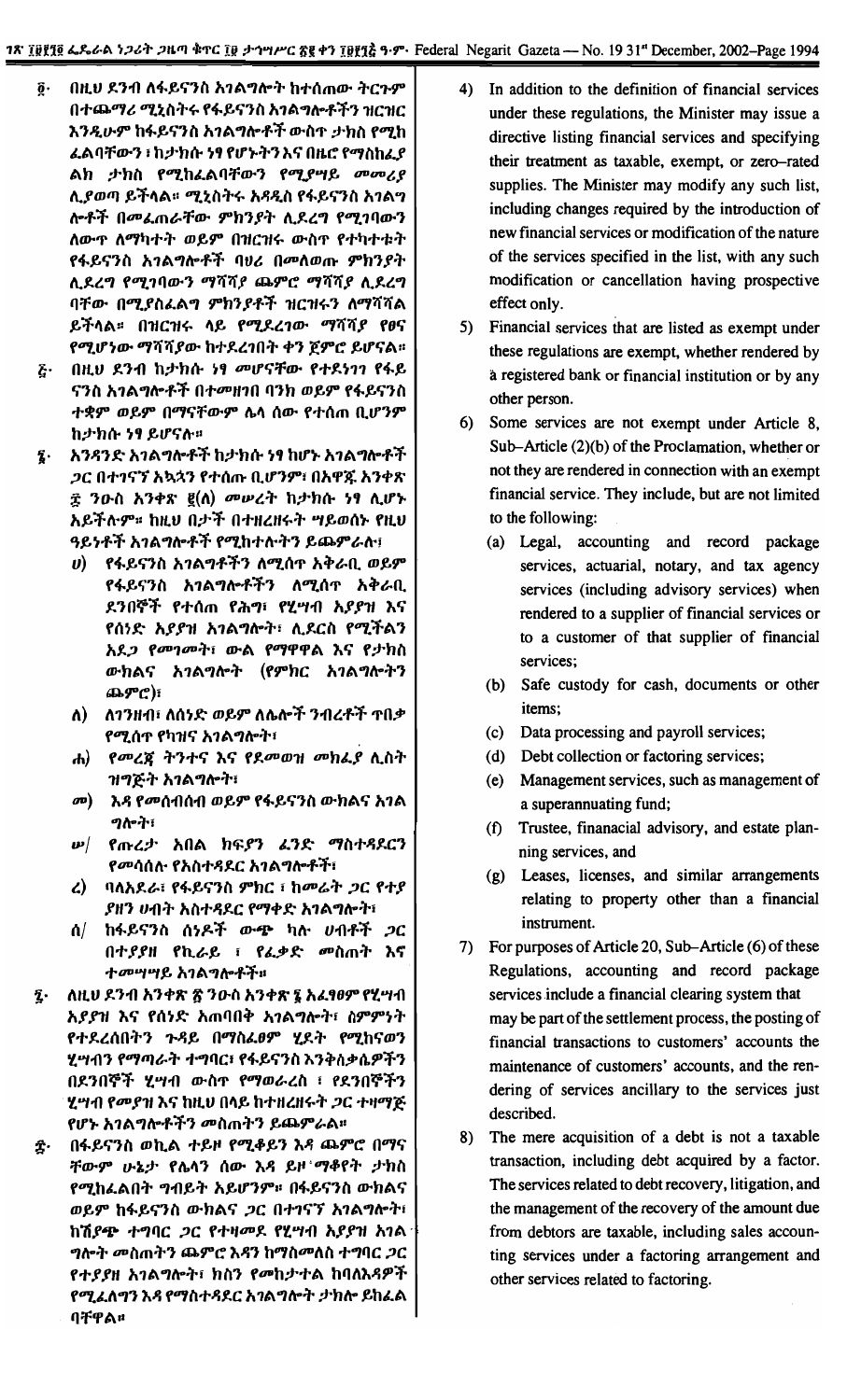- $\ddot{\boldsymbol{\theta}}$ . በዜሮ የማስከፌያ ልክ ታክስ የሚከፌልባቸው የፋይናንስ አገልግሎቶች የሚከተሉትን ይጨምራሉ፤
	- ወደ ውጭ አገር ከሚላክ እቃ ጋር በተያያዘ  $\boldsymbol{\theta}$ የሚሰጡ የፋይናንስ አገልግሎቶች፣
	- $\Lambda$ ያልተመዘገበ ወይም በኢትዮጵያ ነዋሪ ያልሆነ ሰው ወደ ውጭ አገር ለሚልካቸው እቃዎች የሚያ ስፌል*ገውን ወጪ መ*ሸፈን እንዲችል ከተሰጠው ብድር *ጋ*ር በተያያዘ የተሰጠ የፋይናንስ አ*ገ*ናኝነት <sub>'</sub> አገልግሎት ፣ እና
	- በዚህ ደንብ አንቀጽ ፴፩ በልዩ ሁኔታ እንደሚታይ  $\mathbf{d}$ በተደነገገው ውስዋ የሚካተት ካልሆነ በስተቀር በኢትዮጵያ ውስተ ያለ ባንክ ነዋሪነቱ በኢትዮጵያ <u>ላልሆነ በውጭ አ*ገ*ር ለሚገኝ ሰው የባንክ አገል</u> *ግ*ሎት በሚሰዋበት ጊዜ የሚጠይቀው ክፍያ፣
- ከታክሱ ነፃ የተደረገ ወይም በዚሮ የማስከፌያ ልክ ታክሱ  $\mathbf{r}$ የሚከፈልበት የፋይናንስ አንልግሎት ከዋናው አቅርቦት *ጋ*ር በተጓዳኝ የሚሰ**ዋ ወይም የፋይናንስ አ**ገልግሎቱ ዋንኛው አገልግሎት በሚሆንበት ጊዜ ስለቅይዋ አቅር ቦቶች በአዋጁ አንቀጽ ፩ የተደነገገው ተፈፃሚ ይሆናል።
- ፲፩· ታክስ የሚከፌልበትን (በዜሮ የማስከፌያ ልክ የሚከፌል በትን ጨምሮ) እና ከታክሱ ነፃ የሆነውን የፋይናንስ አገልግሎት የሚሰጡ የፋይናንስ ተቋሞች እና ሴሎች አገልግሎት ሰጭዎች በአዋጁ አንቀጽ ፳፩ ንውስ አንቀጽ (፪) መሠረት የታክስ ማቀናነስ ሲጠይቁ የሚችሉት ታክስ የሚከፌልበትን ግብይት ለማከናወን በገዙዋቸው (በተከራዩት ጭምር) ወይም ወደ አገር ባስገቡዋቸው ላይ ብቻ ነው።
- ተቀናሽ የሚደረግ ታክስ ከታክሱ ነፃ በሆኑ እና ታክስ ĵĝ∙ በሚከፌልባቸው አቅርቦቶች መካከል ስለሚከፋፌ ልበት ሁኔታ በአዋጁ አንቀጽ ጽ፩ ንዑስ አንቀጽ (፪) የተደነገገው በአንድ የሂሣብ ጊዜ ውስዋ ካከናወናቸው አቅርቦቶች ያ ፐርሰንት ታክስ የሚከፈልባቸው *ግ*ብይቶች (የአዋጁ አንቀጽ ፳፩ ንውስ አንቀጽ (፪) በሆኑ የተመዘገበ ሰው ላይ ተፈፃሚ አይሆኑም (ተቀናሽ የሚደረገው ሙስው ታክስ ይሆናል)። ለዚህ አፈፃፀም አቅራቢው ታክስ የሚከፈልበትን እና ጠቅላላውን *ግ*ብይት ለማስላት ከፋይናንስ አ*ገ*ናኝነት አ*ገ*ልግሎት ውጭ ላለው አቅርቦት ጠቅላላውን አኃዝ መሠረት ማድረግ እና በፋይናንስ አገናኝነት አገልግሎት የተጣ ራውን የወለድ መጠን (ከወለድ ንቢ ላይ ለወለዱ የተደረገውን ወጪ መሠረት ማድረግ ይኖርበታል።
- የኀቢዎች ሚኒስትር በሚያወጣው የተጨማሪ እሴት ÎΓ. ታክስ መመሪያ የታክሱ ባለሥልጣን ተገቢ መስሎ በታየው አኳኋን ታክስ በሚከፈልበት እና ከታክሱ ነፃ በሆነው የሽያጭ እንቅስቃሴ መካከል የታክስ ማቀናነስ የሚደረግበትን ከፍፍል መወሰን እንዲችል ሥልጣን ሊሰጠው ይችላል።
- በአዋጁ አንቀጽ ፳፩ መሠረት የታክስ ማቀናነሱን Ţĝ∙ ክፍፍል ለማድረግ የትኛውም ዘዴ በሥራ ላይ የዋለ ቢሆንም ፣ የተመዘገበው ሰው ሥራ ላይ የዋለውን ዘዴ የሚያስረዱ መረጃዎችን መያዝ አለበት። የታክሱ ባለ ሥልጣን የፋይናንስ አገልግሎት ሰጪዎች ስለሚሰጡ ዋቸው የአ**ገል**ግሎት ዓይነቶች ስታትስቲካዊ *መረ*ጀ እንዲያቀርቡ ሊጠይቅ ይችላል።
- ለፋይናንስ አገልግሎቶች የተሰጠው ከታክሱ ነፃ īξ∙ *የመሆን መብት የኢንሹራን*ስ ዋስትና ለማግኘት ለሚገዛ የኢንሹራንስ ፖሊስ የሚከፈለውን አረቦን ይጨምራል ፡፡
- ከታክሱ ነፃ የሆነ የኢንሹራንስ ፖሊሲ ተጠቃሚዎች  $\mathbf{r}$ ከኢንሹራንስ ፖሊሲው ሽፋን *ጋ*ር በተያያዘ ለሚያ *ገኙት አገልግ*ሎት የሚከፍሎት አረቦን ከታክስ ነፃ የሆነ አገልግሎት ነው።
- 9) Zero-rated exports of financial services include: financial services rendered in connection with  $(a)$ 
	- an export of goods;
	- (b) financial intermediation services rendered in connection with a loan to an unregistered, non-resident person to finance the export of goods; and
	- $(c)$ fees imposed by an Ethiopian bank on banking services rendered to a non-resident who is outside Ethiopia when the banking services are rendered, if they do not come within the exceptions in Article 35 of these Regulations.
- 10) If an exempt or zero-rated financial service is incidental to a main supply, or if such a financial service is the main service, the rules in Article 5 of the Proclamation on mixed supplies apply.
- 11) Financial institutions and others providers of financial services that make both taxable (including zero-rated exports) and exempt supplies may claim tax credits under Article 21, Sub-Article (2) of the Proclamation only on purchases (including rentals) and imports used in making taxable transactions.
- $12)$ The provisions under Article 21, Sub-Article (2) of the Proclamation on the allocation of tax credits between exempt and taxable transactions do not apply (and full tax credits are allowed) to a registered person who derives more than 90 percent of the person's total supplies in an accounting period from taxable transactions (Article 21, Sub-Article (3) of the Proclamation). For this purpose, when calculating the value of the taxable and total supplies, the supplier should use gross figures for supplies other than intermediation services and use net interest amounts (interest income less interest expense) for financial intermediation services.
- 13) The Value Added Tax Directive to be issued by the Minister of Revenue may give the Authority discretion to determine the allocation of tax credits between taxable and exempt supplies on a bases that the Authority considers reasonable.
- 14) Regardless of method used to allocate tax credits under Article 21 of the Proclamation, the registered person must retain records to substantiate the method used. The Authority may require financial service providers to submit statistical data on various product lines.
- $15)$ The exemption for financial services extends to the premiums for insurance cover under an insurance policy.
- Premiums attributable to riders attached to an 16) insurance policy that is exempt from tax constitute exempt services if the riders are only incidental to the provision of the insurance cover.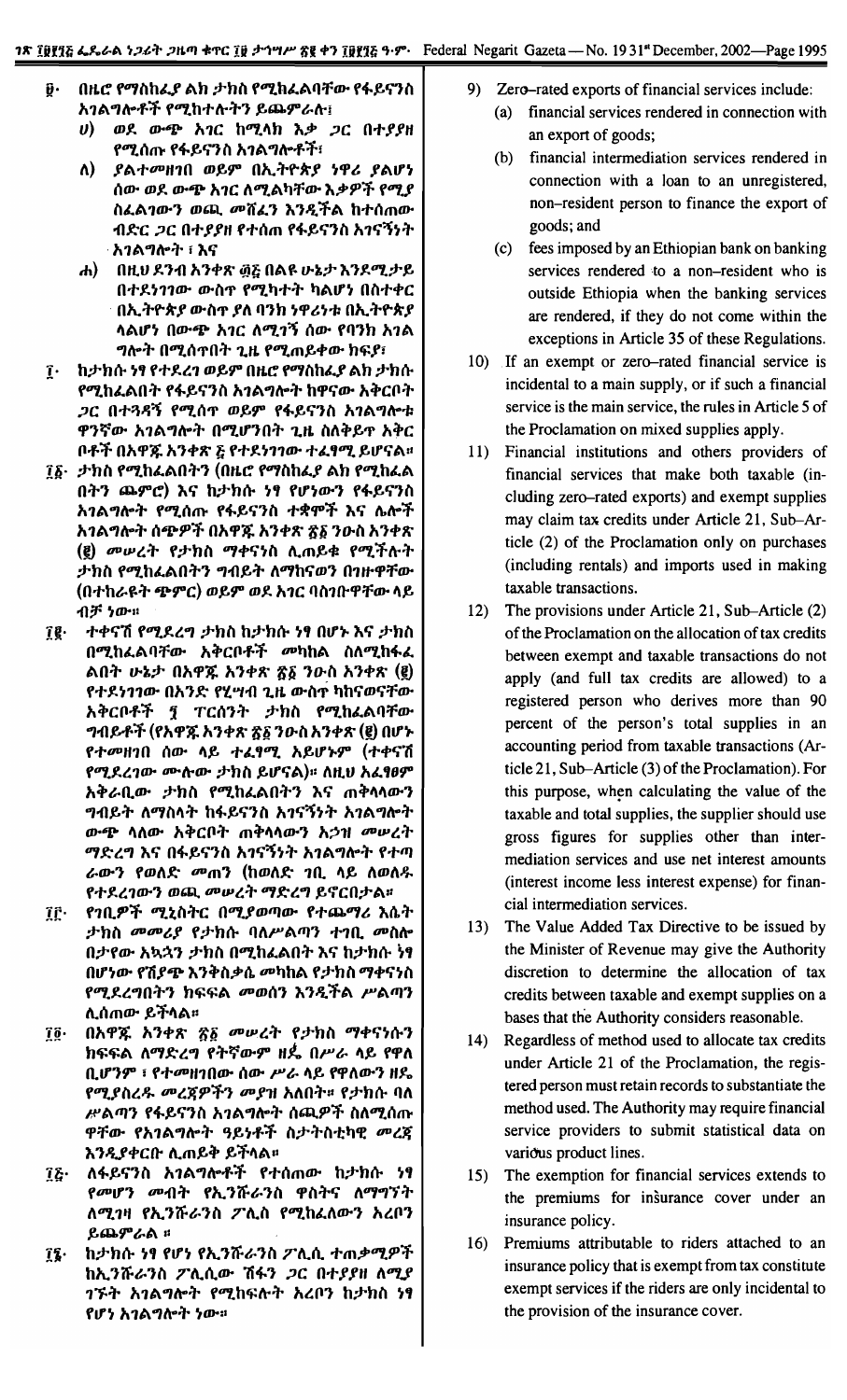- ከታክሱ ነፃ የሆኑ የኢንሹራንስ ፖሊሲዎች ተጠቃሚ Îį∙ ለሆኑ ሰዎች ከኢንሹራንስ ፖሊሲው ሽፋን ጋር ባልተ ያያዘ የሚሰጠው አገልግሎት ከኢንሹራንስ ፖሊሲው ተለይቶ የሚሰጥ በሚሆንበት ጊዜ ታክስ የተጣለበት ከሆነ ታክስ የሚከፌልበት አገልግሎት ይሆናል።
- ከኢንሹራንስ ፖሊሲው ጋር ያልተያያዘ አገልግሎት ÎÎ∙ *ተጠቃሚ* ከዋናው የኢንሹራንስ ፖሊሲ *ጋ*ር የተዛመደ ስለመሆኑ ውሣኔ የመስጠት ብቸኛ ሥልጣን ያለው የታክሱ ባለሥልጣን ነው።
- ለኢንሹራንስ ፖሊሲ የተከፈለ አረቦን ከታክሱ ነፃ ÎÛ∙ ሊሆን የሚችለው በኢንሹራንስ አዋጅ መሠረት የኢን ሹራንስ ፖሊሲዎችን ለመሸዋ ፌቃድ በተሰጠው ሰው በተሸጠ የኢንሹራንስ ፖሊሲ ላይ የተከፈለ አረቦን ሲሆን ነው።
- *የኢንሹራን*ስ ደላሎች/ ወኪሎች የኢንሹራንስ **ፖሊ**ስ ጽ. ለደንበኞቻቸው በመሸዋ የሚያገኙት ኮሚሽን እና ሌሎች ክፍያዎች የኢንሹራንስ አገልግሎት በተሰጠው ከታክሱ <del>ነፃ የ</del>መሆን መብት አይሸፈኑም።
- ስለአንድ ንብረት ዋራት፤ የተሟላ መሆን ወይም የተፈለ Ŝδ *ገውን አገልግ*ሎት *መ*ስጠት ስለመቻሉ ለተሰጠ ዋስትና የኢንሹራንስ ሽፋን የመስጠት አገልግሎት የአንሹራንስ ፖሊሲ ሆኖ አይወስድም።
- <u>፳፩· የዋስትና ሥነዶችን ስለመሸዋ ወይም ወደአገር ስለማስገባት</u>
	- በአዋጁ አንቀጽ ፰ ንውስ አንቀጽ ፪(ሐ) ለዋስትና δ. *ሡነዶች* የተሰጠው ከታክስ*ነ¶ የመ*ሆን መብት የሚከተ ሉትን ያካትታል፤
		- በአደራ የመያዝ አገልግሎትን ሳይጨምር አክሲ  $\bm{v}$ ዮኖችን፣ ስቶኮችን፣ ቦንዶችን፣ የግምጃ ቤት ሰነዶችን ወይም ሌሎች የዕዳ ወይም የሀብት ድርሻ ዋስትናዎችን ማውጣት፣ ማዘዋወር ወይም መቀበል ወይም በእነዚህ ሰነዶች መሥራት፣
		- ለ) ከፋይናንስ *አገ*ልግሎት ከሚ*መነ*ጮ *አገ*ልግ ሎቶች፣ ከማስተላለፊያ ውሎች፣ አማራጭ ከሚሰጡ ውሎች ወይም ተመሳሳይ አገልግሎቶች ጋር የተያያዙ ግብይቶች፣
		- ሐ) በፊደል  $(v)$  ከተዘረዘሩት የዋስትና ሰነዶች *ጋ*ር የተያያዙ አማራጭ የሚሰጡ ውሎችን ወይም ዋስትናዎችን መስጠት ወይም እነዚህን ሰነዶች ከመመሥረት፣ ከማውጣት፣ ከማዘዋወር፣ መብትን ግዴታና ከማስተላለፍ ወይም ከመቀበል ወይም በእነዚህ ሰነዶች ከመሥራት *ጋር የተያያ*ዙ ግብይቶች ፣
	- g. የዋስትና ሰነዶችን ለመሸዋ ውል መዋዋል ከታክሱ ነ<del>ፃ</del> <u>ነው። ይሁን እንኟ</u> የዋስትና ሰነዶችን ከታክሱ ነ<del>ፃ</del> እንዲሆኑ የተፈቀደው የዋስትና ሰነዶችን ከመሽጥ *ጋ*ር በተያያዘ ለማስታወቂያ እና ለሕትመት የሚደረጉ ወጪዎች፣ ለሂሣብና ለሕግ ባለሙያዎች ወይም ለአማካ *ሪዎች የሚፌ*ጸሙ ክፍ*ያዎችን ለመ*ሳሰሉ አ*ገ*ልግሎቶች የሚደረጉ ከፍያዎችን አይጨምርም።
	- ŕ٠ ለዋስትና ሰነዶች እና ለፋይናንስ አገልግሎቶች የተሰጠው ከታክሱ <del>ነፃ የ</del>መሆን መብት ዋንኛ ተግባሩ የባለአክሲዮኖችን ፣ የአባላትን ወይም የሌሎች ሰዎችን ሀብት በሥራ ላይ ማዋል ለሆነ የንግድ ሥራ ድርጅት የሚሰጠውን የአስተዳደር አገልግሎት አይጨምርም።
	- ለዚህ አንቀጽ አፈጻጸም፦ ĝ.
		- "ኅንዘብ" ማለት የማናቸውም አገር ማንኛውም U) የወረቀት ገንዘብ ወይም ሌላ ዓይነት ሲሆን ፥ ለንበያ ከሚውሉት በስተቀር በታሪክነት የተሰ በሰቡ የየአ*ገሮችን ገን*ዘቦች እና ለኢ*ን*ቬስት*መንት* የሚውሉ ሰነዶችን፣ አይጨምርም።

17) Services covered in riders to exempt insurance policies that are not incidental to the insurance coverage are taxable to the extent that the independent supply of those services would be taxable.

- 18) The Authority shall have the sole discretion to determine whether a non-insurance rider is incidental to the main insurance policy.
- $19)$ The premium on an insurance policy is exempt only if the premium is charged on a policy issued by a person who is licenced to issue such policies under the Insurance Proclamation.
- 20) Commissions and other fees earned by brokers/ agents who provide insurance coverage for their customers do not come within the exemption for insurance as a financial service.
- 21) An insurance policy does not include insurance cover on a warranty in respect of the quality, or performance of tangible property.
- 21. Supply or import of securities
	- 1) The exemption for securities under Article 8, Sub-Article (2)(c) of the Proclamation covers:
		- (a) transactions relating to the issuance, transfer, or receipt of, or any dealing with shares, stocks, bonds, treasury bills, or other debt or equity securities, other than custody services;
		- (b) transactions relating to financial derivatives, forward contracts, options, or similar arrangements, and
		- (c) transactions relating to the creation, issue, transfer, assignment or receipt of, or dealing with, an option or warrant relating to securities included in (a).
	- 2) The underwriting of the issuance of securities generally is exempt from tax. However, the exemption for underwriting services does not extend to other services obtained in connection with an underwriting, such as advertising and printing costs, accounting, legal, and advisers' fees.
	- The exemption for securities or for financial  $3)$ services does not include management or administrative services provided to a business whose principal activity is investing funds for shareholders, members, or other persons.
	- 4) For purposes of this Article,
		- (a) "currency" means any banknote or other currency of any country, other than when used as a collector's piece, investment article, or otherwise than as a medium of exchange;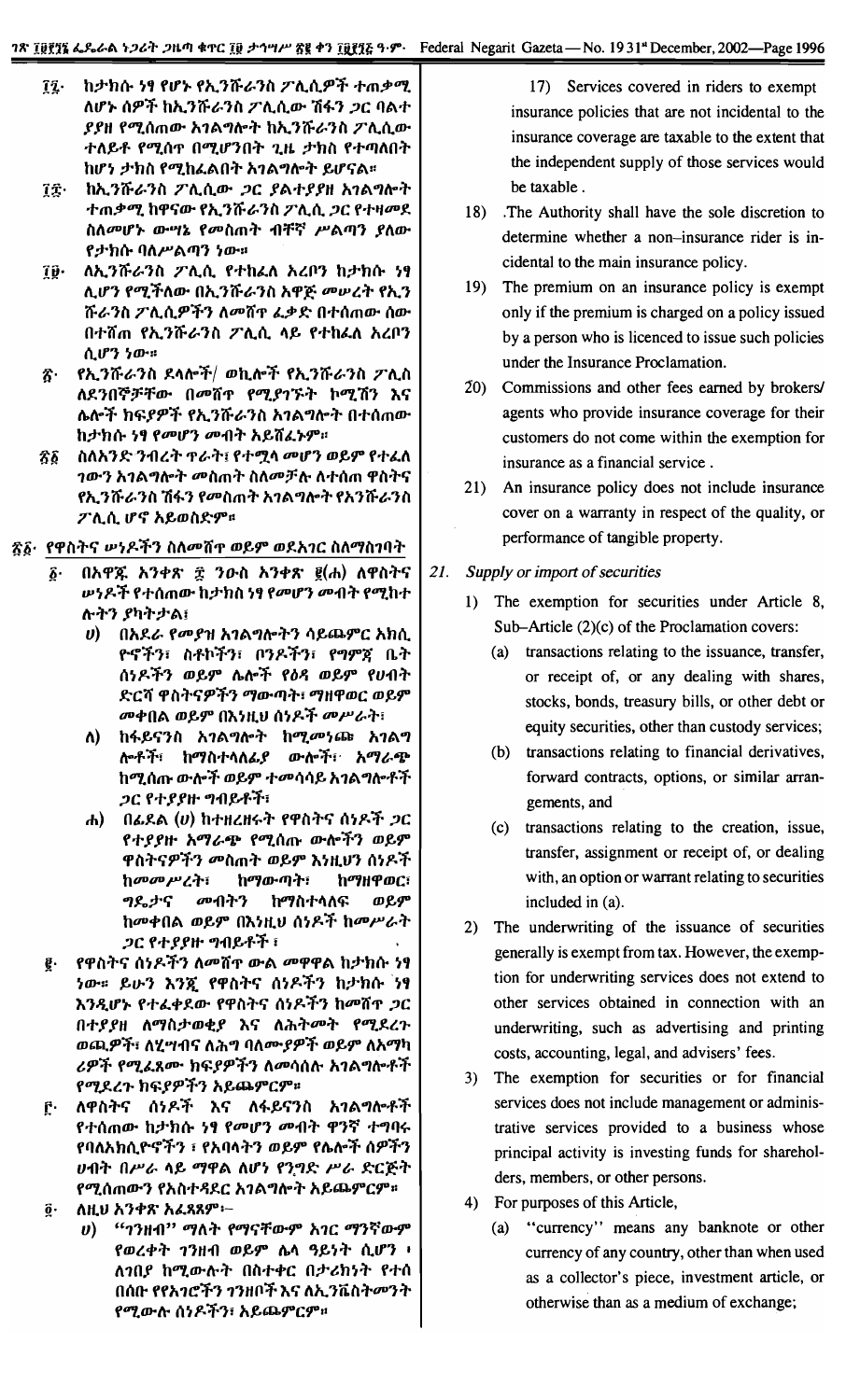- ለ) "የዕዳ ዋስትና" ማለት አንድ ሰው ያለው ወይም ሊኖረው የሚችለው የኀንዘብ ክፍያን የመቀበል መብት ሲሆን ፣ ቼክን፤ ከማይንቀማቀስ ንብረት ጋር በተያያዘ የተሰጠን የሲዝ ፧ የፌቃድ ወይም ሌላ ተመሳሳይ መብት አይጨምርም።
- ሐ) "የሀብት ድርሻ ዋስትና" ማለት በሕግ የሰውነት *መብት በተሰጠው ድርጅት ካፒታል ላይ ያለ የድርሻ ሙ*ብት ወይ**ም ዝግ የ**ሆነ ኮርፖሬሽን አባል የሆነ ሰው በኩባንያው ውስኖ ያለው መብት ነው።
- <u>ጽ</u>፪· ለኢትዮጵያ ብሔራዊ ባንክ የሚውል ወርቅ ወደ አ*ገ*ር ስለማስንባት

በአዋጁ አንቀጽ ቌ ንዑስ (፪) (መ) ለኢትዮጵያ ብሔራዊ ባንክ የሚቀርብ ወርቅ ወደአገር በሚገባበት ጊዜ ከታክሱ ነፃ እንደሚሆን የተደነገገው የወርቁ የጥራት ደረጀ ወይም ወደአገር በሚገባበት ጊዜ የሚኖረው ቅርፅ ከግምት ውስጥ ሳይ1ባ የኢትየጵያ ብሔራዊ ባንክ ራሱ የሚያስ1ባውን ወይም ሌሎች ሰዎች ለባንኩ ወደ አገር የሚያስገቡትን ወርቅ ይጨምራል።

- <u>ጽ</u>ዮ· *የሃይማ*ናት ወይም ከሃይማኖት *ጋ*ር የተ*ያያ*ዙ አገል<del>ግ</del>ሎቶች
	- በአዋጁ አንቀጽ ቌ ንዑስ አንቀጽ ፪(ሥ) በተደነገገው **S.** መሠረት የሃይማኖት ወይም ከሃይማኖት ጋር የተያያዙ እና በሃይማኖት ድርጅት የሚሰጡ አገልግሎቶች ከታክሱ ነፃ ናቸው። ስለሆነም የሃይማኖት ድርጅቶች የሚሰጡዋቸው የአምልኮቱ ሥርዓት አካል የሆኑ አ1ልግ ሎቶች ከታክሱ ነፃ በተደረገው ውስዋ የሚሸፈኑ LUSA=
	- የሃይማኖት ድርጅቶች ከግ<del>ሉ</del> ክፍል ኢኮኖሚ *ጋ*ር ₹. ተወዳዳሪ በመሆን የሚያከናውኗቸው እንቅስቃሴዎች ወይም የአምልኮቱ ሥርዓት አካል ያልሆኑ የሃይማናት ድርጅቶች የሚያከናውኗቸው ተግባራት ከታክሱ ነፃ አይሆኑም። የእነዚህ ታክስ የሚከፈልባቸው አቅርቦቶች ዋ*ጋ* በአዋጁ አንቀጽ ፲፪ ከተ*መ*ለከተው የ1ንዘብ *መ*ጠን በላይ ከሆነ የሃይማኖት ድርጅቱ መመዝገብ አለበት።
	- ፫· የአዋጁ አንቀጽ ቌ ንውስ አንቀጽ ፪(ወ) መፃሕፍት እና የታተሙ ዕሑፎች ከታከሱ ነፃ እንዲሆኑ ፈቅዷል። ስለሆነም ለመፃሕፍት እና ለታተሙ ልሑፎች የተሰጠው ከታክሱ ነፃ የመሆን መብት የሃይማኖት ድርጅቶች ለሚያቀርቡዋቸው *መ*ፃሕፍትና የ*ታተ*ሙ ዕሑፎች<del>ም</del> ተፈጸሚ ይሆናል።
	- ዕርዳታ ሰጫው በሰሐው ዕርዳታ ምላሽ ዋቅም የማያገኝ  $\vec{a}$  . እስከሆነ ድረስ በዓይነት ወይም በዋሬ 1ንዘብ የሚያደ ርገው ዕርዳታ (በሙዳየ ምልዋት እና በመግሠሉት) ወይም የጉልበት አገልግሎት ታክስ አይከፈልበትም።
	- $\boldsymbol{\tilde{c}}$  . እንድ የንግድ ድርጅት በበራሪ ወረቀት ወይም በፕሮግ ራሞች ላይ ስሙ እንዲጠቀስለት ለሃይማነቱ ድርጅት ዕርዳታ የሰጠ እንደሆነ፣ የሃይማኖት ድርጅቱ ከንግድ ድርጅት የተቀበለው ዕርዳታ በክፍያ የትሰጠ አቅርቦት እንደሆነ ተደርጎ አይወሰድም። ሆኖም በበራሪ ወረቀቶች ወይም በፕሮግራም ላይ ለማስታወቂያ የተዘጋጁ በታዎችን የሃይማኖት ድርጅቱ የሸጠ እንደሆነ፣ ለአገል *ጎ*ሎቱ የተፈጸ**መው ክፍያ የሃይማኖት** እና ከሃይማኖት ጋር የተያያዙ አገልግሎት ከታክሱ ነፃ እንደሚሆኑ በተደነገገው የሚሸፈን አይሆንም።
	- <u>\_በልማት ኮሚሽን ወይም በተመሣሣይ አ</u>ካል ወይም ለዚሁ ዓላማ በተቋቋመ የሥራ ክፍል ወይም ቅርንጫፍ ታክስ የሚከፈልበትን ግብይት የሚያከናውን የሃይ ማኖት ድርጅት የኀቢዎች ሚኒስትር በሚያወጣው *መመሪያ መሠረት በሥሩ ያሉ ኮሚ*ሽኖች፣ የሥራ ክፍሎች፣ ቅርንጫፎች በተናጠል እንዲመዘገቡ ሊጠይቅ ይችላል።
- (b) "debt security" means any interest in or right to be paid money that is, or is to be, owing by any person, but does not include a cheque or an interest or right that is a lease, licence or other similar arrangement in respect of immovable property; and
- "equity security" means any interest in or right  $(c)$ to a share in the capital of a juristic person or the interest in a close corporation of a member thereof.
- $22.$ Import of gold for National Bank of Ethiopia The exemption for the import of gold to be transferred to the National Bank of Ethiopia under Article 8, Sub-Article (2)(d) of the Proclamation applies to imports by or for the National Bank, regardless of the level of purity of the gold or the form in which it is imported.
- 23. Religious or Church-related Services
	- 1) The supply of religious or church-related services by a religious organization is exempt under Article 8, Sub-Article (2)(e) of the Proclamation. Generally, services rendered by a religious organization that are integral to the practice of that religion come within the exemption.
	- 2) The activities of a religious organization that compete with the private sector or that are not integral to the practice of the religion do not come within the exemption. If the value of these taxable supplies exceed the threshold under Article 16 of the Proclamation, the religious organization must register.
	- 3) Article 8, Sub-Article  $(2)(p)$  of the proclamation exempts books and other printed material. This exemption for books applies to supplies of books or other printed material by a religious organization.
	- 4) The donation in kind or money (such as church plate donations) or services are not subject to tax if there is no direct link between the payment and any benefit received by the donor.
	- 5) A receipt by a religious organization from a business is not a supply for consideration if the receipt merely entitles the transferor to be mentioned in a brochure or program, but if a religious organization receives payment when it sells space in a brochure or program, the receipt is a supply for consideration that does not come within the exemption for religious or church-related services.
	- 6) A religious organization that operates taxable activities through a development commission or similar entity or through a division or branch may apply for or be required to separately-register one or more of the commissions, divisions, or branches as provided under the Value Added Tax Minister of Revenue Directive.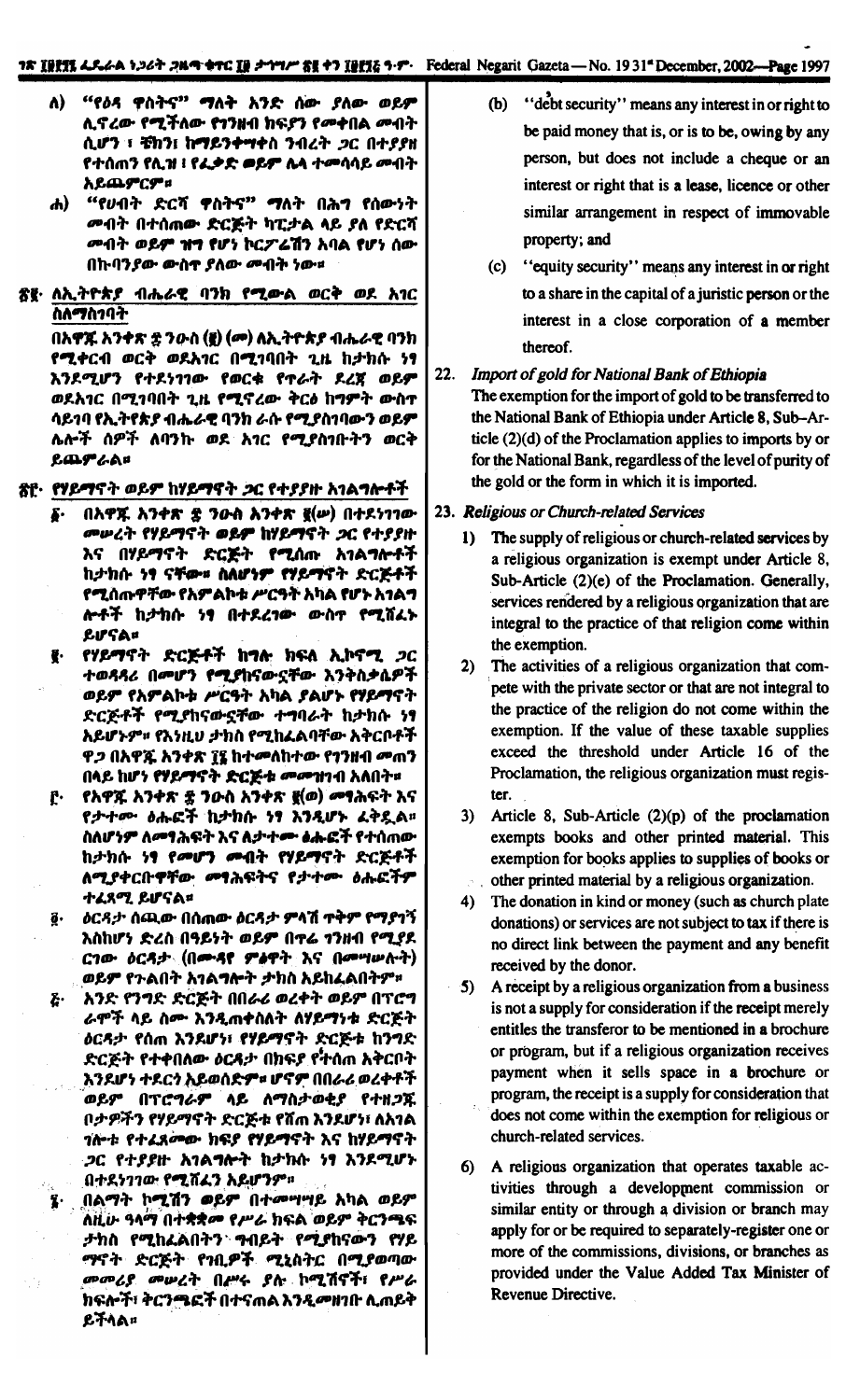ገጽ ፲፱፻፶፰ ፌዴራል ነጋሪት ጋዜጣ ቁጥር ፲፱ ታኅሣሥ <mark>ጽ፪ ቀን ፲፱፻፺</mark>፭ ዓ·ም· Federal Negarit Gazeta - No. 1931<sup>ª</sup> December, 2002—Page 1998

## ፳፬· የሕክምና አገልግሎቶች እና በሐኪም የሚታዘዙ መድኃኒቶች

- $0$ አዋጁ አንቀጽ  $\hat{\mathcal{Z}}$  ንውስ አንቀጽ  $g(z)$  የሕክምና δ. አገልግሎቶች እና በጤና ተበቃ ሚኒስቴር በሚወጣ መመሪያ መሠረት በሐኪም ትዕዛዝ ብቻ የሚሰጡ ናቸው ተብለው የተዘረዘሩት መድኃኒቶች ወደ አገር ሲገቡና በአገር ውስዋ ሲሸጡ ከታክሱ ነፃ እንደሚሆኑ ይደነ*ጋጋ*ል። ስለሆነም በክፍያ የተሰጠ ቢሆንም ባይሆንም ፣ ክፍያውን የፈፀመው ታካሚው ወይም ሴሳ **ሦስተኛ ወገን ቢሆንም የሕክምና አገልግሎቱ ከዚህ** ብታች የተዘረዘሩትን ሁለት ሁኔታዎች የሚያሟላ ከሆነ ከታክሱ ነፃ ይሆናል፤
	- የሕክምና አገልግሎቱ የተሰጠው በታወቀ D) -የሕክምና ተቋም ወይም የሕክምና አገልግሎት እንዲሰዋ ፌቃድ በተሰጠው ባለሙያ ወይም በሁለቱም ከሆነ፣ እና
	- . ለ) በዚህ ደንብ መሠረት ከታክሱ ነፃ ሊሆን የሚችል አገልግሎት ከሆነ።
- g· የሕክምና አገልገሎት ከታክሱ ነፃ ሊሆን የሚችለው በታወቅ የሕክምና ተቋም የተሰጠ ሲሆን ነው። ለዚህ አንቀጽ አፈጻጸም የታወቀ የሕክምና ተቋም የሚባለው የሕክምና አገልግሎት እንዲሰዋ ፈቃድ የተሰጠው ባለሙያ ሥራውን የሚያከናውንበት ሥፍራ፣ ሆስ ፒታል፣ የማዋለድ አገልግሎት መስጫ ተቋምን ወይም <sub>։</sub> ክሊኒክን ይጨምራል። .
- <u>ሮ« የሕክምና አ*ገ*ልግሎት ከታክሱ ነፃ ሊሆን የሚች</u>ለው የሕክምና አባልግሎት እንዲሰዋ ፈቃድ በተሰጠው ባለሙያ ሲሰዋ ነው። የሕክምና አገልግሎት እንዲሰዋ ፌቃድ የተሰጠው ባለሙ*ያ* የሚባለው በጤና **ዋበ**ቃ ሚኒስቴር መመዝገብ ያለበትና ተመዝግቦ ማረ*ጋገጫ* የተሰጠው ዶክተር፣ የባሕል ሐኪም፣ የጤና ረዳት፣ የጤና መኮንን፣ ፊዚዮቴራፒስት እና ሴሎችንም የጤና አገል ግሎት የሚሰጡ ባለሙያዎችን ይጨምራል።
- ፬· የሕክምና አገልግሎቶች ከታክሱ ነፃ የመሆን መብት ተጠቃሚ ሊሆኑ የሚችሉት በታወቀ የሕክምና ተቋም የተሟላ አገልግሎት (ምግብና መኝታ ጨምሮ) ያላቸው እና የሕክምና አኅልግሎቱ የሕክምና አኅልግሎት እንዲሰዋ ፌቃድ በተሰጠው ባለሙያ ሲሥዋ ይሆናል። የሕክምና አገልግሎት የአዕምሮ ጤንነት ማሻሻልን ጨምሮ፣ የጤንነት ምርመራ፣ በሽታን ማከም፣ መከላከል፣ የጤንነት ሁኔታን ማሻሻልን የሚያካትት ነው።
- ξ· ້ ለዚህ አንቀጽ ንውስ እንቀጽ (δ) አፈጻጸም፣ ከታክሱ ነፃ የመሆን መብት ተጠቃሚ ሊሆን የሚችለው በታወቀ የሕክምና ተቋም ውስጥ የሕክምና አገልግሎት እንዲሰጥ ፌቃድ በተሰጠው ባለሙያ ተኝቶ ለሚታከም ወይም ለተመሳሳሽ *ታካሚ የሚ*ሰዋ የሕክምና *አገ*ልግሎት እንዲሁም ምግብ እና መኝታ፣ እንክብካቤ እና ለታካሚው በተለይ በግል የሚደረግን ጥንቃቄ፣ ተኝቶ <sub>.</sub>ወይም በተመሳሳሽ ለሚታከመው ሕመምተኛ የዕለት \_\_\_\_ ተዕለት ዕርዳታ ማድረግን ይጨምራል።
- ፯· ለዚህ አንቀጽ ንዑስ አንቀጽ (፩) አፈጻጸም፣ ከታከሱ ነፃ የሕክምና አ*ገ*ልግሎቶች የሚከተሉትን የሆኑት ይጨምራሱ።
	- *ህ*) የተለየ ክፍ*ያ* የማይጠየቅባቸው በሆስፒታል Dan L *ወይም* በክሊኒክ የሕክምናው አ*ገ*ልግሎት አካል
	- ሆነው የሚሰጡ መድኃኒቶች፣ zik s
	- ፡ነስ) *፡፡* የላቦራቶሪ፣ የራጅ ወይም ሌሎች የምር*ሙራ አገ*ልግ **Antipational**  $\mathcal{L}^{\text{max}}(\mathcal{L})$ 
		- ላይ የሚውሉ በዚህ አንቀጽ ንውስ አንቀጽ (፯) የተዘረዘሩ የሕክምና *መገ*ል*ገያዎች*፣

## 24. Medical Services and Prescription Drugs

- 1) Article 8, Sub-Article (2)(f) of the Proclamation exempts the rendering of medical services, and the import and supply of prescription drugs specified in the directives issued by the Minister of Health. Medical services are exempt, whether provided with or without charge and whether paid by the patient or resident or any third party, if the medical services meet two conditions:
	- (a) they are rendered in a qualified medical facility or by a qualified medical practitioner, or both, and
	- (b) they qualify as exempt medical services in this Article of the Regulations.
- To be exempt, medical services must be rendered at a  $2)$ qualified medical facility. For purposes of this Article, a qualified medical facility includes the offices of a qualified medical practitioner, a hospital, maternity home, or clinic.
- A qualified medical service is exempt if it is provided 3) by a qualified medical practitioner. A qualified medical practitioner includes a doctor, healer, dresser, health officer, physical therapist, and other y.<br>Yuuni health care provider who is required to register and registered with the Ministry of Health.
	- To qualify for the exemption, medical services must 4) . 'consist of qualified services (including meals and accommodations) in a qualified medical facility, and must involve the rendering of medical services by a qualified medical practitioner. Medical services involve the diagnosis, treatment, prevention, or amelioration of a disease, including the promotion of  $\blacksquare$  mental health.
	- for purposes of Sub-Article (1) of this Article,  $.5)$ services that qualify as exempt medical services include the services provided to a resident or patient
		- by a qualified medical practitioner in a qualified facility, as well sas meals and accommodations, nursing and personal care, and assistance with daily living activities to meet the needs of the resident or patient.
	- 6) For purposes of Sub-Article (1) of this Article, exempt medical services include the following:

Ò.

i i

深光色

- medicines and drugs that are issued in a hospital  $(a)$ or clinic for which there is no separate charge;
- (b) laboratory, X-ray, or other diagnostic service;
- $(c)$ : medical devices as defined in Sub-Article (7) of this Article that are provided as part of the supply of qualified medical services;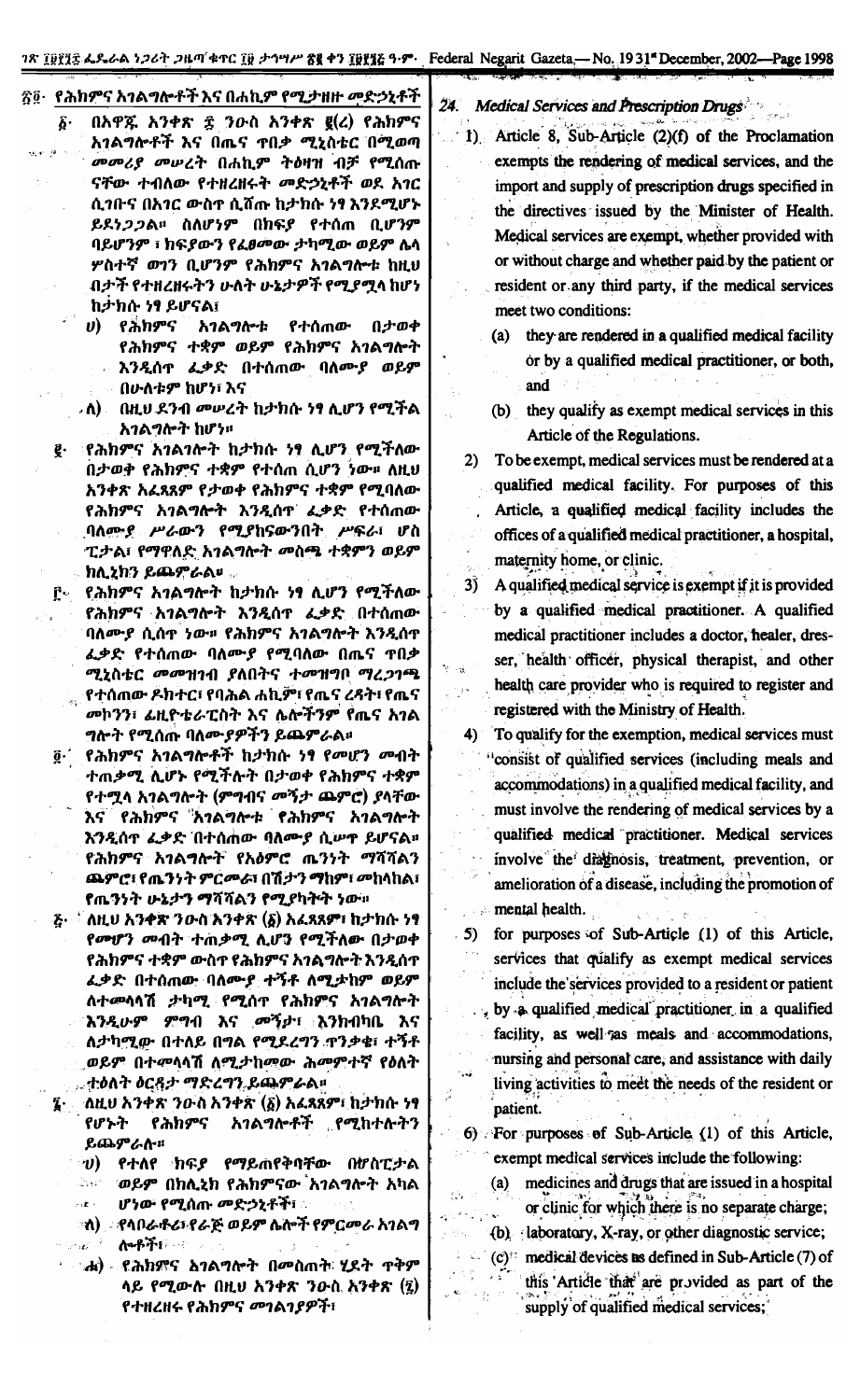- *መ*) አስፈላጊ የሕክምና መሣሪያዎችን እና አቅርቦ ቶችን ጨምሮ በአፕራሲዮን ክፍል፣ በተለየ የሕክምና ክትትል ክፍል እና በማደንዘዣ መስጫ *መሣሪያዎች መ*ጠቀም፣
- **ω) ከታክሱ ነፃ ከሆኑ የሕክምና አገልግሎቶች ጋር** በተያያዘ፣የጨረር ሕክምና፣ የፊዚዮቴራፒ ወይም የአኩፔሽናል ቴራፒ አገልግሎትን መጠቀም፣
- ረ) ከታክሱ ነፃ የሆነውን የሕክምና አገልግሎት ከመስጠት *ጋ*ር በተ*ያያ*ዘ የሚቀርብ መኝታ እና ምግብ (ተኝተው ወይም በተመላላሽ ከሚታከሙ ሕመምተኞች በተጨማሪ ለሌሎች ሰዎች አገል ግሎት ከሚሰጥ ምግብ ቤት በስተቀር)፣
- ስ) ከታክሱ ነፃ ከሆነው የሕክምና አ*ገ*ልግሎት *ጋ*ር በተያያዘ በሕክምና ተቋሙ ሥራተኞች የሚሰጡ አገልግሎቶች (ከሕክምና ውጪ የሆኑ አገልግሎ ቶችን የሚሰጡ ሥራተኞችን ወይም ቴክኒሺያ ኖችን ጨምሮ)፣
- ሽ) ለአጠቃላይ የተርስ ሕክምና እና ውበትን ለመጨመር ካልሆነ በስተቀር በሕመም፣ በአደጋ ምክንያት *ጉዳት*፣ባልተስተካከለ በተፈጠረ አፈጣጠር ምክንያት የሚደረግ የጥርስ፣ ወይም የአፍ ውስጥ ሕክምና፣
- ቀ) የአዕምሮ መረበሽን የማከም አገልግሎት፣
- $\mathbf{z}$ . ለዚህ አንቀጽ ንውስ አንቀጽ (፯) (ሐ) አፈፃፀም የሕክምና *መገ*ል*ገያ ማ*ለት በታወቀ የሕክምና ተቋም የሚቀርብ ወይም ከዚህ በታች የተዘረዘሩትን ጨምሮ የሕክምና አገልግሎት ከመስጠት ጋር በተያያዘ በሐኪም ትዕዛዝ ጥቅም ላይ የሚውል *መሣሪያ ነ*ው።
	- ሀ) የአተነፋፈስ ወይም የልብ ምት መቆጣጠሪያ<del>፡</del> የኩላሊት ቁሻሻን ማስወገኛ መሣሪያ፥ በራሱ *መመገ*ብ የማይችል ሰው የሚገለገልበት የመመ  $70.8$   $69.1$
	- ለ) የሕክምና አገልግሎት አካል ሆኖ ለበሽተኞች የሚሰጥ የ*ታወ*ኩ የሰውነት ክፍሎችን የሚተካ ሰው ሰራሽ የሰውነት አካል፥ የአካል ድ*ጋ*ፍ መሣሪያ፥
	- ሐ) ለታወቀ የሕክምና ተቋም የሚቀርብ የሕክምና ወይም የቀዶ ጥገና መሣሪያ ወይም እነዚህን *መግሪያዎች ተችቶ* ወይም በተመላላሽ ለሚ*ታ* ከም በሽተኛ ማከራየት፡

#### ጽሯ· የትምሀርት አገልግሎት

- የአዋጁ አንቀጽ ቌ ንዑስ (፪) (ሥ) በትምሀርት ተቋሞች  $\delta$ . የሚሰጥ የትምህርት አገልግሎት እና በመዋዕለ ሕፃናት የሚሰጥ የሕፃናት እንክብካቤ አንልግሎት ከታክሱ ነፃ እንዲሆኑ አድርጓል፡፡ ስለሆነም ለትምሀርት አገልግሎት በተለይ የሚፈፀሙ ክፍያዎች የሚከተሉት ሁለት ሁኔታዎች ተሟልተው ሲገኙ ከታክሱ ነፃ ይሆናሉ።
	- በዚህ ደንብ በተለይ የተመለከቱ፥  $\boldsymbol{\theta}$
	- በታወቀ የትምህርት ተቋም ለተማሪዎች የሚሰጡ Λ) ከሆነ፥
- g. ከታክሱ ነፃ የመሆን መብት ተጠቃሚ ለመሆን አገልግ ሎቶቹ ከዚህ በታች በተዘረዘሩ ዕውቅና በተሰጣቸው ተቋሞች ለተማሪዎች የተሰጡ መሆን አለባቸው።
	- *ህ*) በቅድ*መ* አንደኛ ደረጀ፥ በአንደኛ ደረጀ እና በሁለተኛ ደረጃ ት/ቤቶች፡
	- ለ) በሙያ ኮሌጅ እና በዩኒቨርሲቲ እና
	- ሐ) የጐልማሶችን ትምሀርት ለማስፋፋት የተቋቋሙ ተቋሞች፥ የእጅ ሙያ ማሠልጠኛዎች፥ የልዩ ሙያ ሥልጠና መስጫዎች ወይም የአካል ወይም የእዕምሮ ጉዳተኞችን ለማሥልጠን የተቋቋሙ ተቋሞች፥
- (d) the use of operating rooms, case rooms, or anesthetic facilities, including necessary equipment or supplies;
- (e) the use of radiotherapy, physiotherapy, or occupational therapy facilities in rendering exempt medical services;
- (f) accommodation and meals (except in a restaurant or cafeteria available to persons other than patients or residents) provided to patients or residents in the course of receiving exempt medical service;
- (g) services rendered by the medical facility staff (including orderlies or technicians) in connection with exempt medical services;
- (h) dental, periodontal, and endodontal services rendered in connection with a disease, trauma, or congenital deformity, but not for general dentistry or for cosmetic reasons; and
- (i) psychoanalytic services.
- 7) For purposes of Sub-Article (6)(c) of this Article, medical devices means devices that are supplied to a resident or patient in a qualified medical facility, supplied to a qualified medical facility, or supplied on prescription in connection with the rendition of qualified medical services, including:-
	- (a) a respiratory or heart monitor, dialysis machine, or feeding utensil for use by an individual with a disability;
	- (b) a medical or surgical prosthesis or orthopedic aid provided as part of the rendition of qualified medical services; and
	- (c) medical or surgical equipment supplied to a qaualified medical facility, or the sale or rental of such equipment to a patient or resident.
- 25. Education Services
	- 1) Article 8, Sub-Article  $(2)(g)$  of the Proclamation exempts education services rendered by educational institutions, and child care services at pre-school institutions. Qualified charges for education services are exempt if the services meet two conditions:
		- (a) they are specified in these regulations; and
		- (b) they are provided to students by a qualified educational institution.
	- 2) To qualify for the exemption, the services must be provided to students by an accerdited:
		- (a) pre-primary, primary, or secondary school;
		- (b) technical college or university; or
		- (c) institution established to promote adult education, vocational training, technical education, or education or training of physically or mentally handicapped persons.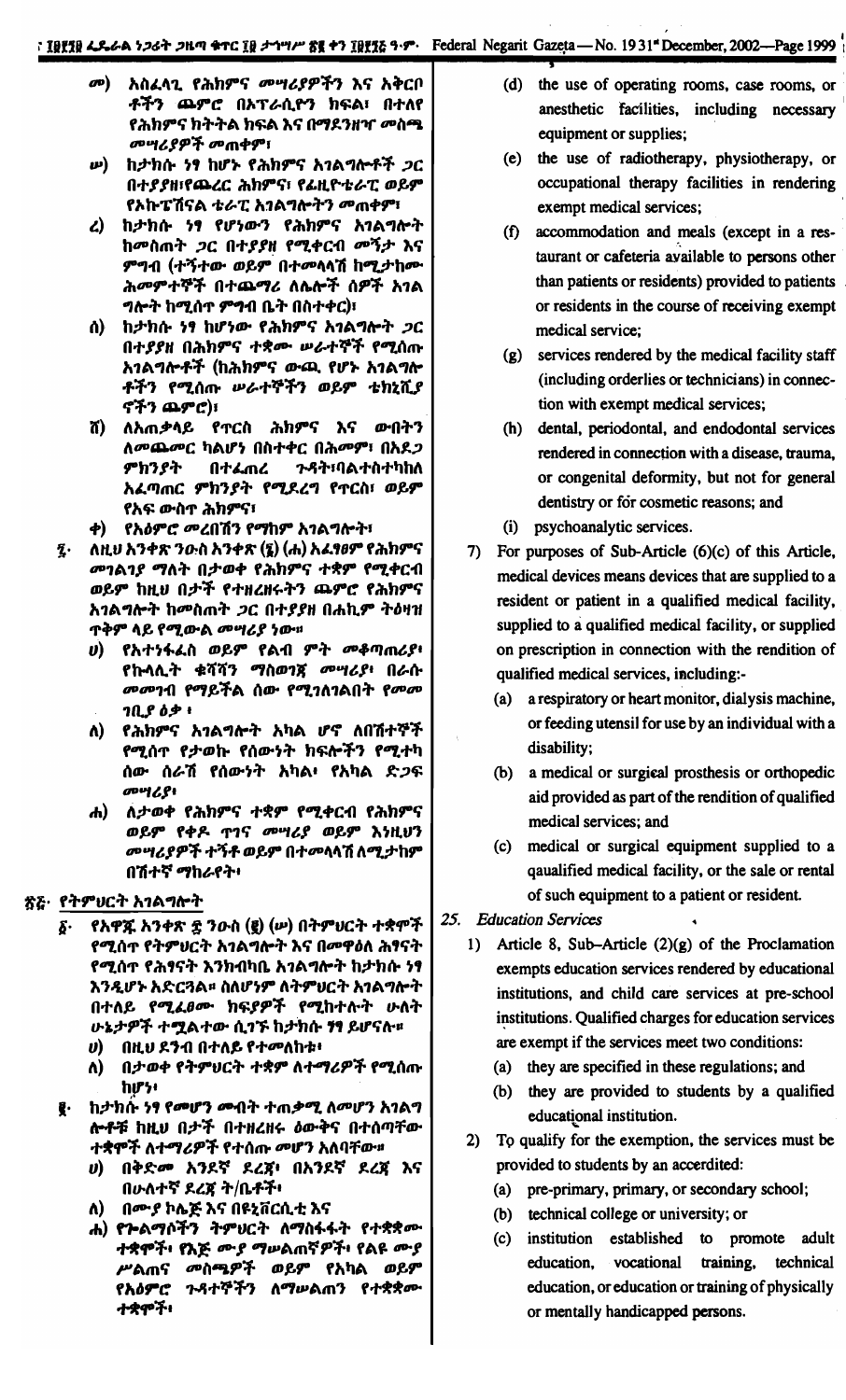- በንዑስ አንቀጽ (፪) የተዘረዘሩት የትምህርት ተቋሞች ŗ٠, በግል ለትርፍ በተቋቋሙ ድርጅቶች፡ ለትርፍ ባልተ ቋቋሙ ማኅበራት፥ በሃይማኖት ወይም በዕርዳታ ድርጅቶች ወይም በመንግሥት አካላት የሚካሔዱ ቢሆንም ከታክሱ ነፃ የመሆን መብት ተጠቃሚ ይሆናሉ።
- በንዑስ አንቀጽ (፪) የተዘረዘሩት የትምሀርት ተቋሞች  $\ddot{\mathbf{0}}$  . ከታክሱ ነፃ የመሆን መብት ተጠቃሚ ሊሆኑ የሚችሉት *ዕ*ውቅና *ያገኙ ወይም አገ*ልግሎቱን በሰጡበት ጊዜ ዕውቅና ለማግኘት በመገምገም ላይ ያሉ ከሆነ ብቻ ነው። ከዚህ በታች የተዘረዘሩት አገልግሎቶች ከታክሱ ነፃ  $\tilde{G}$
- የሆኑ የትምህርት አገልግሎቶች ናቸው፤
	- ሀ) ዕውቅና በተሰጠው የትምህርት ተቋም ለተማሪዎች የሚሰጡ ኮርሶች፥
	- *ስ*ውቅና በተሰጠው የትምህርት ተቋም የትምህርቱ ለ) -ፕሮግራም አካል ሆነው ለተማሪዎች በዓይነት <u>የሚሰጡ የምግብ ወይም ሌሎች ከአገልግሎቱ *ጋ*ር</u> ዝምድና ያላቸው ዕቃዎች እና አገልግሎቶች፥
	- ሐ) በትምሀርት ተቋሙ የሚሰጡ ከሆነ የፌተና መመሪ *ያዎች* እና ፈተና የመስጠት አገልግሎቶች፡
	- *መ*) ዕውቅና ካ1ኝ ኮርስ *ጋ*ር በተ*ያያዘ የሚ*ሰጥ የማስ ተማር ወይም የማጠናከሪያ ትምህርት አገልግሎት፥
- ከትምሀርት ተቋሙ *ጋ*ር በሚደረግ ውል መሠረት በግል Ţ. ኩባንያ ከሚሰጥ የትራንስፖርት አገልግሎት በስተቀር ተማሪዎችን ከቤታቸው ወደቅድመ 1ኛ ደረጀ፡ አንደኛ ደረጃ ወይም ሁለተኛ ደረጃ ለመውሰድ እና ወደ ቤታቸው ለመመለስ በትምሀርት ተቋሙ የሚሰጥ የትራ ንስፖርት አገልግሎት የትምህርት አገልግሎት እንደሆነ ተቆዋሮ ከታክሱ ነፃ ይሆናል።
- ለትምሀርት አገልግሎት በተለይ የሚፈፀሙ ክፍያዎች  $\bar{\mathbf{z}}$  . የሚከተሉትን ይጨምራሉ፤
	- υ) ለትምህርት፣ ከትምህርት *ጋ*ር ለተያያዙ አገልግ ሎቶች፤ ከትምሀርት ፕሮግራም *ጋ*ር ለተያያዙ እንቅስቃሴዎች እና ለሥልጠና የሚፈፀም ክፍያ፤
	- ለ) ከትምሀርት *ጋ*ር ለተያያዙ አገልግሎቶች ግጅታ ሆነው የተጣሉ ክፍያዎች ከታክሱ ነፃ የሆኑ የትም ህርት አ*ገ*ልግሎቶች ይሆናሉ።
	- ሐ) የተማሪዎች ምክር ቤት ክፍያ፣ የአትሌቲክስ ክፍያ እና ለኮርስ ከመመዝገብ ጋር በተያያዘ በግድ መፈፀም ያለባቸው ከፍያዎች፤
	- መ) ለሪፖርት ካርድ፣ ለመፃሕፍት ቤት አገልግሎት፣ ለመታወቂያ ካርድ፣ ለመረጃ ዋበቃ እና ከትምህርት ኮርሶች *ጋ*ር በቀዋታ ለተያያዙ እና በትምሀርት ተቋሙ ለሚሰጡ ሴሎች አስተዳደራዊ አገልግ ሎቶች የሚፈፀም ከፍያ፤
	- *w*) ለኮርስ*ማቴሪያ*ሎች፣ ትምሀርቱን በሚሰጠው ተቋም ለሚቀርቡ ከትምሀርት ፕሮግራም ጋር ለተያያዙ *ዕቃዎች* ኪራይ (ለምሳሌ የሙዚ*ቃ መግሪያዎች* ኪራይ) ፣ በአመዛኙ የመዝናኛ ባህሪ ካለው በስተቀር ከትምህርት ፕሮግራሙ ጋር በተያያዘ የሚደረግ ጉብኝት እና
	- ትምሀርቱን በሚሰጠው ተ**ቋም ለተ**ማሪዎች  $\mathcal{L}$ የሚቀርብ *የመኝታ* አገልግሎት (ሆስቴልን ጨምሮ)
- ከትምሀርት ጋር ለተያያዙ አገልግሎቶች የሚፈፀሙ Ţ. ከፍያዎች፣ ለሕንፃ ለሜዳዎች፣ ለመፃሕፍት ቤቶች፣ ለኮምፒውተር፣ ለሣይንስ እና ለሌሎች ቤተ ሙከራዎች የሚፈፀመውን **ከፍ**ያ ይጨምራስ።
- An educational institution in (2) is qualified, whether  $3)$ it is a private school operating on a for-profit basis, or a non-profit organization, church, or charity, or a department of government.
- 4) An educational institution in sub-Article (2) is a qualified institution only if the institution is accredited or is being evaluated for accreditation by the accrediting agency at the time the services are rendered.
- 5) The following categories of services qualify as exempt education services:
	- (a) course of instruction provided to students at a qualified education institution;
	- qualified meal plans, and other associated  $(b)$ goods or services provided in kind as part of the education program of a qualified provider of education services;
	- (c) instruction in, or the administration of examinations, if provided by the educational institution; and
	- (d) instruction or tutoring related to a qualified course.
- 6) School bus transportation to and from pre-primary, primary, or secondary schools is an exempt education service if it is provided by the school authority, not if provided by a private company under contract with the school authority.
- 7) Qualified charges for exempt education services include:
	- (a) charges for tuition, facilities, and curriculumrelated activities and instruction;
	- (b) compulsory levies for facilities are part of a supply of exempt education services;
	- student council fees, athletic fees, and other  $(c)$ manadatory fees related to course registration;
	- $(d)$ charges for reports, library services, identity cards, record keeping and other administrative services provided by the educational institution and directly related to the supply of education courses;
	- (e) charges for course materials, the rental of curriculum-related goods by the supplier of the education (e.g., the rental of musical instruments), field trips directly related to the curriculum if not predominantly recreational; and
	- (f) student accommodations (including hostels) supplied by the supplier of the education.
- 8) Qualified facility charges include charges for buildings, grounds, libraries, and computer, science and other laboratories.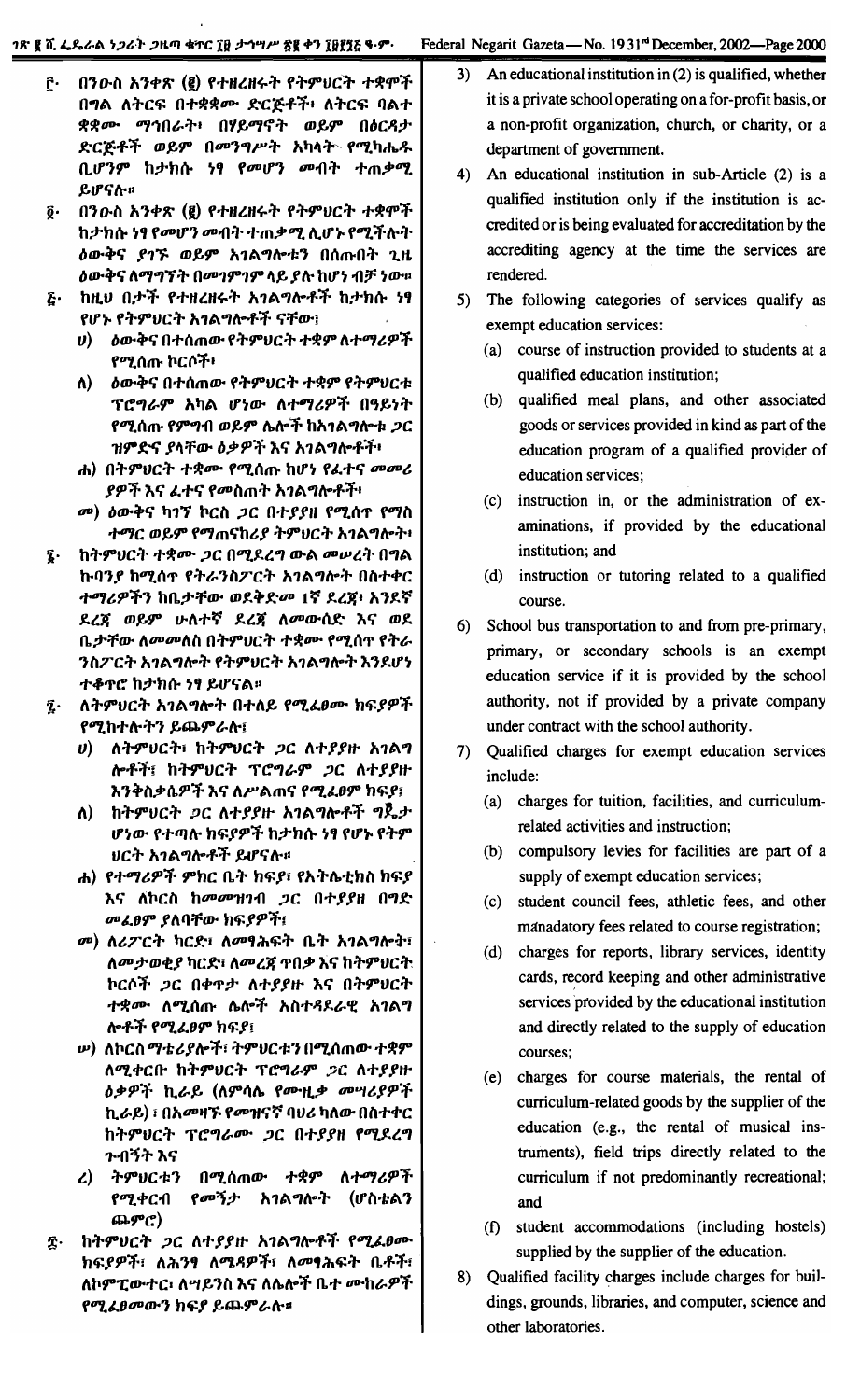- ከታክሱ ነፃ የተደረገው የትምህርት አገልግሎት የሚከተ ij. **ሉትን አይጨምርም፤** 
	- ሀ) ዲግሪ ወይም ዲፕሎማ የሚያስገኙ ፕሮግራሞች አካል ካልሆኑ በስተቀር ስፖርት፥ ጨዋታዎች፥ የቪዲዮ ቀረፃ ወይም የፎቶግራፍ ወይም የጊዜ ማሳለፊያ ወይም የመዝናኛ ተግባራት፡
	- ለ) የግል ዕውቀትን ለማዳበር ታስበው ለሚሰጡ ፎቶግ ራፍን በፎቶግራፍ ማስቀመጫ የማስቀመጥ የምግብ ዝግጅት እና የግል ሁኔታን ለማሻሻል የሚሰጡ ኮርሶች፥
	- ሐ) የትምሀርት ፕሮግራም አካል ያልሆነ የሙዚቃ ትምህርት፥
- ለዚህ አንቀጽ አፌፃፀም የኃይማኖት ትምህርት እየተከ  $\mathbf{\hat{I}}$ . ታተሉ የኃይማኖት አገልግሎት የሚሰጡ ሰዎች ተማሪዎች ሆነው ይቆጠራሉ።
- 76· በንውስ አንቀጽ (፬) ከታክሱ ነፃ ከተደረጉት አንልግ ሎቶች በተጨማሪ በቅድመ–አንደኛ ደረጃ፤ በአንደኛ ደረጃ ወይም በሁለተኛ ደረጃ ት/ቤቶች የሚሰጡ ከታክሱ ንፃ የሆኑ አ*ገ*ልግሎቶች የሚከተሉትን ይጨምራሉ፤
	- *ህ*) የልዩ ትምሀርት ኮርሶችን ጨምሮ መሠረታዊ ትምህርቶች፤
	- ለ) በት/ቤቶች ለሚሰጡ የቅድመ–አንደኛ ደረጃ ወይም ከትምሀርት በኋላ ለሚካሄዱ ፕሮግራሞች የሚከፌሉ ክፍያዎች፣
	- ሐ) በት/ቤቶች የሙዚቃ መሣሪያዎች ወይም የስፖርት *ዕቃዎች ለመ*ጠቀም የሚፈፀሙ ክፍያዎች፤
	- *መ*) የትምህርቱ ፕሮግራም አካል ሆነው በተማሪዎች ወይም በመምህራኖቻቸው የሚሰጡ አገልግሎቶች፣ እና
	- **ω) ተማሪዎች በትምሀርት ቤት ውስ**ኖ በሚካሔዱ ጫወታዎች፣ ዳንሶች፣ የመስክ ጉዞዎች ወይም በሌሎች በት/ቤት ውስተ በሚካሄዱ እንቅስቃሴዎች ተሳታፊ ለመሆን የሚፌፅሙዋቸው ክፍያዎች፤
- ፲፪ ከታክሱ ነፃ የሆኑ በዩኒቨርሲቲዎች ወይም በቴክኒክ ኮሌጆች የሚሰጡ የትምህርት አገልግሎቶች ተማሪው የዲግሪ ወይም የዲፕሎማ ፕሮግራሞችን የሚከታተል ቢሆንም ባይሆንም ለዲግሪ ወይም ለዲፕለማ የሚያበቁ ኮርሶችን በተልዕኮ ትምህርት መስጠትን ይጨምራል።
- ፲፫ ከታክሱ ነፃ የሆነው የጕልማሶች ትምህርት፣ የሙያ ሥልጠና፣ የቴክኒክ ትምሀርት እና ለአካል ወይም ለአዕምሮ ጉዳተኞች የሚሰዋ ትምህርት እና ሥልጠና የሚከተሉት ይጨምራል፤
	- ሀ) ለዲግሪ ወይም ለዲፕሎማ የሚያበቁ ለ*ጎ*ልማሶች የሚሰጡ ኮርሶች ወይም በኮርሱ ተሳታፊ የሚሆኑ *ተማሪዎችን* ከቅኖር *ጋ*ር የተያያዘ ክሕሎት ለማሳደግ ያስችላሉ የተባሉ ኮርሶች፤
	- የተማሪዎችን የሙያ ክሕሎት ለማሻሻል ወይም  $\lambda$ ለማሳደግ የሚያስችሉ በሙያ ትምህርት ቤቶች የሚሰጡ ኮርሶች፣
	- ሐ) አግባብ ባለው ፌቃድ ሰጪ የመንግሥት መ/ቤት የተሰጠውን የሙያ ወይም የንግድ ዕውቅና ወይም ስያሜ ለማቆየት ወይም ደረጃውን ለማሻሻል የሚያስችሉ ኮርሶች፤
	- መ) ዕውቅና ወይም ስ*ያሜ* ለማግኘት በሚሰጡ ኮርሶች ወይም ፕሮግራሞች ፈተና ወይም የምስክር ወረቀት *መ*ስጠት፤
- ኮርሶች ከቅኖር ጋር የተያያዘውን ከሀሎት ያሳድጋሉ īğ. የሚባለው የኮርሱ ዓላማ ተማሪዎች የሚቀስሙትን ከሀሎት በትክክል የሚገልጽ እና ተማሪዎች የቀሰ ሙትን ከህሎት ለመዝናኛ፣ ለትርፍ ጊዜ ማሳለፊያ፣ ለኪንኖበብ ወይም ለባህል ሳይሆን በተቀጠሩበት መ $/$ ቤት፤ በሙያ ወይም በንግድ ሥራ መስክ ያውሉታል የሚል *ግ*ምት ካለ ነው።
- 9) The exemption for education services does not cover the following education courses:
	- (a) course in sports, games, video recording or photography or other hobbies or recreational pursuits, unless they are part of a degree-or diploma-granting program;
	- (b) course, such as picture framing, cooking, and personal investment, that are designed to improve knowledge for personal purposes; and
	- (c) music lessons that are not part of a school curriculum.
- 10) Religious workers receiving education are treated as students for purposes of this Article of the Regulations.
- 11) In addition to services exempt under (4), exempt education services rendered by a pre-primary, primary, or secondary school include -
	- (a) basic instruction, including special education courses:
	- (b) fees or charges for a pre-school or after-school program operated by the school;
	- (c) charges for the use of school musical instruments or sports equipment;
	- (d) services rendered by students or their teachers as part of the instructional program; and
	- (e) charges for students to attend a school play, dance, field trip, or other school-sanctioned activity primary for the students.
- 12) Exempt education services rendered by a university of technical college include courses, including correspondence courses, that qualify for credit toward a degree or diploma, whether or not the student is pursuing a degree or diploma program.
- 13) The education exemption for adult education, vocational training, technical education, and education or training of physically or mentally handicapped persons includes charges for:
	- (a) adult education courses leading to a degree or diploma or courses that are liekely to enhance employment-related skills of the students enrolled in the courses;
	- (b) courses of study at a vocational school that develop or enhance a student's occupational skills;
	- (c) courses leading to, or to maintain or upgrade, a professional or trade accreditation or designation recognized by the appropriate government accrediting agency; and
	- (d) a certificate or examination in a course or program for accrediation or designation.
- Courses enhance employment-related skills if the  $(14)$ course objectives specify those skills that students will acquire, and there is a reasonable expectation that the skills taught will be used by the students in their employment, businesses, professions, or trades, rather than for recreational, hobby, artistic, or cultural purposes.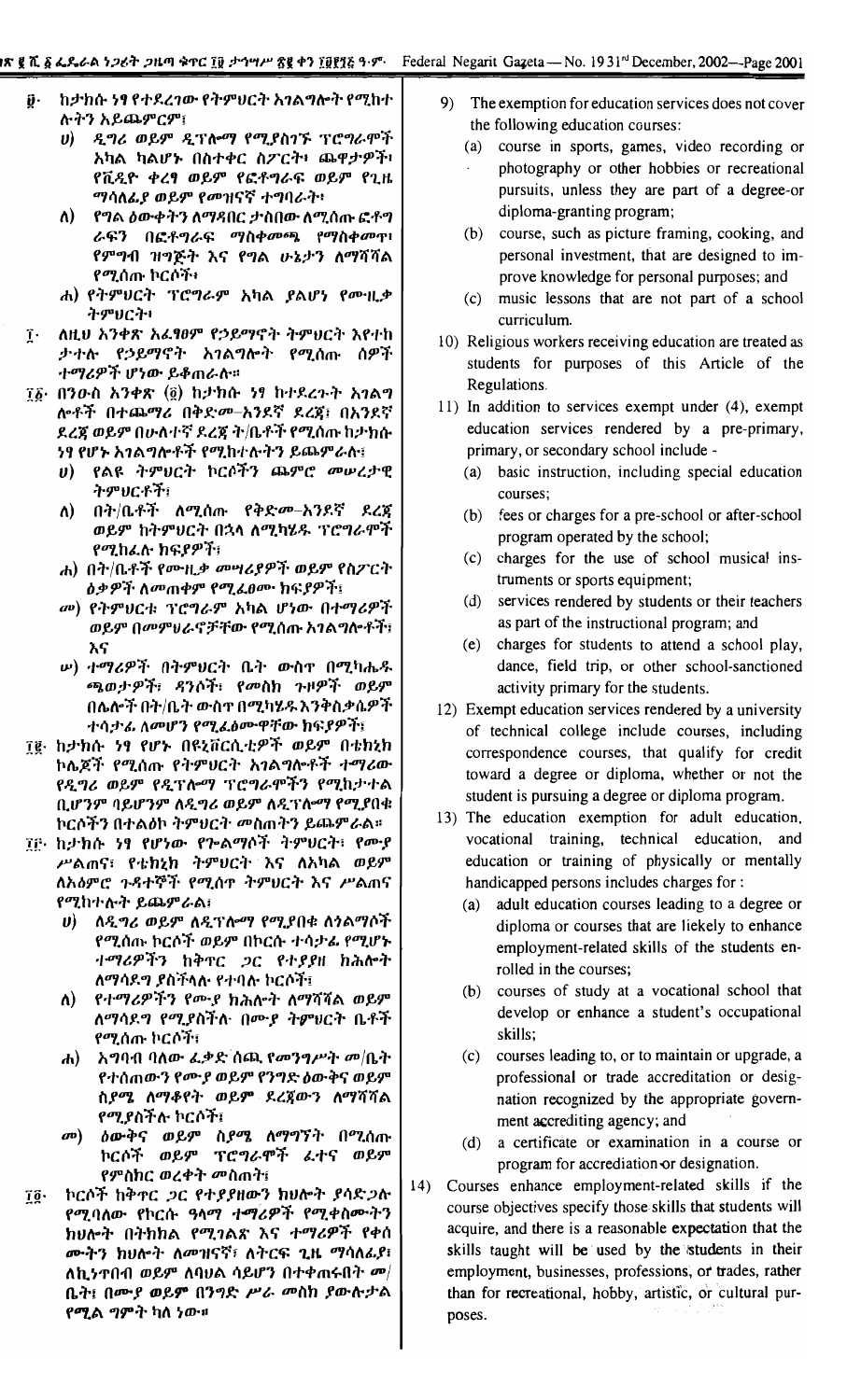- $\tilde{a}$ ለትምህርት አገልግሎቶች የተሰጠው ከታክሱ ነፃ የመሆን መብት የሚከተሉትን አይጨምርም፤
	- ሀ) የትምህርት ተቋሙ የትምህርት አገልግሎት መስ *ጫዎችን* ከት/ቤቱ ውጪ ላሉ ቡድኖች *ያ*ከራየ አንደሆነ፤
	- $\mathbf{v}$ ለአጠቃላዩ ኅብረተሰብ ክፍት በሆነ ሁኔታ በት $\prime$ ቤቱ በሚካሄዱ የአትሌቲክስ እንቅስቃሴዎች *መ*ሳተፍ የሚያስችል ክፍያ መጠየቅ፤
	- በትምሀርት ተቋሙ ቅኖር ግቢ ውስተ በሣንቲም  $\mathbf{d}$ የሚሥሩ ማሽኖችን በማስቀመጥ የሚገኝ ኮሚሽን ወይም ሌላ ክፍያ፤ እና
	- $\boldsymbol{\sigma}$ የትምሀርት ቤቱን አርማ የመሳሰሉ ከትምሀርት *ጋር ግንኙነት የሌላቸውን ማቴሪያ*ሎች በመሸተ  $9$ ሚገኝ ገቢ $\overline{1}$
- ፳፯· ለሰብዓዊ ዕርዳታ የሚውሉ አቅርቦቶች እና በተፈጥሮ እና ሰው <u> ሥራሽ አደ*ጋ ጉዳ*ት የደረሰባቸውን መልሶ ለማቋቋም ከአ*ገ*ር</u> ውስጥ የሚገዙና ወደ አገር የሚገቡ ዕቃዎች
	- $\boldsymbol{\delta}$ . ለሰብዓዊ *ዕርዳታ የሚ*ውሉ አቅርቦቶች ከታክስ ነፃ እንደሚሆኑ በአዋጁ አንቀጽ ቿ ንዑስ አንቀጽ ፪ (ሽ) የተደነገገው ተፈጻሚ የሚሆነው በበነ አድራጎት ድርጅ ትነት የተመዘገቡ ድርጅቶች ለዚሁ ዓላማ ወደ አገር ለሚያስገቧቸው እና በአገር ውስጥ ለሚገዟቸው ዕቃዎች  $70...$
	- በአዋጁ አንቀጽ ፰ ንውስ አንቀጽ ፪ (ሽ) ከታክሱ ነፃ  $\vec{\mathbf{g}}$  . ስስመሆን የተደነገገው ሰው ሥራሽ ወይም የተፈዋሮ *አደጋ በመድረሱ ምክንያት የአደጋ መ*ከላከ*ያና ዝግ*ጁነት ኮሚሽን ባደረገው የዕርዳታ ዋሪ መሠረት ወደ አገር የሚገቡ ወይም ከአገር ውስጥ የሚገዙ ዕቃዎችን ይጨምራል።
- ፳፯· ውሃ

በፋብሪካ ታሽን ከሚሸጥ ውሃ በስተቀር የውሃ አቅርቦት በአዋጁ አንቀጽ ፰ ንዑስአንቀጽ ፪ (ቀ) በተደነገገው መሠረት ከታክሱ ነፃ ነው።

- ፳፰· በሕግ ወይም በስምምነት ከታክሱ ነፃ የተደረጉ ወደ አገር የሚገቡ ዕቃዎች
	- $\vec{b}$ . በአዋጁ አንቀጽ ፰ ንውስ አንቀጽ (፪) (በ) በሕግ ወይም በስምምነት ከጉምሩክ ቀረጥ እና ከሌሎች ታክሶች ነፃ የተደረጉ ድርጅቶች ተቋሞችና ፕሮጀክቶች ወደ አገር ለሚያስገቧቸው ዕቃዎች ከታክስ ነፃ እንደሚሆኑ ተደን ግንል።
	- ከማናቸውም ቀረጥና ታክስ ነፃ ሆነው ወደ አገር ĝ٠ እንዲገቡ በአዋጅ የተፈቀደ፤ ወይም በአዋጅ በተሰጠ ሥልጣን መሠረት በደንብ ወይም በመመሪያ ከታክስ ነፃ የሆኑት ከታክሱ በሕግ ነፃ የተደረጉ በሚለው ተካተው ነፃ ይሆናሉ።
	- በስምምነት ከቃክሱ ነፃ የመሆን መብት ተፈፃሚ  $\mathbf{\vec{r}}$ . የሚሆነው በመንግሥት ወይም በመንግሥት በተሰጠ ፌቃድ መሠረት በተደረጉ ስምምነቶች ነፃ የተደረገ ሲሆን ብቻ ነው።
	- $\vec{0}$ . በስምምነት ከታክሱ ነፃ የተረጉ የሚለው ከዚህ በታች የተዘረዘሩትን ይጨምራል።
		- በኢትዮጵያ መንግሥትና በማናቸውም ድርጅት  $\boldsymbol{\theta}$ ወይም በማናቸውም አገር መንግሥት መካከል የተደረገ የቴክኒክ ትብብር ወይም የሰብዓዊ ዕርዳታ ስምምንት፤
		- ለ) በዲፕሎማቲክ ልዩ መብቶችና **ተቅ**ሞች ደንብ የተፈቀደ፤
		- የኢትዮጵ*ያ ሕግ* አካል በሆነ ዓለም አቀፍ  $\mathbf{d}$ ስምምንት፤
		- ማናቸውም ኢትዮጵያ አባል የሆነችበት ሴላ  $\boldsymbol{\sigma}$ የባለብዙ ወገን ስምምነት፤
- 15) The exemption for education services does not include;
	- (a) the rental of facilities by an educational institution to an outside group;
	- (b) the sale of admission to school athletic events open to the general public;
	- $(c)$ commissions and other fees received from the placement of coin-operated machines on the institution's property; and
	- (d) the sale of non-course material, such as items containing the school logo.
- 26. Supplies of Humanitarian Aid, and Imports of Goods for Rehabilitation after Natural Disasters, Industrial Accidents, and Catastrophes
	- $1)$ The exemption for supplies of humanitarian aid under Article 8, Sub-Article (2)(h) of the Proclamation applies to goods imported or purchased locally by organizations registered as humanitarian organizations, for such purposes.
	- 2) The exemption under Article 8, Sub-Article  $(2)(h)$  of the Proclamation covers the import of goods or purchase of goods locally in connection with an announcement or declaration of a natural disaster, industrial accident, or catastrophe by the Disaster Prevention and Rehabilitation Commission.
- 27. Water

A supply of water is exempt from tax under Article 8, Sub-Article (2)(i) of the Proclamation, unless it is processed in a factory.

- 28. Imports Exempt by Law or Agreement
	- 1) Article 8, Sub-Article  $(2)(j)$  of the Proclamation exempts imports of goods by the government, organizations, institutions or projects only to the extent that they are exempt from duties and other import taxes by law or by agreement.
	- 2) An exemption by law covers an exemption for certain imports granted by a Proclamation or, when specifically delegated by a Proclamation, granted by a Regulation or Directive.
	- 3) An exemption by agreement covers tax exemptions for certain imports of goods only if the agreement is entered into by the government or the agreement is entered into with permission granted by the government.
	- The exemption by agreement includes an exemption 4) provided under;
		- (a) a technical assistance or humanitarian assistance agreement entered into between the Government of any country;
		- (b) the Diplomatic Immunities and Privileges Registrations,
		- an international convention having the force of  $\mathcal{L}(\mathbf{c})$ law in Ethiopia;
		- (d) any other multilateral agreement to which Ethiopia is a party;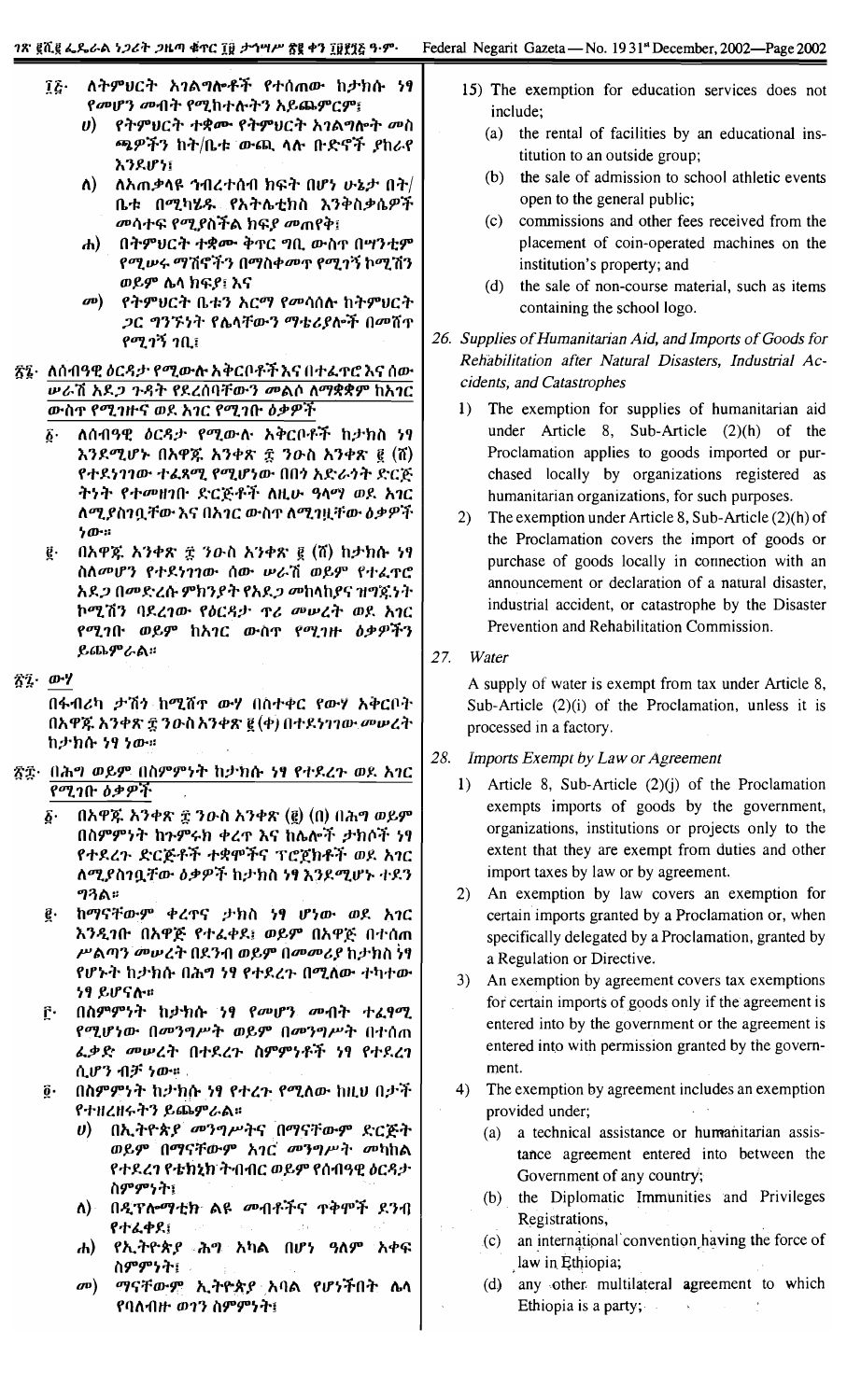## ኛ፱· ትራንስፖርት

- በአዋጁ አንቀጽ ፰ ንውስ አንቀጽ (፪) (ቸ) ለትራንስ  $\boldsymbol{\delta}$ . ፖርት አገልግሎት የተሰጠው ከታክሱ ነፃ የመሆን መብት በማናቸውም ዓይነት ትራንስፖርት ሰዎችን ወይም *ዕቃዎችን* ለማጓጓዝ የሚፌፀምን ክፍ*ያ* ያካትታል።
- *ዕቃዎችን ወይም መንገ*ደኞችን በዓለም አቀፍ ትራንስ g. ፖርት ከአንድ ቦታ ወደ ሌላ የማጓጓዝ እንቅስቃሴ በአዋጁ አንቀጽ ፰ ንውስ አንቀጽ ፪ (ቸ) መሠረት ከታክሱ ነፃ በሆነው ሥር የሚወድቅ ከሆነ፤ ይህ እንቅ ስቃሴ በአዋጁ አንቀጽ ፰ ንዑስ አንቀጽ (፬) መሠረት በዚሮ የማስከፌያ ልክ ታክስ የሚከፌልበት ይሆናል።
- <u>ፈቃድ ለማግኘት የሚፈጸሙ ከፍያዎች</u> ĝ٠
	- በአዋጁ አንቀጽ ፰ ንዑስ አንቀጽ (፪) (ነ) ማናቸውም  $\delta$ . የሥራ እንቅስቃሴ ለማከናወን ለሚሰጥ ፌቃድ የሚፈፀም ክፍያ ከታክስ ነፃ እንደሚሆን የተደነገገው ተፈጻሚ የሚሆነው በመንግሥት አካላት ለሚሰጡ ፌቃዶች ብቻ ንው።
	- በዚህ አንቀጽ ንውስ አንቀጽ  $(\tilde{\mathbf{g}})$  የተመለከተው ከታክሱ g. ነፃ የመሆን መብት ግዙፋዊ ሀልዎት የሴላቸውን *መብቶች ለመ*ጠቀም ወይም ለሌሎች በንብረት *መ*ጠቀም ለመሳሰሉ መብቶች በግል ተዋዋዮች የሚሰጡ ፌቃዶችን አይጨምርም።
- ፴δ· በጉምሩክ *ታሪ*ፍ ደንብ ሁለተኛ *መ*ደብ (ለ) ከቀረጥ ነፃ ስለተደረጉ ወደአገር የሚገቡ ዕቃዎች

በአዋጁ አንቀጽ ፰ ንውስ አንቀጽ (፪) (ኘ) በተደነገገው መሠረት በጉምሩክ ታሪፍ ደንብ ሁለተኛ መደብ ቀረጥ ነፃ የተደረጉ ወደ አገር የሚገቡ ዕቃዎች ከታክሱ ነፃ እንዲሆኑ የተፈቀደው ተፈጸሚ የሚሆነው በጉምሩክ ታሪፍ ደንብ ሁለተኛ መደብ (ለ) ለተዘረዘሩት እና በደንቡ መሠረት በሚወጣ መመሪያ ከቀረጥ ነፃ ለሆኑ ዕቃዎች ብቻ ነው።

- ፴፪· አካል ጉዳተኞች የሚሥሩባቸው ድርጅቶች
	- $($ ለአዋጁ አንቀጽ  $\frac{1}{2}$ ንውስ አንቀጽ  $(\frac{p}{2})$  (አ) የተደነገገው  $\delta$ . ከታክሱ ነፃ የመሆን መብት ተፈጸሚ የሚሆነው የአካል ወይም የአዕምሮ ጉዳተኞችን ቀጥረው የሚያሥሩ ድርጅቶች ለሚያቀርቧቸው ዕቃዎችና አገልግሎቶች ብቻ ነው።
	- ከዚህ በላይ በንውስ አንቀጽ (፩) የተመለከተው ከታክሱ g. *ነፃ የመሆን መብት ተጠቃሚ* ሊሆኑ የሚችሉት ከሥራተ **ኞቻቸው መካከል <u>ቋ</u> በመቶ አካል ጉዳተኞች መሆናቸው** የተረ*ጋገ*ጠ ድርጅቶች ናቸው፡፡ ከሥራተኞች *መ*ካከል <u>ቋ</u> በመቶ አካል ጉዳተኞች መሆናቸው የሚረጋገጠው ባለፉት ፲፪ ወራት ከነበሩት ጠቅላላ ሥራተኞች *መ*ካከል የአካል ጉዳተኞችን ቁጥር በመቶኛ በመውሰድ ነው። ይሁን እንጇ ድርጅቱ ሥራ ከጀመረ ከ፲፪ ወራት በታች ከሆነ ድርጅቱ ሥራ ላይ በቆየባቸው ጊዜያት ያሉት *ሡራተ*ኞች ብዛት በመለኪያነት ያገለግላል፡፡
- *፴*፫∙ *መ*ጻሕፍት
	- $\mathsf{A}\mathsf{P} \mathsf{R}$  አንቀጽ ቋ ንውስ አንቀጽ (፪) (ወ) ከታክሱ ነፃ  $\delta$ . ስለመሆን የተደነገገው ተፈጸሚ የሚሆነው ለታተሙ መፃሕፍት እና መፅሐፍትን ወቅታዊ ለማድረግ ለሚወጡ እትሞች ነው። ይህ ከታክሱ ነፃ የመሆን መብት ለታተሙ ወይም ላልታተሙ የኃይማኖት ጽሑፎች ዌምር ተፈጻሚነት ይኖረዋል።
	- የአዋጁ አንቀጽ ፰ ንውስ አንቀጽ ፪ (ወ) ለዓይነሥውራን g. ወይም ከባድ የአካል ጉዳት ላለባቸው ሰዎች በተለይ የተዘ*ጋ*ጁ ተና*ጋሪ መ*ፃሕፍት ወደአገር በሚገቡ ወይም በአ*ገር ው*ስጥ በሚሸጡ ጊዜ ተፈፃሚ ከሚሆን በስተቀር ለሴሎች ተና*ጋሪ መ*ፃሕፍት ተፈጸሚ አይሆንም።
- 29. **Transport** 
	- $1)$ The exemption for transport services under Article 8, Sub-Article (2)(1) of the Proclamation is a broad exemption covering the charges imposed for the transport of passengers or freight by any mode of transport.
	- 2) If a transaction involving the international transport of goods or passengers qualifies for exemption under Article 8, Sub-Article (2) (l) of the Proclamation, Article 8, Sub-Article (4) treats the transaction as zero-rated.
- 30. **Permits and Licenses** 
	- $1)$ The exemption for permits and license fees under Article 8, Sub-Article  $(2)(m)$  of the Proclamation is limited to fees charged for permits and licenses issued by a government agency.
	- 2) The exemption in (1) does not apply to licenses of intangibles and other licenses or permits, such as the right to use property, g ranted by private parties.
- Imports Exempt under Schedule 2"B" of Customs 31. **Tariffs Regulations.**

The exemption granted under Article 8, Sub-Article  $(2)(n)$  of the Proclamation for imports of goods exempt under Schedule 2 of the Customs Tariffs Regulations is limited to the exemptions granted under part (B) of Schedule 2 of Customs Tariffs Regulations and under Directives issued pursuant to those Regulations.

- 32. **Workshops for Disabled** 
	- The exemption under Article 8, Sub-Article  $(2)(0)$  $1)$ of the Proclamation applies to goods sold and services rendered by workshops employing physically or mentally disabled individuals.
	- To qualify for the exemption under Sub-Article 2) above more than 60 per cent of the workshop's employees must be disabled. The 60 per cent threshold is measured by the number of disabled and total employees in the previous 12 months, except that if the workshop has been in existence for less than 12 months, then the threshold is measured for the number of months the workshop has been in existence.
- 33. **Books and other Printed Materials** 
	- $1)$ The exemption under Article 8, Sub-Article  $(2)(p)$ of the Proclamation applies to a printed book or an update of a book. The exemption applies to a bound or unbound printed version of scripture of any religion.
	- The exemption for books generally does not apply  $2)$ to an audio recording that is a spoken reading of a printed book, except that the exemption under Article 8, Sub-Article  $(2)(p)$  of the Proclamation applies to import and supplies of talking books (in cassettes or other forms of recording) specifically designed for the blind or severely handicapped.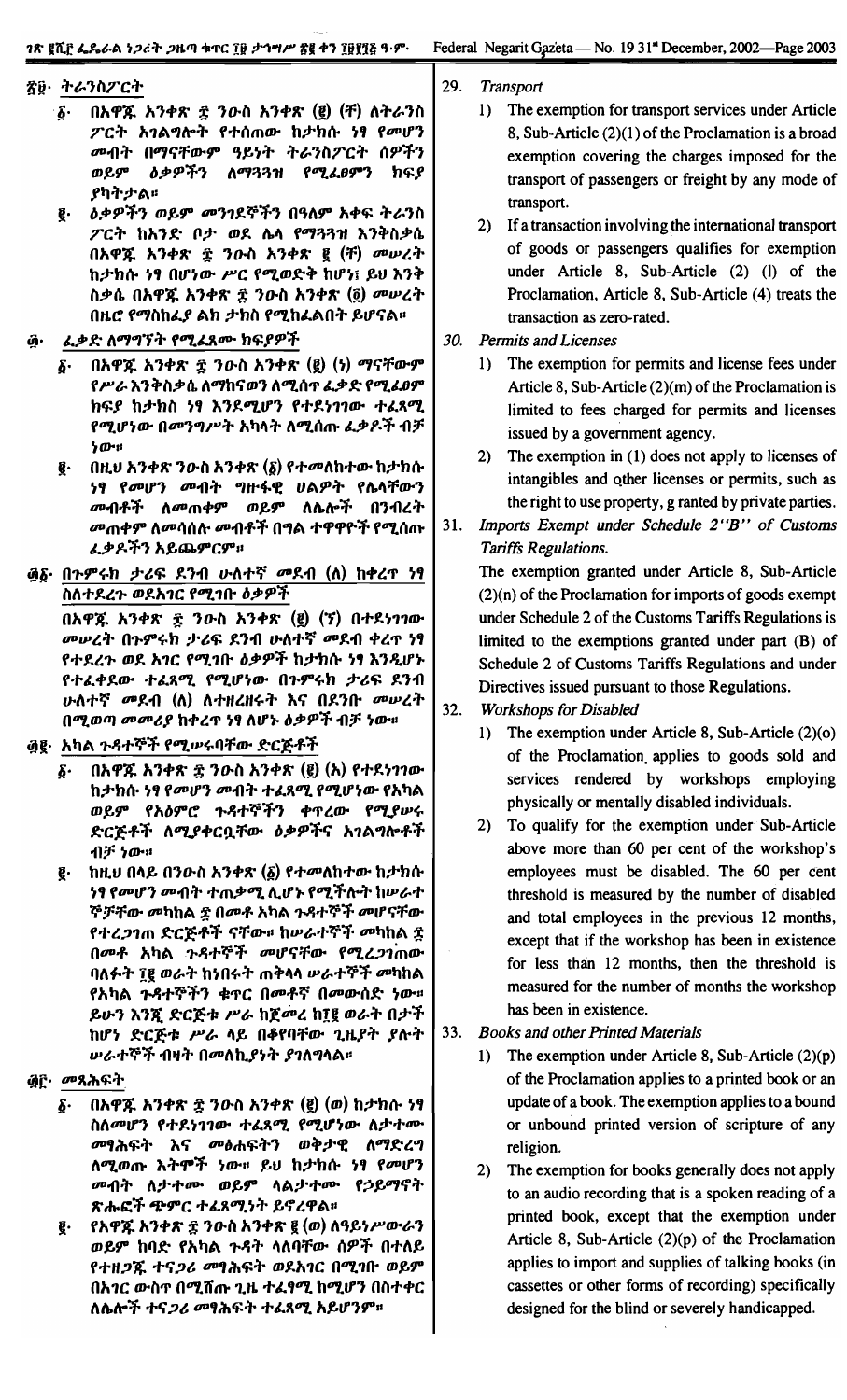## ክፍል ፫ በዜሮ የማስከፌያ ልክ ታክስ የሚከፌልባቸው አቅርቦቶች

- ዜሮ የማስከፌያ ልክ ተፌጻሚ መሆኑን ስለማስረዳት ហ្គិត្តិ የተመዘገበው ሰው በዚህ ደንብ መ**ሠረት ለአቅርቦቱ ዜሮ** የማስከፈያ ልክን ተፈጻሚ ያደረገ ከሆነ፤ ዜሮ የማስከፈያ ልክን ለመጠቀም ብቁ የሚያደርጉትን እና በታክሱ ባለሥ ልጣን ተቀባይነት *ያ*ላቸውን የሰነድ *መረ*ጀዎች ተቀብሎ *መያ*ዝ አለበት።
- *ዕቃዎችን* እና አ*ገ*ልግሎቶችን ወደውጭ ስለመላክ ŶQ
	- ፩· በዚህ አንቀጽ ውስም፦
		- υ) "ዕቃዎች የሚላኩበት አ*ገር*" ማለት ከኢትዮጵያ ውጪ ያለ ማናቸውም አገር ሲሆን፣ ከኢትዮጵያ ውጭ የሚገኝን ማናቸውንም ቦታ ይጨምራል፡፡ ሆኖም የኀንዘብና ኤኮኖሚ ልማት ሚኒስትሩ በሚያወጣው *መመሪያ ዕቃዎች*ና አ*ገ*ልግሎቶች የሚላኩበት አገር ተብሎ አይወሰድም ብሎ የሚሰይመውን የተለየ አገር ወይም ግዛት አይጨምርም።
		- ለ) "ከኢትዮጵ*ያ ወ*ደ ውጭ አገር የተላኩ" ማለት የተመ ዘገበ ሰው በሽያጭ ወይም በዱቤ ሽያጭ ስምምነት *መሠረት ከሚያቀርባቸው የሚንቀሣቀሱ ዕቃዎች ጋር* በተያያዘ፡-
			- ፩· በተመዘገበው ሰው ተቀባዩ ባለበት አገር በሚገኝ አድራሻ የተላከ ለመሆኑ በግብር አስገቢው ባለሥ ልጣን ተቀባይነት ባለው የሰነድ *መረ*ጀ የተረ **21ጠ፣**
			- ፪· አውሮፕላኑ ዕቃዎቹ ወደሚላኩበት አገር የሚጓዝ ከሆነ የተመዘገበው ሰው ወደውጭ አገር ለሚሄድ አውሮፕላን ባለቤት ወይም ተከራይ ዕቃዎቹን ሲያስረክብ ወይም ዕቃዎቹ በአውሮፕላኑ ውስጥ በጥቅም ላይ የሚውሉ ከሆነ፣
		- ፪· *የሚ*ከተሉት ወደውጭ አ*ገ*ር የሚላኩ አቅርቦቶች በአዋጁ አንቀጽ ፯ ንዑስ አንቀጽ ፪ (ሀ) መሠረት በዜሮ የማስከፌያ ልክ ታክስ የሚከፌልባቸው ናቸው፤
			- ሀ) አቅራቢው ወደውጭ እንዲላኩ በጉምሩክ አዋጅ *መሠረት ዲከ*ሳራሲዮን የምላባቸው እና በአቅራቢያው ከኢትዮጵያ ወደውጭ አገር የተላኩ ዕቃዎች፣
			- ለ) በአቅራቢያው ከኢትዮጵያ ወደውጭ አገር የተላኩ ስለመሆኑ የታክሱ ባለሥልጣን ማረ*ጋገ*ጫ ያገኘ ባቸው ዕቃዎች፣
			- ሐ) አቅርቦቱ በተፈፀመ ጊዜ በኢትዮጵያ ውስጥ ያልነበሩ እና አቅራቢው በጉምሩክ አዋጅ መሠረት ለአገር ውስጥ ፍጆታ እንዲውሉ ወደአገር መልሶ የማያስገ ባቸው ዕቃዎች፣
			- መ) ከዚህ በታች ከተዘረዘሩት *ጋ*ር በተያያዘ ቀጥተኛ በሆነ *መንገድ የተ*ሰጠ አ*ገ*ልግሎት
				- $(i)$  አገልግሎቱ በተሰጠበት ጊዜ ከኢትዮጵያ ውጪ የነበረ ተንቀሣቃሽ ንብረት፣
				- (ii) በጉምሩክ አዋጅ ምዕራፍ <u>ξ</u> መሠረት በጊዜያ ዊነት ወደ ኢትዮጵያ የሚገቡ ዕቃዎች፣
				- (iii) "ከኢትዮጵያ ወደውጭ አ*ገ*ር ለተላኩ *ዕቃዎች''* በተሰጠው ትርጉም የሚሸፌኑ በፊደል (ለ) (፩) ወይም (ለ) (፪) የተመለከቱ <u>ዕቃዎች አቅርቦት፣</u>
			- *w***) የዚህ አንቀጽ ን**ውስ አንቀጽ ፪ (*σ*) (ii) ተፈጸሚ ለሚሆንባቸው ዕቃዎች ጥገና፣ ዕድሣት፣ ማሻሻያ ወይም ሕክምና በማድረግ ሂደት ጥቅም ላይ የሚውሉ *ዕቃዎች* እና
				- በእነዚህ ዕቃዎች ላይ የተለጠፉ፣ የተገጠሙ፣  $(i)$ ከእነዚሁ *ጋ*ር የተ*ያያ*ዙ ወይም የእነዚሁ አካል የሆኑ ዕቃዎች፣
				- (ii) በጥገና በዕድሣት፣ በማሻሻ*ያ ወይም* በማስተካከ*ያ* ሥራዎች ሂደት ጥቅም ላይ የማይውሉ ወይም ዋ*ጋ* የማይኖራቸው የፍጆታ ዕቃዎች፣

## **CHAPTER 3**

**Supplies Subject to Zero Tax Rate** 

34. **Substantiation of Zero Rating** 

> Where a registered person has applied the rate of zero percent to a supply under these regulations, the registered person shall obtain and retain such documentary proof acceptable to the Authority substantiating the person's entitlement to apply the zero rate to the supply.

- $35.$ **Export of Goods or Services** 
	- 1) In this Article-
		- $(a)$ "export country" means any country other than Ethiopia and includes any place which is not situated in Ethiopia, but does not include any specific country or territory that the Minister of Finance and Economic Development may by Directive designate as one that is not an export country;
		- "exported from Ethiopia" in relation to any  $(b)$ movable goods supplied by any registered person under a sale or credit agreement, means-
	- 1) consigned or delivered by the registered person to the recipient at an address in an export country as evidenced by documentary proof acceptable to the Authority; or
	- 2) delivered by the registered person to the owner or charter of any foreign-going aircraft when such aircraft is going to a destination in an export country and such goods are for use or consumption in such aircraft, as the case may be;
- $2)$ The following supplies are zero-rated exports within Article 7, Sub-Article (2)(a) of the Proclamation:
	- (a) a supply of goods where the supplier has entered the goods for export, pursuant to the Customs Proclamation, and the goods have been exported from Ethiopia by the supplier;
	- (b) a supply of goods where the Authority is satisfied that the goods have been exported from Ethiopia by the supplier;
	- a supply of goods where the goods are not  $(c)$ situated in Ethiopia at the time of supply and are not to be entered into Ethiopia for home consumption pursuant to the Customs Proclamation by the supplier of the goods;
	- (d) a supply of services directly in respect of
		- (i) movable property situated outside Ethiopia at the time the services are rendered;
		- (ii) goods temporarily imported into Ethiopia under Chapter 5 of the Customs Proclamation; or
		- (iii) a supply of goods referred to in (a) or (b) of the definition of "exported from Ethiopia",
	- (e) a supply of goods in the course of repairing, renovating, modifying, or treating any goods to which Sub-Article  $(2)(d)(ii)$  of this Article applies and the goods supplied
		- (i) are worled into, affixed to, attached to, or otherwise form part of those other goods; or
		- (ii) being consumable goods, become unusable or worthless as a direct result of being used in that repair, renovation, modification, or treatment process;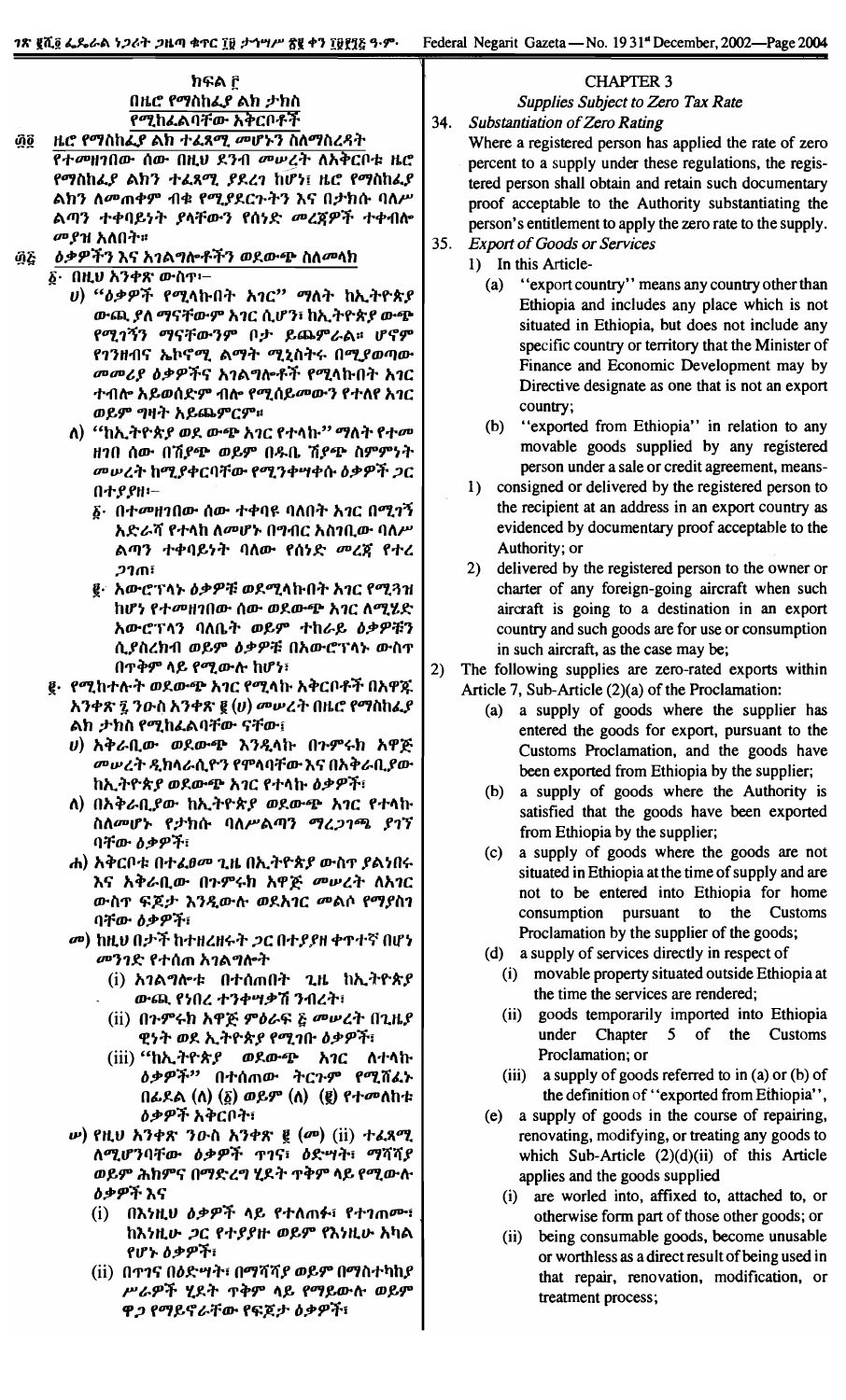- ረ) ከኢትዮጵያ ውጪ ካለ መሬት ወይም በዚሁ መሬት ላይ ማናቸውንም ማሻሻያ ከማድረግ ጋር በቀጥታ በተያያዘ ሁኔታ የተሰጠ አገልግሎት፣
- ሰ) "ከኢትዮጵያ ወደውጭ አገር ለተላኩ ዕቃዎች" በተሰጠው ትርጉም ከሚሸፈኑ በፊደል ለ((i) ወይም  $\Lambda$ (፪) ከተመለከቱ ዕቃዎች አቅርቦት ጋር በተያያዘ በኢትዮጵያ ውስጥ ነዋሪ ላልሆነ ያልተመዘገበ ሰው የሚሰጡ አገልግሎቶች፣
- ሽ) ከኢትዮጵ*ያ* ውጪ የተሰጡ አ*ገ*ልግሎቶች፣
- ቀ) ከዚህ በታች ከተዘረዘሩት አገልግሎቶች በስተቀር፣ በኢትዮጵያ ነዋሪ ላልሆነ እና አገልግሎት በተሰጠበት ጊዜ ከኢትዮጵያ ውጫ ለነበረ ሰው የተሰጡ አገልግ ሎቶች፡
	- $(i)$  በኢትዮጵያ ውስጥ ከሚገኙ የማይንቀሳቀሱ ንብረቶች ጋር በቀጥታ የሚያያዙ አገልግሎቶች፣
	- (ii) አ*ገ*ልግሎቱ ከተሰጠ በኋላ የሚንቀሣቀሰው ንብረት ከኢትዮጵያ ውጪ ካልተላከ በስተቀር አገልግሎቱ በተሰጠ ጊዜ ኢትዮጵያ ውስጥ ካለ የሚንቀሣቂስ ንብረት ጋር በቀጥታ በተያያዘ
		- ሁኔታ የተሰጠ አገልግሎት፣
	- $(iii)$  በኢትዮጵያ ውስጥ ማናቸውንም ታክስ የሚከፈ ልበትን አገልግሎት ለመስጠት መታቀብን የሚጨምሩ አገልግሎቶች፣
	- (iv) ኢትዮጵ*ያ* ውስጥ ታክስ የሚከፈልበትን ግብይት የሚያካሂድን ሰው ያለማወክን የሚጨምሩ አገ ልግሎቶች፣
- በ) የሚከተሉትን የሚጨምሩ አገልግሎቶች፡-
	- (i) በአዕምሮአዊ ሀብት መብቶች ከኢትዮጵያ ውጪ ለመጠቀም ማስመዝገብ፣ መከታተል፣ መስጠት፣ *መ*ጠበቅ፣ ማዘዋወር፣ *ማ*ስተላለፍ፣ ፈቃድ መስጠት ወይም ተፈጸሚ እንዲሆን ማድረግ፣
	- (ii) በንውስ አንቀጽ ((i) የተመለከተውን አንልግሎት ከመስጠት *ጋ*ር በተያያዘ አስፈላጊ የሆኑ ተጓዳኝ አገልግሎቶች፣
	- (iii) የአዕምሮአዊ ሀብት መብቶችን ከኢትዮጵያ ውጪ በሙሉ ወይም በከፊል በጥቅም ላይ ከማዋል ለመታቀብ ግዴታ የሚያስገቡ ሁኔታ ዎችን መቀበል፣
- <u>፫· በዚህ አንቀጽ መሠረት ወደውጭ አገር የሚላኩ ዕቃዎች እና</u> ተዛማጅ አንልግሎቶች በዜሮ የማስከፌያ ልክ ታክሱ እንዲከፌ ልባቸው ልማድረግ ዕቃዎቹ በሚወጡበት ወደብ የሚገኘው ላኪ *ዕቃዎችን ለይቶ ማሳየት እ*ና በባለሥልጣኑ የሚጠየቀውን የሰነድ *መረጃ ማቅረ*ብ አለበት።
- ፬· በአዋጁ አንቀጽ ፯ ንውስ አንቀጽ ፪(ሀ) ወደውጭ አገር የሚላኩ ዕቃዎች በዜሮ የማስከፌያ ልክ ታክሱ እንደሚከፈልባቸው የተደነገገው ለውጭ ገበያ የሚልከው አቅራቢ መልሶ ወደአገር ለሚያስገባቸው ዕቃዎች ተፈጸሚ ላስንባቸው ወይም አይሆንም።
- <u> ሯ· የተመዘገበ ሻጭ ዕቃዎቹን ወደውጭ አገር ለሚልክ የተመዘገበ</u> ገሻ**ገ፣ የተፈዋሮ ሀብት ው**ጤቶችን ጨምሮ ማናቸውንም ግዙፋዊ ሀልዎት ያላቸውን የግል ንብረቶች )የአልኮል **`መጠጦችን፣ ቢራ ወይም ትምባሆ ሳይጨምር) የሽጠ እንደሆነ፣** ከዚህ በታች የተዘረዘሩት ሁኔታዎች ሲሟሉ ዕቃዎቹ ዜሮ የማስከፌያ ልክ ተፈጸሚ የሚደረግባቸው ይሆናል፡–
	- u) ለሽያጭ የቀረቡት ዕቃ*ዊች* ዓይነት እና አግባብነት
	- ...እስካለው ድፈስ የገዥውን መደበኛ የንግድ ሥራ አካሄድ ባህርይ ጨምሮ የእያንዳንዱን የግዥ ሁኔታ መሠረት በማድረግ እንቅስቃሴው ይወስዳል ተብሎ በሚገመት  $\widetilde{H}_{\rm eff}$ አጭር ጊዜ ውስጥ ገዥው የተረከባቸውን ንብረቶች ለውጭ ገበያ የላከ ከሆነ፣
- a supply of services directly in connection with  $(f)$ land, or any improvement thereto, situated outside Ethiopia;
- (g) a supply of services to a non-resident person who is not a registered person comprising the arranging for the person of a supply of goods referred to in (a) and (b) of the definition of "exported from Ethiopia";
- (h) a supply of services physically rendered else where than in Ethiopia;
- (i) a supply of services to a non-resident person who is outside Ethiopia at the time the services are supplied, other than a supply of services;
	- directly in connection with immovable  $(i)$ property situated in Ethiopia;
	- (ii) directly in connection with movable property situated in Ethiopia at the time the services are supplied unless the movable property is exported from Ethiopia subsequent to the supply of services;
	- (iii) comprising the refraining from undertaking any taxable activityin Ethiopia; or
	- (iv) comprising the tolerating of another person undertaking any taxable activityin Ethiopia;
- (j) a supply of services comprising-
	- (i) the filing, prosecution, granting, maintenance, transfer, assignment, licensing, or enforcement of intellectual property rights for use outside Ethiopia;
	- (ii) incidental services necessary for the supply of services referred to in (i) above; or
	- (iii) the acceptance by any person of an obligation to refrain from pursuing or exercising in whole or part, intellectual property rights for use outside Ethiopia;
- To obtain zero rating for the export of goods and related  $3)$ services under this Article, the exporter, at the port of exit, must identify the goods and present documentary proof required by the Authority.
- $4)$ . Zero-rating for exports under Article 7, Sub-Article (2) (a) of the Proclamation does not apply to any export of goods which have been or will be re-imported to Ethiopia by the supplier for export.
- 5) A supply of tangible personal property (including natural resources, but not including spirits, beer or tobacco) made by a registered person to a registered recipient who will export the goods in zero-rated, if all of the following conditions are met:
	- (a) the recipient exports the property as soon after the goods are delivered to the recipient as is reasonable
		- having regard to the facts of each situation, including the type of goods involved and, where applicable, the normal business practice of the recipient;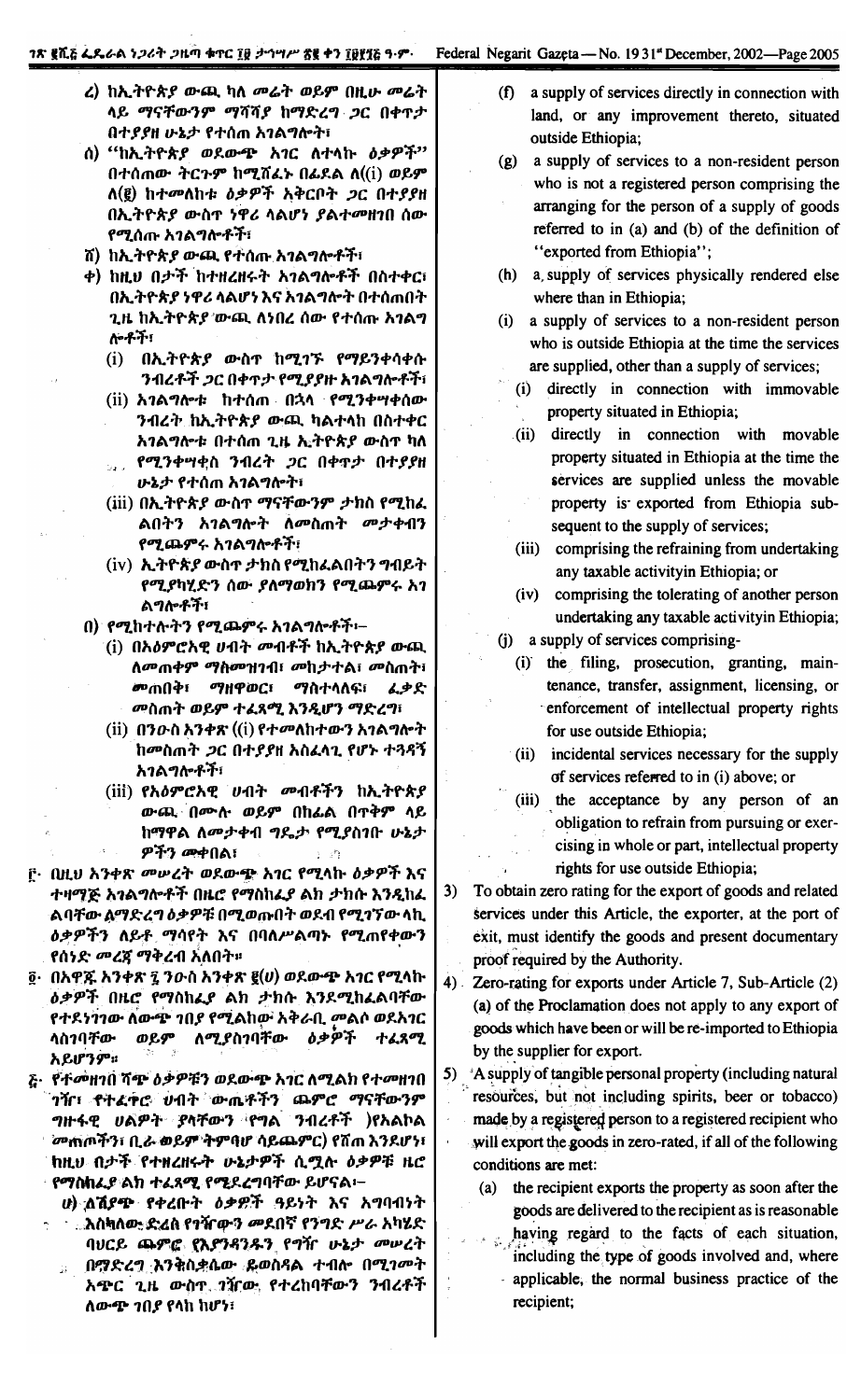- ለ) ላኪው ዕቃዎቹን የገዛው ወደውጭ አገር ከመላካቸው በፊት ለአገር ውስዮ ፍጆታ ወይም በአገር ውስተ **ዋቅም ላይ ወይም በኀበያ ላይ እንዲውሱ ለማድረግ** ካልሆነ፣
- ሐ) አስፈላጊነቱ አዋጋቢ በሆነ ምክንያት የተደገፈ ወይም ዕቃውን ከማጓጓዝ ተግባር ጋር በተያያዘ የተፈጸመ ካልሆነ በስተቀር ዕቃዎቹ በኢትዮጵያ ውስተ ተጨማሪ የምርት ሂደት እንዲያልፉ፣ ባሀሪያቸው እንዲቀየር ወይም ማሻሻያ እዲደረግባቸው ካልተ  $221$
- መ) አቅራቢው ዕቃዎቹ በገዥው ወደውጭ አገር የተላኩ መሆኑን የሚያረጋግጥ ማስረጃ ካቀረበ፤
- $\ddot{\imath}$ · ለንዑስ አንቀጽ (ሯ) አፌጻጸም $\ddot{\imath}$ 
	- $v$ ) ገዥው ዕቃዎቹን ወደውጭ አገር ለመላክ ያቀደ እና በእርግጠኝነት የሚልካቸው መሆን አለበት።
	- ለ) የገዛቸውን ዕቃዎች ወደውጭ አገር ለሚልክ የተመዘገበ ሰው ለመሸጥ ላቀደ ሰው የ**ሚፈጸም ሽያጭ ወደውጭ አገ**ር ለሚልክ ሰው እንደተፈጸመ እቅርቦት አይቆጠርም፣
	- ሐ) ዕቃዎች በምርት ሂደት እንዲያልፉ፣ ባሀሪያቸው እንዲ ቀየር ወይም ማሻሻያ እንዲደረግባቸው ማድረግ ከተፈጥ ሮአዊ ለውጥ በስተቀር በዕቃዎቹ ላይ አካላዊ ወይም ኬሚካላዊ ለውጥ ማስከተል የሚችልን አዘገጀጀት፣ እያያዝ ወይም ሌላ ተግባር ይጨምራል። ሆኖም የዕቃ ቶጠራ፤ ማቀዝቀዝ፥ በመጋዘን ማስቀመጥ ወደውጭ ለመላክ ማሽግ ወይም እንደገና ማሽግ፣ በሚላክበት አኳኋን ምልክት ማድረግ፣ ወደውጭ በሚላክበት ሣጥን መክተት፣ መጫን ወይም ማውረድ የመሳሰሱ አገልግሎ ቶችን አይጨምርም።
	- *መ*) ዕቃዎች ወደውጭ አገር የተላኩ **መሆኑን የሚያ**ረጋ ግጠው ማስረጀ በታክስ ባለሥልጣኑ ተቀባይነት ባለው ቅጽ የተዘጋጀ ዕቃው ወደ ውጭ መላኩን የሚያረጋግጥ በንዥው የሚቀርብ የምስክር ወረቀት *መ*ሆን አለበት¤
- ፴፯ የዕቃዎች ወይም የመንገደኞች ዓለም አቀፍ የትራንስፖርት አገልግሎት
	- ፩· በዚህ አንቀጽ ውስጥ
		- υ) "ለትራንስፖርት ድጋፍ ሰጪ የሆነ አገልግሎት" *ማ*ለት *ዕቃዎችን የመጫን* እና **የማው**ረድ አገል ግሎት፣ ጭነቱን የማሰር ወይም ደኅንነቱን **የማ**ረ*ጋ*ገጥ እገልግሎት፣ ጭነቱን የ*መመርመር* አገልግሎት፣ ሰነዶችን የጉምሩክ የማዘጋጀት፣ ኮንቴይነር የመጫንና የማውረድ አኅልግሎት፣ የተጓጓዘውን ወይም ለመዓጓዝ የተዘ*ጋ*ጀውን ዕቃ በመ*ጋ*ዘን የማስ *ቀሙ*ጥ አገልግሎት *ነ*ው።
		- ለ) "ወደውጭ አገር የሚበር አውሮፕላን" **ማለ**ት **ሙ**ሱ በሙሉ ወይም በዋነኛነት በኢትዮጵያ በሚገኝ አውሮ ፕላን ማረፊያ እና ዕቃዎች ወደውጭ እንር በሚላ ኩበት አውሮፕላን ማረፊያ መካከል ወይም ዕቃዎች ወደውጭ አገር በሚላኩባቸው አውሮፕላን ማረፊ *ያዎች* ከእንዱ ወደሌላው <del>ሰዎችን</del> እና ዕቃ**ዎች**ን በክፍያ በማጓጓዝ ተግባር ላይ የተሥማራ አውሮፕላን  $20 - 11$
		- ሐ) "ዓለም አቀፍ የትራንስፖርት <mark>አገልግሎ</mark>ት" **ማለ**ት
			- δ) ለትራንስፖርት ድ*ጋ*ፍ ሰጪ ከሆኑ አ*ገ*ል<del>ግሎቶ</del>ች በስተቀር ሰዎችን እና δቃዎችን፡–
				- (i) ጉዞው ወይም የጉዞው ከፊል የኢትዮጵያን *ግ*ዛት አቋርጦ የሚሄድ ሲሆን፣ ከኢትዮጵያ ወጪ ከሆነ አንድ ቦታ ከኢትዮጵያ ውጪ ወደሆነ ሴላ በታ፣
				- (ii) ከኢትዮጵያ ውጫ ከሚገኝ ቦታ በኢትዮጵያ ውስጥ ወደሚገኝ ቦታ፣
				- (iii) በኢ*ት*ዮጵ*ያ ው*ስተ ከሚገኝ ሶታ ከኢትዮጵያ ውጭ ወደሚገኝ ቦታ፣

 $\mathbb{R}^{n}\times\mathbb{R}$ 

በየብስ፣ በውሃ፣ በአየር የማጓጓኀ አ*ገ*ልግሎት፣

- $(b)$ the recipient has not acquired the goods for consumption, use or supply in Ethiopia before exportation:
- the goods must not be further processed, trans- $(c)$ formed or altered in Ethiopia, except to the extent reasonably necessary or incidental to its transportation, after delivery and before its exportation; and
- $(d)$ the supplier must maintain evidence satisfactory to the Authority of exportation of the goods by the recipient.
- For purposes of Sub-Article  $(5)$ ,-6)
	- the recipient must intend to export the goods  $(a)$ and must in fact export the goods;
	- (b) a supply to a recipient who intends to sell to a registered person who will export the goods is not treated as a supply to a recipient who will export the goods;
	- processing, transformation, or alteration in- $(c)$ cludes preparation, handling or other activity that causes a physical or chemical change in the property, other than natural growth, but generally does not include services such as inventory-taking, refrigeration, warehousing, export packing or repacking, export labeling, export crating, loading or unloading; and
	- (d) evidence of exportation can be satisfied with documents satisfactory to the Authority, such as an export certificate from the recipient of the goods in a form acceptable to the Authority.
- 36. International Transport of Goods or Passengers
	- 1) In this Article-

Âý.

 $\sum_{i=1}^{n} \frac{1}{i}$ 

- "ancillary"  $(a)$ transport services" means stevedoring services, lashing and securing services, cargo inspection services, preparation of customs documentation, container handling services, and storage of transported goods or goods to be transported;
	- "foreign-going aircraft" means any aircraft  $(b)$ engaged in the transportation for reward of passengers or goods wholly or mainly on flights between airports in Ethiopia and airports in export countries or between airports in export countries;
	- (c) "international transport services" means:
		- 1. the services, other than ancillary transport services, of transporting passengers or goods by land, water, or air.  $\Delta_{\rm{max}}$ 
			- (i) from a place outside Ethiopia to another place outside Ethiopia where the transport or part of the transport is across the territory of Ethiopia;
			- (ii) from a place outside Ethiopia to a place in Ethiopia; or
			- $(iii)$ from a place in Ethiopia to a place outside Ehiopia;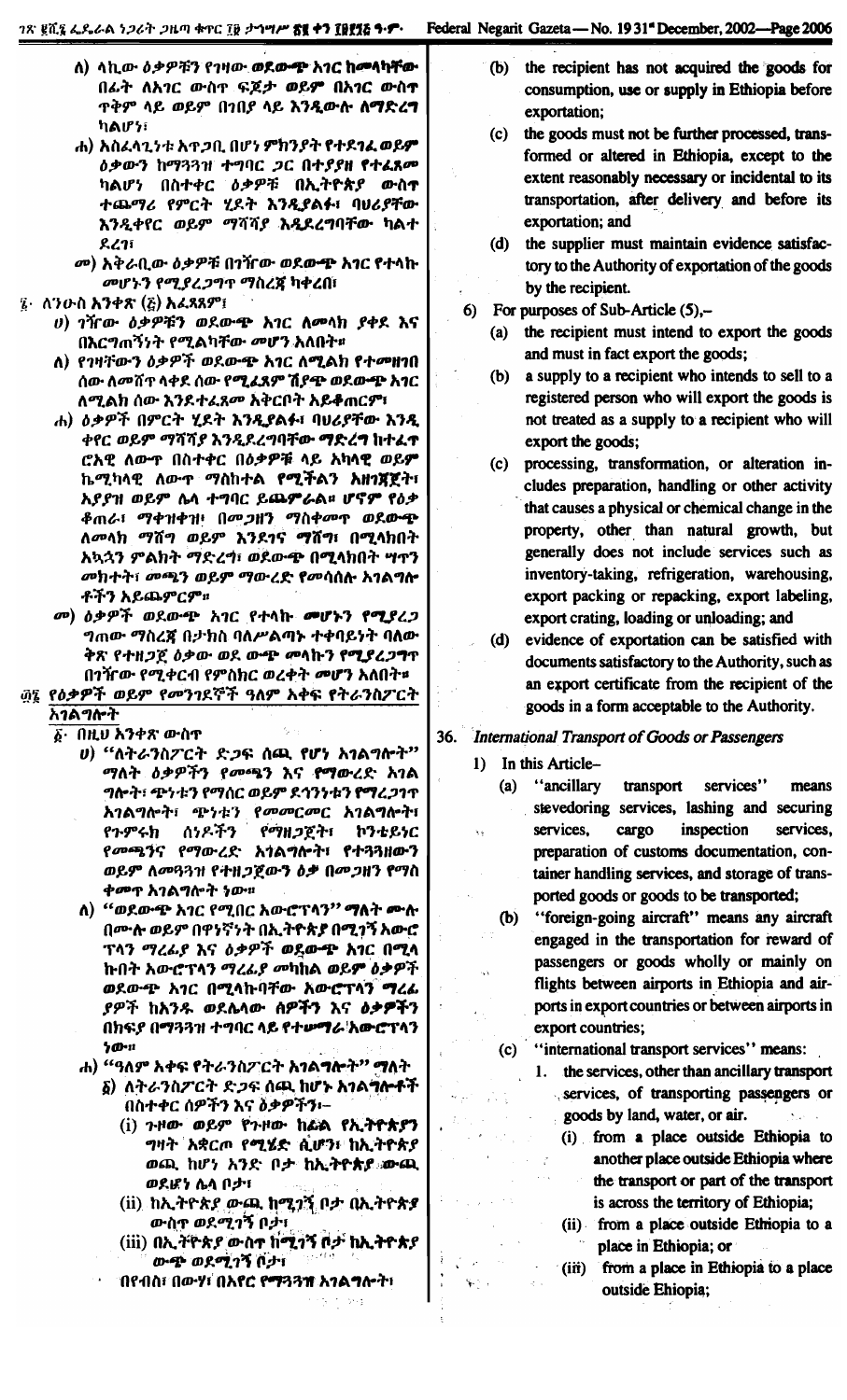- ጉዞው በአውሮፕላን የሚፈፀም እና በዓለም ዐቀፍ ę. የሲቪል አቪየሽን ኮንቬንሽን አንቀጽ ፰ "ለዓለም ዐቀፍ ማጓጓዣ" በተሰጠው ትርጉም የሚሸፈን እስከሆነ ድረስ መንገደኞችን በኢትዮጵያ ውስዋ ካለ አንድ ቦታ በኢትዮጵያ ውስኖ ወደሚገኝ ሴላ ቦታ ማጓጓዝ፣
- አገልግሎቱ በዚህ ትርጉም ፊደል "ሀ" የተዘረዘሩት ր. አንልግሎቶች አካል በመሆን በአንድ አንልግሎት ሰጪ የሚሰዋ እስከሆነ ድረስ ለትራንስፖርት ድጋፍ ሰጪ የሆነ አገልግሎቶችን ጨምሮ ዕቃዎችን በኢትዮጵያ ውስዋ ከሚገኝ አንድ ቦታ በኢትዮጵያ ውስዋ ወደሚገኝ ሌላ ቦታ በማጓጓዝ የሚሰዋ አንልግሎት፤ ወይም
- $(0,0)$  ትርጉም ከፌደል  $(v)$  እስከ  $(d_0)$  የተመለከቱት  $\mathbf{\overline{0}}$ . ተፈጸሚ ለሚሆኑባቸው፣ *የመድን* አ*ገ*ልግሎት፣ የመድን፣ የመንገደኞች እና የዕቃ ማጓጓዝ አገልግሎ ቶችን የማመቻቸት አገልግሎት።
- ከዚህ በታች የተዘረዘሩት አቅርቦቶች በአዋጁ አንቀጽ ፯ ę. ንውስ አንቀጽ (፪) (ለ) በተደነገገው መሥረት ዜሮ የማስከፌያ ልክ ተፈፃሚ ይደረግባቸዋል፤
	- *ዕቃዎቹ* በተላኩበት የውጭ አ*ገ*ር ሙሉ በሙሉ  $\boldsymbol{\theta}$ **ጥቅም ላይ የሚውሉ ከሆነ በኪራይ ውል እና** በቻርተር ውል መሠረት ዕቃዎችን ማቅረብ፣
	- አውሮፕላኑ ከኢትዮጵያ ውጭ ወደሆነ አገር ለ) የሚበር እና ዕቃዎቹ በአውሮፕላን ውስዋ ለፍጆታ ወይም ጥቅም ላይ የሚውሉ እስከሆነ ድረስ ከኢት ዮጵያ ውጪ ለሚጓዝ አውሮፕላን ባለቤት ወይም *ተከራይ ዕቃዎችን ማቅረብ*፤
	- ዓለም ዐቀፍ የትራንስፖርት አገልግሎት  $\boldsymbol{d}$ *መ*ስጠት፤
	- $\boldsymbol{\sigma}$ ከኢትዮጵያ ውጭ ለሚጓዝ አውሮፕላን የዋገና፣ የፅዳት ወይም የሙሉ ዕድሣት አገልግሎት መስጠት፣
	- $\boldsymbol{\nu})$ ከዚህ በታች የተዘረዘሩትን አገልግሎቶች በወኪል ወይም በሴላ ሰው አማካይነት ሳይሆን በኢትዮጵያ *ነዋሪ* ላልሆ*ነ ያ*ልተመዘገበ ሰው በቀጥታ *መ*ስጠት፣
		- ከኢትዮጵ*ያ ውጭ ለሚጓዝ አውሮ*ፕላን በኢ  $(i)$ ትዮጵ*ያ ው*ስጥ ባለበት ጊዜ የሚሰጥ የማስተ ናንድ፣ የማብረር፣ የማዳን፣ የመጕተት አንል ግሎት፣
		- (ii) ከኢትዮጵ*ያ* ውጭ የሚጓዝን አውሮፕላን ሥራ ላይ ከማዋል ወይም ከማስተዳደር ጋር በተያያዘ አገልግሎት መስጠት፣
	- ከዚህ በታች የተዘረዘሩትን የሚያካትት አገል  $\mathbf{r}$ *ግ*ሎት በኢትዮጵ*ያ* ነዋሪ ላልሆነ ያልተ*መ*ዘገበ ሰው መስጠት፡-
		- \_የዚህ አንቀጽ ንዑስ አንቀጽ ፪ (መ) ወይም  $(i)$ (ሥ) ተፈጸሚ የሚሆንባቸውን አገልግ ሎቶች፡
		- ለትራንስፖርት ድ*ጋ*ፍ ሰጪ የሆኑ አ*ገ*ልግ  $(ii)$ ሎቶችን ጨምሮ ዕቃዎችን በኢትዮጵያ ውስጥ የማጓጓዝ አገልግሎት፣
	- በኢትዮጵያ ውስዋ ነዋሪ ያልሆነ ያልተመዘገበ  $\Lambda$ ሰው ለሚያካሒደው የባቡር ትራንስፖርት የሚሰጥ የጥገና እና የዕድሣት፣ የፅዳት አገልግሎት፣

፴፯· ለኢትዮጵያ ብሔራዊ ባንክ ስለሚቀርብ ወርቅ

ለኢትዮጵያ ብሔራዊ ባንክ የሚቀርብ ወርቅ በአዋጁ አንቀጽ ፺ ንውስ አንቀጽ (፪) (ሐ) *መ*ሥረት ዜሮ የማስከፈያ ልክ ተፈጸሚ የሚደረግበት ሲሆን ለኢትዮጵያ ብሔራዊ ባንክ አገልግሎት እንዲውል ወደአገር የሚገባ ወርቅ በአዋጁ አንቀጽ ፰ ንዑስ አንቀጽ (፪) (መ) መሥረት ከታክሱ ነፃ ነው።

- $2)$ the services of transporting passengers from a place in Ethiopia is to another place in Ethiopia to the extent that the transport is by aircraft and constitutes "international carriage" as defined in Article 8 of the Convention on International Civil Aviation.
- $3)$ the services, including any ancillary transport services, of transporting goods from a place in Ethiopia to another place in Ethiopia to the extent that those services are supplied by the same supplier as part of the supply of services to which (a) of this definition applies; or
- 4) the services of insuring or the arranging of the insurance or the arranging of the transport of passengers of goods to which (a) to (c) of this definition applies;
- $2.$ The following supplies are zero-rated supplies within Article 7, sub-Article (2)(b) of the Proclamation
	- a supply of the goods under a rental agreement, or  $(a)$ agreement for chartering, where the goods are used exclusively in an export country;
	- (b) a supply of goods delivered to the owner or charterer of a foreign-going aircraft when the aircraft is flying to a destination in an export country and the goods are to be used international transport services;
	- a supply of international transport services;  $(c)$
	- $(d)$ a supply of services directly in respect of the repair, maintenance, cleaning or reconditioning of a foreign-going aircraft;
	- a supply services directly to a non-resident person  $(e)$ not being a registered person, otherwise than through an agent or other person;
		- (i) comprising the handling, pilotage, salvage, or towage of any foreign-going aircraft while situtated in Ethiopia; or
		- (ii) provided in connection with the operation or management of any foreign-going aircraft;
		- $(f)$ a supply of services to a non-resident person who is not a registered person comprising the arranging for the person of-
			- (i) a supply of services to which sub-Article  $(2)(d)$  or (e) of this Article applies; or
			- (ii) the transport of goods, including ancillary transport services, within Ethiopia;
		- (g) a supply of services comprising the repair, maintenance, cleaning, or reconditioning of a railway train operated by a non-resident person who is not a registered person.

#### $37.$ Supply of Gold to the National Bank of Ethiopia

A supply of gold to the National Bank of Ethiopia is zero-rated under Article 7, Sub-Article  $(2)(c)$  of the Proclamation, and the import of gold to be transferred to the Nationl Bank exempt under Article 8, Sub-Article  $(2)(d)$  of the Proclamation.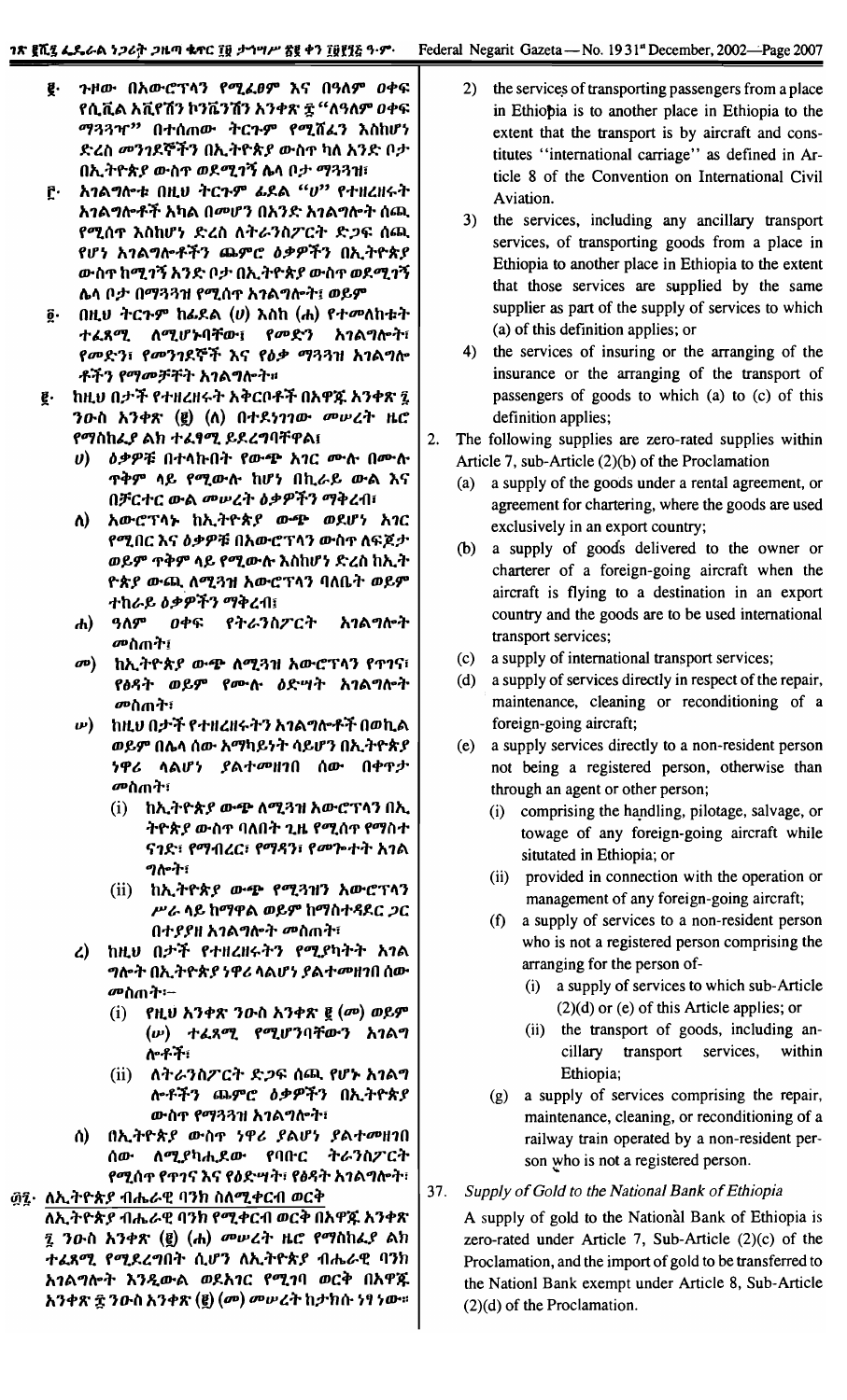- <u>፴፰· በመንቀሳቀስ ላይ የሚገኝን ድርጅት ስለማስተላለፍ</u><br>፩· አንድ የንግድ ሥራ እንቅስቃሴ ሙሉ በሙሉ *li-* ""}~ f"}"'~ *JP~* ~"}c}>ia.4>(\ 11D-~ 011D-~ *61"9"* በከፊል በመንቀሳቀስ ላይ እንደሚገኝ ድርጅት የተላለፈ ~"}1.IJ'~ O"}..,~ *JP~ ~"}:"ia.4>(\*8£1.:" *61"9"* f"}"'~  $P'$ ራውን ወደተሻለ ደረጃ ለማሸ*ጋገ*ር እንደተከናወነ *እቅርቦት እንደሚቆጠር በአዋጅ አንቀጽ ፬ ንዑስ* <u>አንቀጽ (፱) ተደንግጓል። ስለሆነም የማስተላለፉ ተግባር</u> በአዋጁ አንቀጽ ፬ ንውስ አንቀጽ (፲) እና አንቀጽ ፯ ንውስ *አንቀጽ ፪ (መ) የተዘረዘሩትን መለኪያዎች የሚያሟላ h*ሆነ ዜሮ የማስከፌያ ልክ ተፈፃሚ ይደረግበታል። Oh":( ""}"'2t § *"}o-ia* ""}"'2t *(Ili) O"'HlH~:"*  $v$ ኔታዎች በከፊል ወይም ሙሉ በሙሉ በተከናወነው f"7ia"'''I\~ .,...,flC *fUt: "7iahLJ'* All *"'m.+"7.*  $\lambda$ *ንዲሆን ከተደረገ፣ የማስተላለፉ ተግባር በመንቀሳቀስ* <u>ላይ ያለውን ድርጅት ለገዛው ሰው ታክስ የሚከፈልበት</u> ግብይት እንደሆነ ተደርጎ ይቆጠራል።
	- I- *fUt: "7iahLJ'* All *"'m.4>"7. I\ODIJ'"}*.,.epep" m1tj:f f"7. h.,. ~:,."} "7~,,:,. *,,1\* fI*TID-U*
		- *ሀ*) ግብይቱ በመንቀሳቀስ ላይ የሚገኝን ድርጅት *ከአንድ የተመዘገ*በ ሰው ወደሴላ የተመዘገበ ሰው fማስተላለፍ ተግባር *መ*ሆኑ መረ*ጋገ*ዋ አለበት።
		- *ለ*) የማስተላለፍ ተግባር የተ*ፈፀመ መ*ሆኑን የሚገልጽ *O"ia"'''I\LID-* ~lJ' *O.,."I\LI\:" (aID-* f.,.Ll *መ*በት ማስታወቂያ ለታክሱ ባለሥልጣን መቅረብ አለበት።
		- *th) ማስታወቂያው የማስተላለፉ ተግባር በተፈፀሙ* በጽ፩ ቀን ጊዜ ውስ**ተ ለታክሱ ባለሥል**ጣን ሊደርስ ይገባል።
		- *መ*) ማስታወቂያው ስለአቅርቦቱ መሠረታዊ የሆኑ ጉዳዮችን የሚዘረዝር መሆን አለበት።
	- <u>፫· በመንቀሳቀስ ላይ ያለ ድርጅት ሊባል የሚችለው ራሱን</u> **ችሎ ሊ**ሥራ የሚችልና ገቢ የሚያመነጭ ፣ ማስተላለፉ *ከተፈፀመ በኋላ በእርግጠኝነት ያለማቋረጥ የሚንቀሳቀስ* እና ወደፊትም ሊንቀሳቀስ የሚችል ሲሆን **ነው**። ሆኖም -MfI~'C ~ *"}:"ia.4>(\* f"711.C'" *1\611.4.:" "IP~A +11it-* f"7.;I'(al1 f"}"'~ *JP*~ *I\.IJ'"}* ",,:fIA9"1I
	- $\tilde{g}$ · የተሳለፈው የንግድ ሥራ አትራፊ ባይሆንም ወይም fhሰረ በ*መ*ሆኑ ምክንያት ለሂሣብ አጣሪዎች፣ ለአስተዳዳ ~~:fl I\fll\"1.~~:f *61"9"* fh(al"} *(aID- "}l1l""* እ*ንዲያጣራ ለሚሾም ለማናቸውም ሴላ ሰው በመተላ*ለፍ ሳይ የሚገኝ ቢሆንም በ**መንቀሳቀስ ላይ የሚገኝ** ሆኖ ይወሰዳል።
	- ~- OOD"}.,.".,.ia *"f, 11\")* ~C~:,. O"7ia"'''i\~ .,...,flC *ዜሮ የማስከፌያ ልክ ተፌፃሚ ሊሆን የሚችለው ድርጊቱ* የተጨማሪ እሴት ታክስ አዋጅ በፀናበት ቀን ወይም **ከዚሀ ቀን በኋላ የተፈፀመ ከሆነ ብቻ ነው።**
	- $\S$ · በመንቀሳቀስ ላይ *ያ*ለን ድርጅት የማስተላለፍ ተግባር በአዋ**ጁ አንቀጽ ፯ ን**ዑስ አንቀጽ ፪ (መ) በተደነገገው *ዜሮ የማስከፌያ ልክ ሊካተት የሚችለው በመንቀሳቀስ* <u>ላይ ያለን የንግድ ሥራ ከሽርክና ማኅበር በሕግ የሰውነት</u> *መ*ብት ወደተሰጠው ኩባን*ያ መ*ለወዋን የመሳሰለ የሕግ እ**ቋም ለው**ዋ ማድረግ ወይም የንግድ ሥራውን አካሔድ *ቅርፅ መቀየር ከሆነ ነው።*
	- j- f"}"'~ *JP~ID- ~fa-"}*:fit- *OD"}.,.".,.ia~iah;F1\~lia f+ላለፌለት ሰው ገቢ የሚያመነጨውን እንቅስቃሴ* ራሱ እንዲያካሂድ **መደረጉ አስ**ፈላጊ አይሆንም።
	- $\widehat{\mathcal{I}}$ : የእርሻ መሬትን ማስተላለፍ በመንቀሳቀስ ላይ *ያ*ለን ~C~..,. *"7ia"'''I\~* .,.1.C1- *""m(a~u IJ'tj9" ~fa-"}* :fit- *OD"}.,.".,.ia* ~iah;l':f *~lia* f"'tn"li *መሬትን ከመሣሪያዎቹ* እና ከከብቶቹ *ጋ*ር የማስተላለፍ ተግባር በ*መ*ንቀሳቀስ ላይ *ያ*ለን ድርጅት ማስተላለ<br><sup>ይ</sup>ሆናል። ይሆናል።

#### 38. *Transfer* of *a Going Concern*

- 1) The transfer of all or portion of a taxable activity as a going concern is a supply in the course or furtherance of the taxable activity under Article 4, Sub-Article (9) of the Proclamation. If the tranfer meets the requirements of Article 4, Sub-Article (10) and Article 7, Sub-Article (2)(d) of the Proclamation, the transfer can be zero-rated. In appropriate cases described in Article 4, Sub-Article (11), a portion or the entire transfer that is zerorated to the supplier may be treated as a taxable transaction to the person acquiring the going concern.
- 2) To obtain zero-rating, the parties must comply with the following requirements:
	- (a) The transfer must be of a going concern between registered persons;
	- (b) A notice of the transfer must be submitted in writing and signed by the transferor and transferee;
	- (c) The notice must be furnished to the Authority within 21 days after the transfer takes place; and
	- (d) The notice must include the essential details of the supply.
- 3) A going concern is an income-producing activity capable of separate operation that is in fact operational and capable of being carried on without interruption after the transfer, but not a dormant or prospective business.
- 4) A transfer can be of a going concern even if the transferred business in not profitable, or is being transferred to a liquidator, receiver, trustee in bankruptcy, or other persons appointed upon the insolvency of registered person.
- 5) the transfer is zero-rated only if it taks place on or after the effective date of the VAT.
- 6) A transfer of a going concern comes within the zero rating of Article 7, Sub-Article (2) (d) of the Proclamation if the transfer is to a person with no previous interest in the business, or is a a transfer of an existing business involving only a change of legal entity or form of doing business, such as from a partnership to an incorporated company.
- 7) It is not necessary for the transferee to operate the particular income-producing activity acquired, so long as it is capable of separate operation.
- 8) The supply of farmland alone is not a supply of a going concern if it can be separately operated.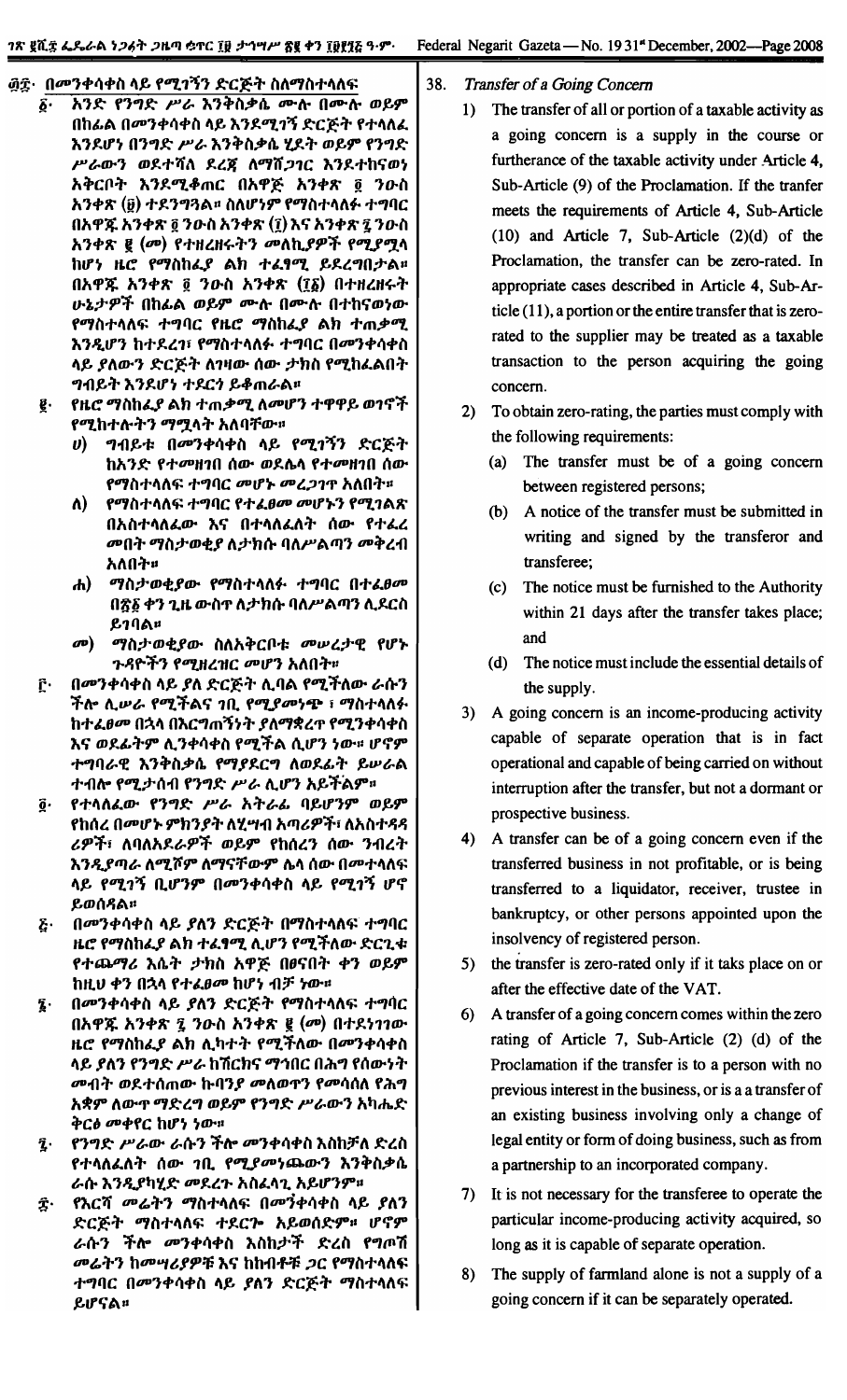- በመንቀሳቀስ ላይ ያለን ድርጅት የማስተላለፍ ተግባር በእርግ Ĥ. ጠኝነት የተፈፀመ ቢሆንም፣ አስተሳሳፊው እና የተሳሰፈለት ሰው የተመዘገቡ ካልሆነ እና በመንቀሳቀስ ላይ ያለ ድርጅት አቅርቦት የተፈፀመ ሆኖ እንዲቆጠር በመጠየቅ በአዋጁ አንቀጽ ፯ ንዑስ አንቀጽ ፪ (መ) መሠረት ሁለቱም የፌረ *ሙበት ማስታወቂያ በሕግ በተወሰነው ጊዜ ውስ*ዋ ካልቀረበ ዚሮ የማስከፌያ ልክ ተፈጻሚ እንዲሆን ማድረግ አይቻልም።
- <u>ገ</u>· ማስታወቂ*ያ* የሚቀርብበት የጽ፩ ቀን ጊዜ የሚወሰነው በአዋጁ *አንቀጽ ፕδ የተመ*ለከተውን አቅርቦቱ ተ*ፌፀመ የሚ*ባልበትን ጊዜ መሠረት በማድረግ ነው።
- ፲፩· በመንቀሳቀስ ላይ ያለ ድርጅት የተላለፈለት ሰው አስቀድም የተመዘገበ ካልሆነ፤ ዜሮ የማስከፌያ ልክ ለአቅርቦቱ ተፈፃሚ ሊሆን የሚችለው የማስተላለፉ ተግባር በተ*ፌፀመ*በት ቀን የተመዘገበ እንደሆነ ነው።
- ፲፪· ተዋዋይ ወገኖች ተፈላጊውን ማስታወቂያ ያቀረቡ ቢሆንም በአዋጁ አንቀጽ ፯ ንዑስ አንቀጽ ፪ (መ) በተደነገገው መሠረት የማስተላለፉ ተግባር ለዜሮ የማስከፈያ ልክ ብቁ ሳይሆን የቀረ እንደሆነ ፣ ለአቅርቦቱ የተፈፀመው ክፍያ የተጨማሪ እሴት ታክስን የማይጨምር እንደሆነ ይቆጠራል። በመሆኑም የማስ ተላለፉ ተግባር ታክስ ይከፈልበታል፣ የተላለፈለትም ሰው በአዋጁ በተፈቀደው መጠን የታክስ ማቀናነስ እንዲደረግለት ሊጠይቅ ይችላል።
- ፲፫· በዚህ አንቀጽ መሠረት ለታክሱ ባለሥልጣን የሚቀርበው ማስታወቂያ የተላለፉትን ንብረቶች የተሟላ ዝርዝር፣ የእያንጻ ንዱን የተላለፈ ንብረት የገበያ ዋጋ፣ አስተላላፊው የሚያካሒ ደውን የንግድ ሥራ ባህሪ፣ ንብረቱ የተላለፈለት ሰው በንብረቱ የሚያካሂደውን የንግድ ሥራ ዓይነት፣ አስተላላፊው በተላ ለፉት ንብረቶች የንግድ ሥራ ሲያካሂድ የቆየበትን ጊዜ ልክ የሚጨምር መረጀ መያዝ አለበት። የታክሱ ባለሥልጣን ከአስተላላፊው ወይም ከተላለፈለት ሰው ወይም ከሁለቱም ተጨማሪ መረጀ ሲጠይቅ ይችላል፡፡
- ፲፬· አስተላላፊው በመንቀሳቀስ ላይ የሚገኘውን ድርጅት በማስተ ላለፉ ምክንያት ምዝገባው እንዲሥረዝ ያደረገ እንደሆነ፣ በመንቀሳቀስ ላይ የሚገኘው ድርጅት አካል ሆነው ያልተላለፉ *ዕቃዎች አስተላላፊው በገበያ ዋጋ ያቀረባቸው ዕቃዎች ሆነው* ይቆጠራሉ። ሆኖም ይህ ድንጋጌ አስተላላፊው በአዋጁ አንቀጽ <u>ጽ</u>§ መሠረት የታክስ ማቀናነስ በማያገኝባቸው ዕቃዎች ላይ ተፈፃሚ አይሆንም።
- ፲፩· አስተላላፊው እና የተላለፈለት ሰው በ*ጋራ ፌርመ*ው በሚያቀ ርቡት ማመልከቻ የታክስ ከፋይ መለያ ቁዋር እና የምዝገባ የምስክር ወረቀት **ጭ**ምር እንዲተሳለፉ ሲጠይቁ ይችሳሉ<del>"</del> ሆኖም የታክሱ ባለሥልጣን **ተያቄውን ለ**መቀበል ወይም ላለ**መቀበል ብቸኛ ሥል**ጣን አለው።
- <u>፲፮</u>· በንዑስ አንቀጽ (፲፩) መሥረት የሚቀርበው ጥያቄ በታክሱ ባለሥልጣን ተቀባይነት ያገኘ እንደሆነ፦
	- $\boldsymbol{v}/\boldsymbol{v}$  አስተላላፊው ከተጨማሪ እሴት ታክስ ጋር የተያያዙ ሰነዶችን ለተላለፈለት ሰው *መ*ስጠት ያለበት ሲሆን፣ የተላለፈለትም ሰው እነዚህን ሰነዶች በአዋጁ አንቀጽ *፴*፯ እስከተመለከተው የጊዜ *ገ*ደብ ድረስ ይዞ ማቆየት አለበት።
	- $\Lambda$ / አስተላላፊው የንግድ ሥራው ባለቤት ሆኖ በቆየበት ጊዜ ውስጥ የሚፈለገውን ማናቸውንም የተጨማሪ እሴት ታክስ ዕጻ ሁለቱም ተዋዋይ ወገኖች እንዲከፍሉ የሕግ ግዴታ አለባቸው።
- 9) Unless the transferor and transferee both are registered persons and both sign and file in a timely manner to treat the transfer as a supply of a going concern as required under Article 7, Sub-Article (2)(d) of the Proclamtion, the transfer is not zero-rated, even if in fact it is a transfer of a going concern.
- The 21-day period within which the notice must be filed  $10)$ is determined under the time of supply rules in Article 11 of the Proclamation.
- $11$ If the transferee previously was not a registered person, the supply can qualify for zero rating only if the transferee is registered by the date the transfer takes place.
- $12)$ If the parties file the required notice and the transfer does not qualify as a zero-rated supply of a going concern under Article 7, Sub-Article (2)(d) of the Proclamtion, the consideration charged for the supply is treated as being exclusive of VAT, the transfer is subject to tax, and the transferee can claim a tax credit to the extent allowable under the Proclamation.
- The notice to the Authority required under this Article  $13)$ must include a complete list of the assets transferred, the market value of each asset transferred, the nature of the business conducted by the transferror and the business to be conducted by the transferee with the acquired assets, and the length of time the transferor's business has been operated with the assets transferred. The Authority may require additional information from the transferor or transferee, or both.
- If the transferor cancels its registration as part of the  $14)$ transfer of a going concern, then goods not transferred as part of the going concern generally constitute a supply of the goods by the trasnsferor at their market values, except that this rule does not apply to goods for which the transferor has not been allowed a tax credit under Article 21 of the Proclamation.
- The transferor and transferee, upon written application  $15)$ signed by both, may request a transfer of taxpayer identification number and certificate of registration, and the Authority has the sole discretion to grant or deny the request.
- $16)$ If the application under  $(7)$  is approved,-
	- (a) the transferor must transfer VAT records to the transferee, and the transferee must retain those records for the time required for the retention of records under Article 37 of the Proclamtion; and
	- both parties are legally obliged to pay any VAT  $(b)$ liability incurred while the transferor owned the business.